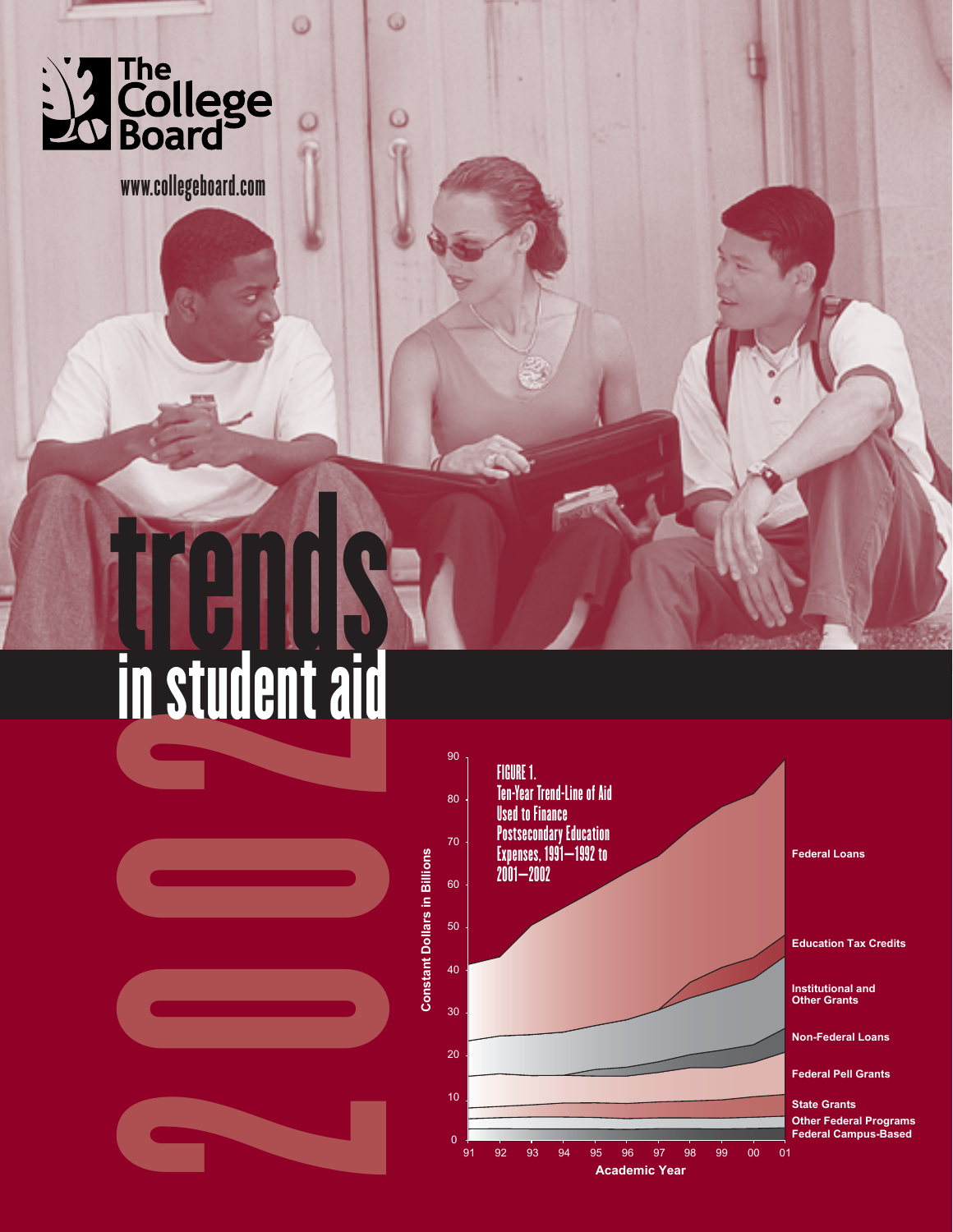# **INTRODUCTION**

*Trends in Student Aid* presents annual data on the amount of financial assistance—grants, loans, and work-study—available to help students pay for postsecondary education. The College Board began this data series in 1983 to track the value of such aid over time from federal, state, and institutional sources. This year, information on federal education tax credits is added to the data on grants, loans, and work-study funds.

We are releasing *Trends in Student Aid* along with a companion report entitled *Trends in College Pricing*. The latter presents data from the College Board's Annual Survey of Colleges on undergraduate charges for tuition, fees, room and board, and other estimated expenses related to attending colleges and universities in the current academic year. We believe it makes sense to

publish these two survey reports together. One provides the latest information on college charges and expenses. The other tells how much and in what form aid is available to pay these expenses.

In both publications we report trend data in both constant (inflation-adjusted) and current dollars. The inflation adjustment provides information on changes in the purchasing power of aid funds over time.

The objective of this report is to assemble the most complete, comparable, and reliable statistics on student financial

aid. Tables 1 to 9 and Figures 1 to 12 provide a variety of data for the period 1991-92 through 2001–2002. Basic program statistics for all years in our database back to 1963-64 are available in the Appendices, for those who wish to calculate trends over longer periods than described in this update.

To put financial aid trends in context, we also provide selected data from *Trends in College Pricing*, including changes in undergraduate tuition and fees, total costs of attendance, and incomes of families most likely to have children in college. To gauge the extent to which college is becoming more or less affordable, one must look at all three measures (price, family income, and available aid) together.

As always, we continue to refine our coverage of programs and update previously reported statistics when better data become available. Therefore, this update replaces previous *Trends in Student Aid* publications.

# *Limitations of the Data Collection*

This survey covers only direct aid to students and parents, not the indirect subsidies that make it possible for institutions to charge less than the actual costs of instruction. State, federal, and local appropriations, as well as private philanthropy to colleges and universities, reduce the prices faced by students in general. While

*Federal and State Roles*

The federal government provides the lion's share of direct aid to students as described in this survey. Approximately 70% of the \$90 billion in student aid provided during 2001–2002 was generated by federal appropriations, loan guarantees, or tax credits. The states, on the other hand, provide the bulk of their subsidies in the form of operating support for institutions of higher education, which is not covered by this survey. Overall, the federal government contributes about 12 percent of revenues of colleges and universities, while state governments contribute twice that amount.

state appropriations are the main source of this indirect support, the federal government is the largest provider of direct aid to help students meet their out-of-pocket expenses, which include tuition, fees, living costs, transportation, books, and supplies.

The report does not separate assistance for graduate and undergraduate students, since the available data are not broken out this way for many sources and programs. Because some forms of aid, such as Pell Grants, are available only to undergraduates, while others, including Stafford Loans, go to all students, the patterns described here must be interpreted with caution.

Students get funds to pay for college from a variety of sources and it is not always clear which of these sources should be counted as student aid. Our measure of student aid does not include tuition assistance that students may receive from their employers. While we include private loans that do not involve

subsidies but do provide students with an additional source of funds to cover college costs, withdrawals from the increasingly popular Section 529 education savings plans are not included, although their tax-preferred status means they do involve a subsidy. Our definition is consistent over time, with the addition of the new education tax credits the most recent modification.

The survey covers virtually all federal aid and the vast majority of state and institutional assistance available to students in postsecondary education. Figures for federally sponsored borrowing through the Ford Direct Student Loan Program (FDSLP) and the Federal Family Education Loan Program (FFELP) are based on estimates provided by the U.S. Department of Education. The estimates for institutional aid are necessarily approximations, extrapolated from 1995-96 Institutional Postsecondary Education Data System (IPEDS) data from the Department of Education. The estimates for state aid are also approximations based on our own survey of selected state agencies and cross-checking with data from the National Association of State Student Grant and Aid Programs (NASSGAP).

### *Need-Based and Non-Need-Based Grant Aid*

This report contains information on the trends in funding for state need-based and non-need-based grant aid. It does not include this information for institutional grant aid because the difficulty of drawing a clear line between the two forms of aid makes accurate information unavailable. We hope to be able to fill this gap in the future. The rapid increase in unsubsidized loan volume and the introduction of education tax credits have clearly shifted the balance of federal aid away from need-based funding.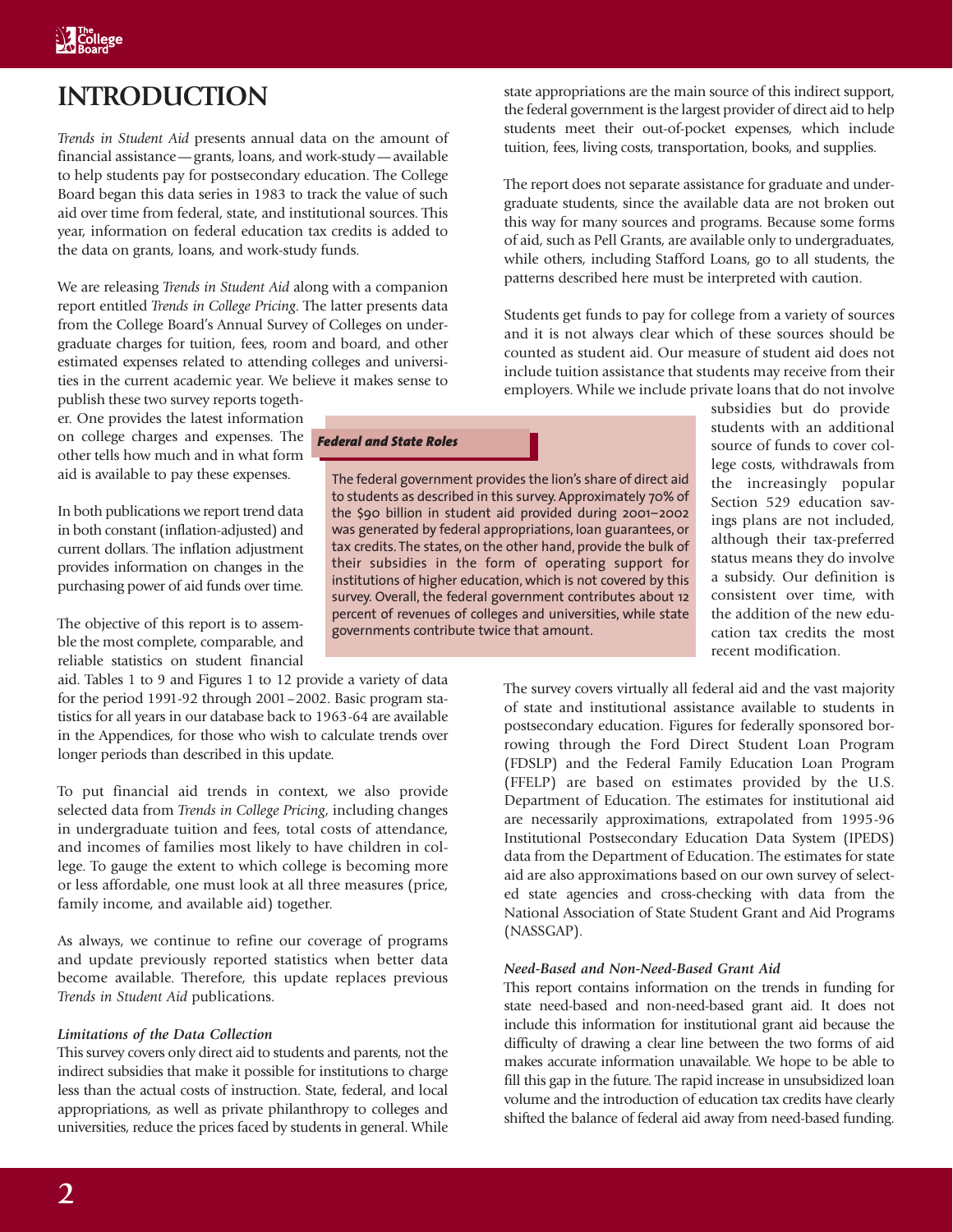### *Loan Trends and Coverage*

The most prominent trend in student aid that this survey has tracked since the early 1980s has been the growing reliance on borrowing for higher education. Growth in loan programs, particularly the introduction of unsubsidized Stafford Loans in 1993, explains this trend. The federal government provides about 70 percent of direct aid to postsecondary students and their parents, and over two thirds of federal aid is now in the form of loans.

In 1995–1996, we broadened our data collection by adding an estimate of nonfederally sponsored borrowing through "alternative" college loan programs. Private and state loan programs for students and parents began to grow in the 1980s as college prices outpaced inflation and federal aid failed to cover the difference. For 2001–2002, we estimate that nonfederal loan volume exceeded \$5.5 billion, up from \$4.1 billion a year earlier and \$1.3 billion in 1995–1996.

This year's estimate of nonfederal loans includes almost \$5 billion in private loans, and \$634 million in state-sponsored borrowing, the latter financed either by state appropriations or taxexempt bond issues. Over half of the privately sponsored loan volume is for graduate students, while the state-sponsored programs are directed primarily to undergraduates and their families. Interest rates and other terms of these loans vary widely.

Because of the multiple players involved in originating, insuring, and servicing private student loans, there may be some double counting of dollar volume in our poll. However, we know that we have not captured all the activity in this burgeoning market. Privately sponsored student loans remain a small fraction of total student loan volume, but the demand for alternative sources of credit financing is clearly growing, and is likely to continue to grow, especially so long as Congress maintains existing federal borrowing ceilings.

The nonfederal volume estimates do not include credit card financing, conventional consumer loans, or home equity lines of credit. Many families and students use these forms of credit for postsecondary expenses, and recent media reports have spotlighted the growing student use (and abuse) of credit card financing in particular. But we have found no way even roughly to estimate the extent of such residual borrowing.

### *Tuition Tax Benefits*

A major form of non-need-based support for college students was created by the Taxpayer Relief Act of 1997. The Hope Scholarship and Lifetime Learning tax credits took effect in 1998, and cost the federal government almost \$5 billion in lost revenue in tax year 2000. Our estimates of the value and distribution of the tax credits come from Internal Revenue Service data and are for calendar years rather than academic years. We include these amounts because tax credits, like grants, provide a direct subsidy to students or their parents. Because they are non-refundable credits and not based on need, they change the distributional balance of federal aid away from low-

income students towards middle-income students. We do not include any other tax benefits, such as tax-deductible student loan interest and non-taxable income from Section 529 college savings plans.

As always, we welcome reader comments and suggestions on ways to broaden the coverage and increase the usefulness of the *Trends in Student Aid* data series. Visit College Board on the Web at www.collegeboard.com for an electronic version of this document and the companion *Trends in College Pricing 2002*.

Consultants Kathleen Payea and Sandy Baum conducted the data collection for this *Trends* update and prepared the report. This publication would not have been possible without the cooperation and support of Lezli Baskerville and Michele Cole of the College Board Washington Office, and Kathleen Little of College and University Enrollment Solutions.

Thanks to all those who contributed to the data collection and update of this publication, including state agency and special-aid program contacts, as well as experts from the U.S. Department of Education. Special thanks to Dan Madzelan, Maria Rojtman, Mary Miller, and Steve Carter of the Policy, Budget, and Analysis office of the U.S. Department of Education for their cooperation and support.

# *What's Covered in This Survey*

- Federal grants, loans, work-study assistance, and education tax credits explicitly intended to help students and families meet their out-of-pocket expenses for postsecondary education, including tuition, fees, living costs, transportation, books, and supplies. Virtually all state and institutional assistance available to students pursuing postsecondary education. Unsubsidized loans provided by private lenders for students and parents. Indirect subsidies, especially state operating support for public higher education, that make it possible for institutions to charge less than the actual costs of instruction. Student wages for on-campus employment that is not the result of a formal work-study program. Employer-paid tuition assistance. Use of credit cards, consumer loans, or home equity lines of credit to finance postsecondary expenses. *What's Not*
	- Tax incentives, other than Hope and Lifetime Learning Credits, such as tax deductible student loan interest payments and nontaxable income from Section 529 college savings plans, that benefit students and parents in saving and paying for higher education.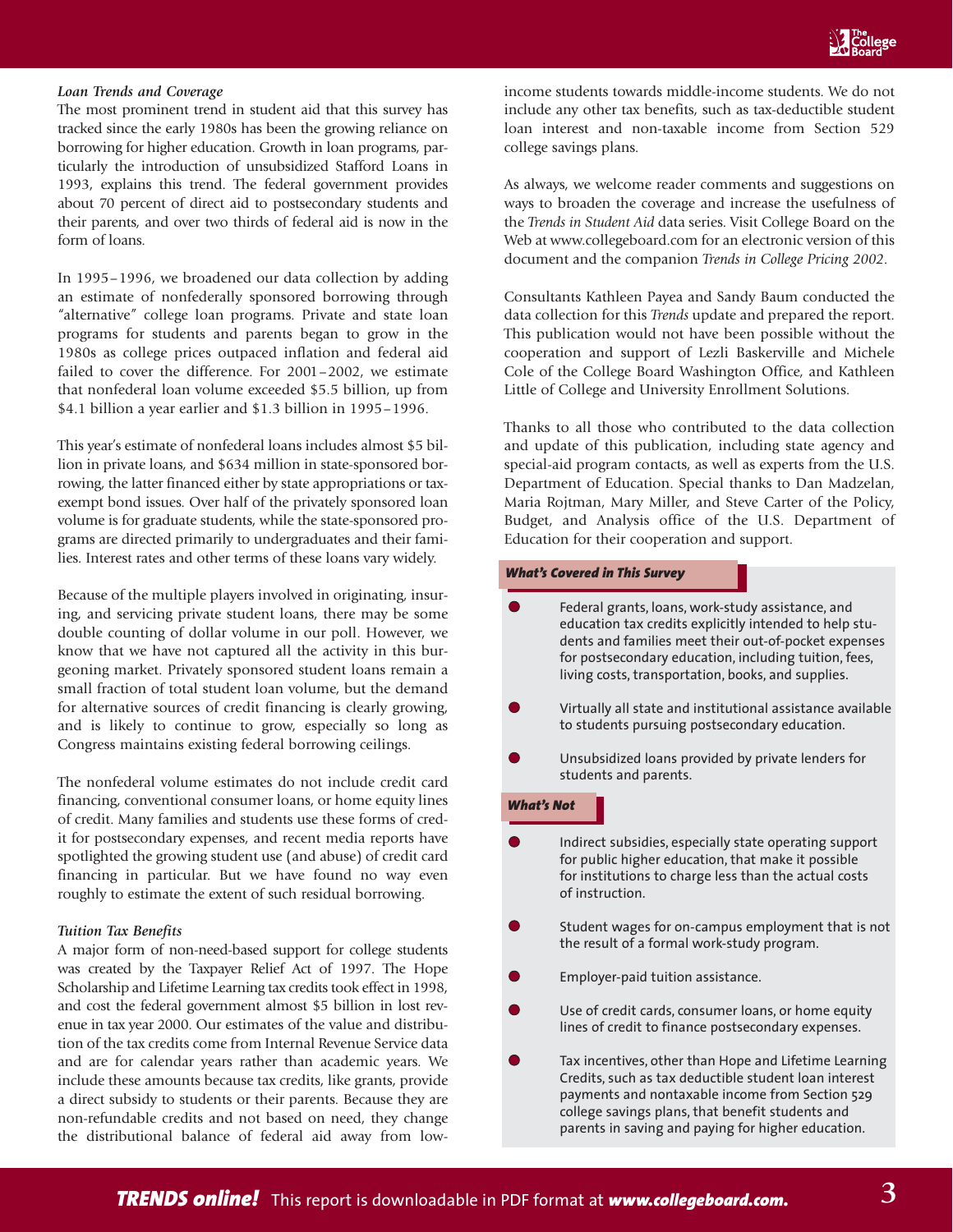# **HIGHLIGHTS**

**N** The<br>**Roard** 

| <b>Total Aid</b>                         | Students received almost \$90 billion in financial aid in 2001–2002, an increase of 11.5 percent over the<br>preceding year, or 10.0 percent after adjusting for inflation. (Tables 1 and 2; Figure 1)                                                                                                                                                                                                                                                                                                                                                                                                                                                                                                                                                                                                                                   |
|------------------------------------------|------------------------------------------------------------------------------------------------------------------------------------------------------------------------------------------------------------------------------------------------------------------------------------------------------------------------------------------------------------------------------------------------------------------------------------------------------------------------------------------------------------------------------------------------------------------------------------------------------------------------------------------------------------------------------------------------------------------------------------------------------------------------------------------------------------------------------------------|
| Ten-Year Trend                           | Over the past decade, total aid has increased by 117 percent in constant dollars. Grant aid has doubled in<br>real terms, while education loan volume has tripled. (Tables 1, 2, and 6; Figure 1)                                                                                                                                                                                                                                                                                                                                                                                                                                                                                                                                                                                                                                        |
| <b>Loans vs. Grants</b>                  | In 1991–1992, of the total amount of student aid, 50 percent was in the form of grant aid; 47 percent was<br>in the form of loan aid; and 2 percent was in the form of work aid. By 2001-2002, loans had increased to<br>constitute 57 percent of this aid and grants were only 42 percent. However, because of the addition of tuition<br>tax credits to the total aid pool in 1998, loan aid has declined to 54 percent of total aid, while grants are 39<br>percent; tax credits are 6 percent; and work aid is only 1 percent of the total. (Table 6, Figure 5)                                                                                                                                                                                                                                                                      |
| <b>Unsubsidized</b><br>Loans             | Student use of the unsubsidized loan option, introduced in 1992-1993 and available to students regard-<br>less of need, continues to grow, while borrowing in the subsidized loan program has leveled off. The latter<br>is subsidized in that the government pays the interest while borrowers are enrolled, while for unsubsidized<br>loans, interest charges accrue while the borrower is in school. Unsubsidized borrowing, by students<br>(Stafford unsubsidized) as well as parents (PLUS), now accounts for almost \$22 billion, over half of federal<br>education loan volume. While unsubsidized loans are more expensive for students, they are more likely to<br>be used by those who do not have documented financial need. (Tables 1, 2, and 4b; Figure 4).                                                                 |
| Direct vs.<br><b>Guaranteed</b><br>Loans | The Ford Direct Student Loan Program (FDSLP), in which students borrow directly from the federal gov-<br>ernment through the institutions they attend, competes with the Federal Family Education Loan Program<br>(FFELP), in which students may choose to receive their loans from private lenders guaranteed by the gov-<br>ernment. The FDSLP's share of loan volume was 28 percent in 2001-2002. (Tables 1, 2; Appendix C/D)                                                                                                                                                                                                                                                                                                                                                                                                         |
| <b>Parent Loans</b>                      | Borrowing through the federal Parent Loans to Undergraduate Students (PLUS) program grew even more<br>than unsubsidized Stafford borrowing last year, rising 12 percent in 2001-2002 inflation-adjusted dol-<br>lars. Since 1991-1992, PLUS volume has increased by 212 percent. In 2001-2002, the average PLUS loan<br>amount was \$7,623, up 82 percent since 1991-1992, again adjusting for inflation. (Tables 2 and 4b)                                                                                                                                                                                                                                                                                                                                                                                                              |
| <b>Nonfederal</b><br>Loans               | Nonfederal borrowing totaled \$5.6 billion in 2001-2002, up 34 percent in real terms over the previous<br>year. While the amount of nonfederal borrowing is small relative to the \$42 billion in federal education<br>loans, the rapid growth since 1995-1996 reflects a growing reliance on alternative methods of paying for<br>college. (Tables 1 and 2; Figure 2)                                                                                                                                                                                                                                                                                                                                                                                                                                                                   |
| <b>Pell Grants</b>                       | Pell Grant funding increased by a dramatic 23 percent in inflation-adjusted dollars between 2000–2001<br>and 2001-2002. The real increase from 1991-1992 to 2000-2001 had been just 8 percent. The maximum<br>Pell, at \$3,750 in 2001-2002, now covers 42 percent of the average fixed costs (tuition and fees, room<br>and board) at four-year public colleges, up from a low of 35 percent from 1994-1995 through<br>1996 – 1997. Still, this is just half of the purchasing power the maximum grant had two decades ago, when<br>it covered 84 percent of the average fixed costs at four-year public institutions. Originally designed as the<br>foundation for student aid packaging, the maximum Pell Grant now covers only 16 percent of the aver-<br>age fixed costs at four-year private colleges. (Tables 4a and 7; Figure 6) |

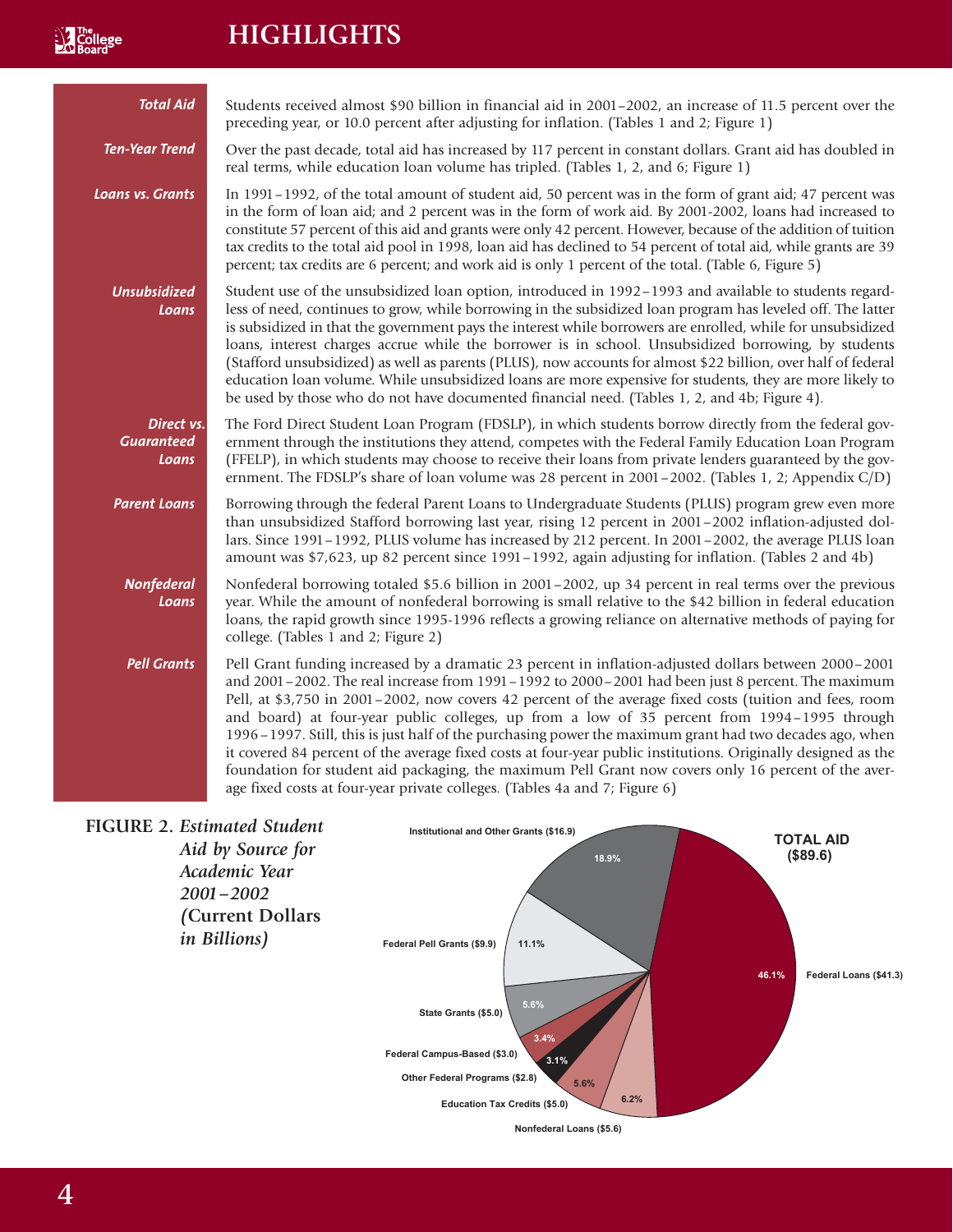| <b>State Grant Programs</b>                        | While providing only 6 percent of total student aid, state grant funding has doubled during the past 10<br>years after adjusting for inflation. Federal matching through the LEAP (Leveraging Educational Assistance<br>Partnerships and SLEAP (Special LEAP) programs contributed \$50 million to state need-based grant pro-<br>grams in 2001-2002, down 37 percent in constant dollars from a decade ago, but up 32 percent from the<br>preceding year. (Tables 1 and 2; Figure 2)                                                                                                                                                                                                                                                                                                                                                                                                                                                                                                                                                                                         |
|----------------------------------------------------|-------------------------------------------------------------------------------------------------------------------------------------------------------------------------------------------------------------------------------------------------------------------------------------------------------------------------------------------------------------------------------------------------------------------------------------------------------------------------------------------------------------------------------------------------------------------------------------------------------------------------------------------------------------------------------------------------------------------------------------------------------------------------------------------------------------------------------------------------------------------------------------------------------------------------------------------------------------------------------------------------------------------------------------------------------------------------------|
| <b>Institutional Aid</b>                           | Institutional grants account for nearly 20 percent of total available aid. Since 1991-1992, the estimated<br>amount of institutional grant assistance has more than doubled in constant-dollar value. (Figure 2; Table 2)                                                                                                                                                                                                                                                                                                                                                                                                                                                                                                                                                                                                                                                                                                                                                                                                                                                     |
| <b>Affordability Gaps</b>                          | While inflation-adjusted tuition was essentially flat in the 1970s, average tuition at both public and pri-<br>vate four-year institutions increased by about 60 percent in real terms during the 1980s. Median income<br>for families most likely to have children in college (parents aged 45-54) rose much more slowly over this<br>time period, while student aid per full-time equivalent student grew hardly at all, after accounting for<br>inflation. The resulting gaps narrowed somewhat during the 1991-2001 decade. Although income rose<br>by a meager 8 percent in constant dollars, aid per full-time student nearly doubled in real terms, while<br>tuition growth at four-year colleges and universities slowed to about 38 percent after inflation. Most of<br>the aid increase, however, was in loan aid, which grew over 120 percent per FTE over the decade, com-<br>pared to real growth of just over 50 percent in grant aid per FTE. For the last two years, however, growth<br>in grant aid per student has exceeded growth in loan aid per student. |
|                                                    | Median family income tells only part of the story, because incomes grew less equal during the 1980s and<br>1990s. The share of family income required to pay college costs has increased for all but the wealthiest,<br>but it has gone up most for those with low incomes. (Table 3 and 8; Figure 3 and 7; see also Trends in<br>College Pricing 2002)                                                                                                                                                                                                                                                                                                                                                                                                                                                                                                                                                                                                                                                                                                                       |
| <b>Need-Based vs.</b><br><b>Non-Need-Based Aid</b> | More than three quarters of state-funded financial aid remains need-based, but while need-based state<br>grant aid grew 60 percent in inflation-adjusted dollars during the 1990s, merit-based state grant aid more<br>than tripled in constant dollars from 1990 to 2000 (Figures 10 and 11)                                                                                                                                                                                                                                                                                                                                                                                                                                                                                                                                                                                                                                                                                                                                                                                 |
|                                                    | At the federal level, non-need-based unsubsidized loan volume has increased almost 50 percent in constant<br>dollars over the past five years. Need-based subsidized lending did not even keep up with inflation between<br>1996 and 2001. Although need-based Pell Grants grew by 23 percent in 2001, this increase is much higher<br>than the long-term trend. The new tax credits are not need-based and provide small benefits at the bottom<br>of the income distribution, with the largest credits going to those in the \$60,000-\$80,000 income range.<br>In sum, federal aid has also become less targeted on students with need. (Table 2, Figure 12)                                                                                                                                                                                                                                                                                                                                                                                                               |
|                                                    | Grant aid per student remains significantly higher for low-income students and lowest for high-income<br>students, but the gap is narrowing. (Figure 8)                                                                                                                                                                                                                                                                                                                                                                                                                                                                                                                                                                                                                                                                                                                                                                                                                                                                                                                       |



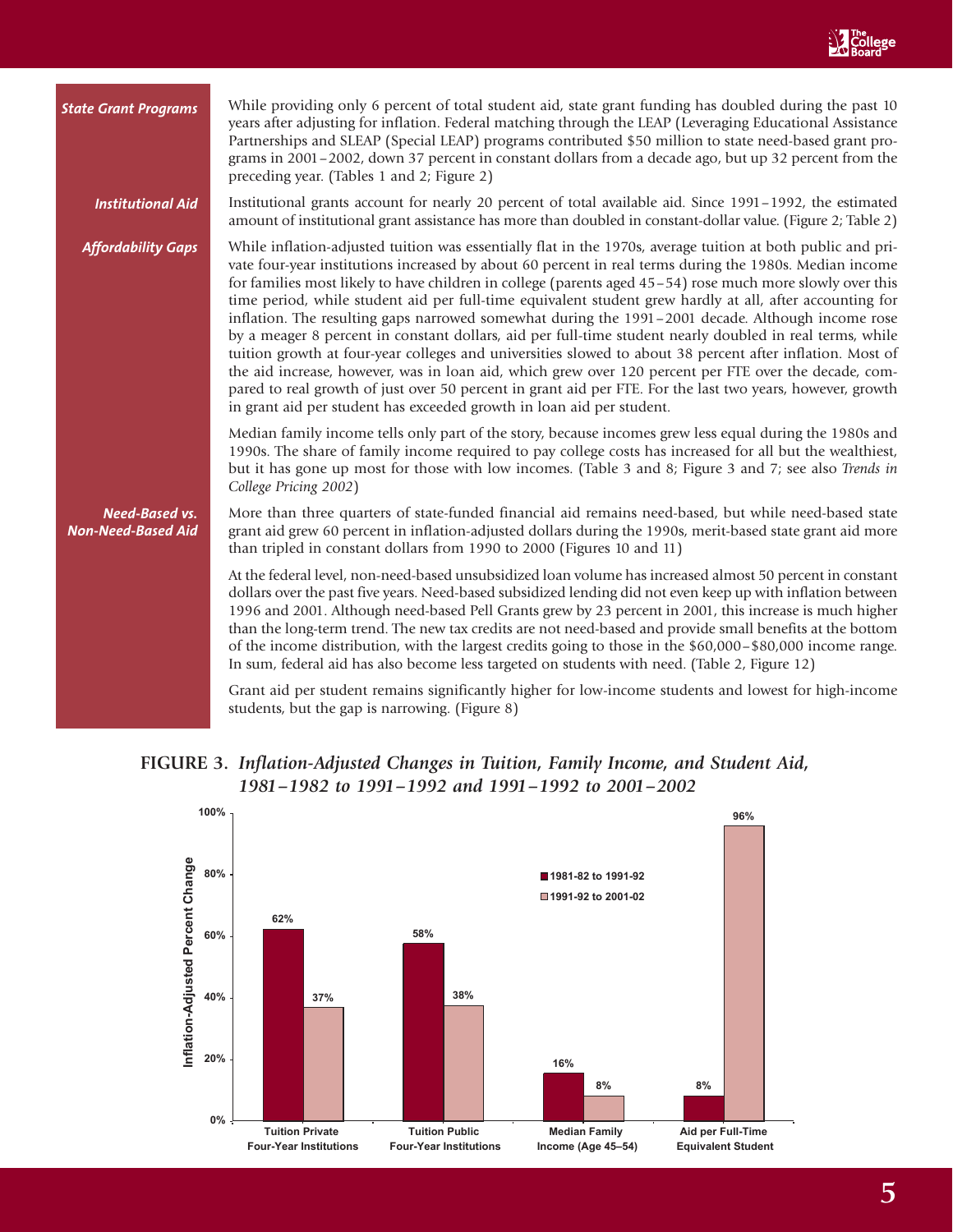# **TABLE 1. Aid Used to Finance Postsecondary Education Expenses in** *Current Dollars* **(in Millions), 1991–1992 to 2001–2002**

|                                |                                                                                                                          |               |                     |           |                                                                                                      | <b>Academic Year</b> |                      |                                    |               |                     |             |
|--------------------------------|--------------------------------------------------------------------------------------------------------------------------|---------------|---------------------|-----------|------------------------------------------------------------------------------------------------------|----------------------|----------------------|------------------------------------|---------------|---------------------|-------------|
| <b>Federally Supported</b>     |                                                                                                                          |               |                     |           |                                                                                                      |                      |                      |                                    |               | Estimated           | Preliminary |
| <b>Programs</b>                | $91 - 92$                                                                                                                | $92 - 93$     | $93 - 94$           | $94 - 95$ | $95 - 96$                                                                                            | $96 - 97$            | $97 - 98$            | $98 - 99$                          | $99 - 00$     | $00 - 01$           | $01 - 02$   |
| <b>Generally Available Aid</b> |                                                                                                                          |               |                     |           |                                                                                                      |                      |                      |                                    |               |                     |             |
| <b>Pell Grants</b>             | 5.793                                                                                                                    | 6,176         | 5,654               | 5.519     | 5,472                                                                                                | 5,780                | 6,331                | 7,233                              | 7,208         | 7,956               | 9,950       |
| <b>SEOG</b>                    | 520                                                                                                                      | 580           | 583                 | 583       | 583                                                                                                  | 583                  | 583                  | 614                                | 619           | 621                 | 691         |
| <b>LEAP</b>                    | 62                                                                                                                       | 71            | 72                  | 72        | 64                                                                                                   | 32                   | 50                   | 25                                 | 25            | 37                  | 50          |
| <b>FWS</b>                     | 760                                                                                                                      | 780           | 771                 | 757       | 764                                                                                                  | 776                  | 906                  | 913                                | 917           | 1,123               | 1,215       |
| Perkins Loans                  | 868                                                                                                                      | 892           | 919                 | 971       | 1,029                                                                                                | 1,022                | 1,062                | 1,070                              | 1,101         | 1,058               | 1,113       |
| <b>Income Contingent Loans</b> | 5                                                                                                                        | 5             |                     |           |                                                                                                      |                      |                      |                                    |               |                     |             |
| Ford Direct Loans              |                                                                                                                          |               | ÷,                  | 1,792     | 8,362                                                                                                | 9,947                | 10,932               | 10,976                             | 10,827        | 10,888              | 11,389      |
| (Subsidized Stafford)          |                                                                                                                          |               |                     | (1, 119)  | (5,056)                                                                                              | (5,821)              | (6, 135)             | (6,009)                            | (5,608)       | (5, 477)            | (5,583)     |
| (Unsubsidized Stafford)        |                                                                                                                          |               |                     | (494)     | (2,502)                                                                                              | (3, 183)             |                      | $(3,703)$ $(3,759)$                | (3,968)       | (4, 103)            | (4, 411)    |
| (PLUS)                         |                                                                                                                          |               |                     | (180)     | (804)                                                                                                | (943)                |                      | $(1,093)$ $(1,209)$                |               | $(1,251)$ $(1,308)$ | (1,396)     |
| <b>Family Education Loans</b>  | 13,993                                                                                                                   | 14.914        | 21,177              | 22,922    | 19,264                                                                                               | 21,071               | 22,060               | 22,419                             | 25,122        | 27,119              | 29,886      |
| (Subsidized Stafford)          | $(10,805)$ $(10,937)$ $(14,155)$ $(14,284)$ $(11,420)$ $(11,993)$ $(11,976)$ $(11,749)$ $(12,511)$ $(13,054)$ $(14,002)$ |               |                     |           |                                                                                                      |                      |                      |                                    |               |                     |             |
| (Unsubsidized Stafford)        | (0)                                                                                                                      |               |                     |           | $(323)$ $(2,024)$ $(6,949)$ $(6,241)$ $(7,258)$ $(7,995)$ $(8,461)$ $(10,046)$ $(11,176)$ $(12,612)$ |                      |                      |                                    |               |                     |             |
| (SLS)                          | (2,022)                                                                                                                  |               | $(2,375)$ $(3,469)$ | (32)      |                                                                                                      |                      |                      |                                    |               |                     |             |
| (PLUS)                         | (1, 165)                                                                                                                 | (1,279)       | (1,529)             | (1,658)   | (1,604)                                                                                              | (1,820)              | (2,088)              | (2,208)                            | (2,564)       | (2,890)             | (3, 272)    |
| Subtotal                       | 22,000                                                                                                                   | 23,417        | 29,176              | 32,618    | 35,538                                                                                               | 39,211               | 41,924               | 43,249                             | 45,819        | 48,802              | 54,295      |
|                                |                                                                                                                          |               |                     |           |                                                                                                      |                      |                      |                                    |               |                     |             |
| <b>Specially Directed Aid</b>  |                                                                                                                          |               |                     |           |                                                                                                      |                      |                      |                                    |               |                     |             |
| <b>Veterans</b>                | 876                                                                                                                      | 1,037         | 1,192               | 1,253     | 1,303                                                                                                | 1,279                | 1,347                | 1,484                              | 1,491         | 1,644               | 1,714       |
| Military                       | 394                                                                                                                      | 393           | 405                 | 419       | 438                                                                                                  | 455                  | 463                  | 498                                | 534           | 559                 | 619         |
| <b>Other Grants</b>            | 160                                                                                                                      | 162           | 167                 | 241       | 230                                                                                                  | 234                  | 255                  | 228                                | 257           | 252                 | 270         |
| Other Loans                    | 367                                                                                                                      | 411           | 456                 | 404       | 325                                                                                                  | 274                  | 210                  | 110                                | 106           | 108                 | 110         |
| Subtotal                       | 1,796                                                                                                                    | 2,003         | 2,221               | 2,318     | 2,295                                                                                                | 2,243                | 2,274                | 2,320                              | 2,388         | 2,563               | 2,714       |
|                                |                                                                                                                          |               |                     |           |                                                                                                      |                      |                      |                                    |               |                     |             |
| <b>Education Tax Credits</b>   |                                                                                                                          |               |                     |           |                                                                                                      |                      |                      | 3,377                              | 4,772         | 4,885               | 5,001       |
|                                |                                                                                                                          |               |                     |           |                                                                                                      |                      |                      |                                    |               |                     |             |
| <b>Total Federal Aid</b>       | 23,796                                                                                                                   | 25,421        |                     |           | 31,397 34,936 37,833 41,453 44,198 45,569                                                            |                      |                      |                                    | 52,979        | 56,251              | 62,010      |
| <b>State Grant Programs</b>    | 1,968                                                                                                                    | 2,125         | 2,374               | 2,773     | 3,000                                                                                                | 3,163                | 3,404                | 3,669                              | 4,064         | 4,769               | 5,048       |
|                                |                                                                                                                          |               |                     |           |                                                                                                      |                      |                      |                                    |               |                     |             |
| <b>Nonfederal Loans</b>        |                                                                                                                          |               |                     | ÷,        | 1,334                                                                                                | 1,832                | 2,229                | 2,879                              | 3,938         | 4,108               | 5,588       |
| (State-Sponsored)              |                                                                                                                          |               |                     |           | (224)                                                                                                | (293)                | (353)                | (438)                              | (500)         | (544)               | (634)       |
| (Private Sector)               |                                                                                                                          |               |                     |           |                                                                                                      | $(1,110)$ $(1,540)$  |                      | $(1,876)$ $(2,441)$                |               | $(3,438)$ $(3,564)$ | (4, 954)    |
|                                |                                                                                                                          |               |                     |           |                                                                                                      |                      |                      |                                    |               |                     |             |
| <b>Institutional and</b>       |                                                                                                                          |               |                     |           |                                                                                                      |                      |                      |                                    |               |                     |             |
| <b>Other Grants</b>            | 6,454                                                                                                                    | 7,118         | 7,924               | 8,615     | 8,965                                                                                                | 9,972                |                      | 11,092 12,337 13,723 15,264 16,978 |               |                     |             |
|                                |                                                                                                                          |               |                     |           |                                                                                                      |                      |                      |                                    |               |                     |             |
| Total Federal, State,          |                                                                                                                          |               |                     |           |                                                                                                      |                      |                      |                                    |               |                     |             |
| and Institutional Aid          | 32,218                                                                                                                   | 34,664 41,696 |                     | 46,324    | $\overline{51,132}$                                                                                  |                      | 56,421 60,923 64,455 |                                    | 74,703 80,393 |                     | 89,624      |
|                                |                                                                                                                          |               |                     |           |                                                                                                      |                      |                      |                                    |               |                     |             |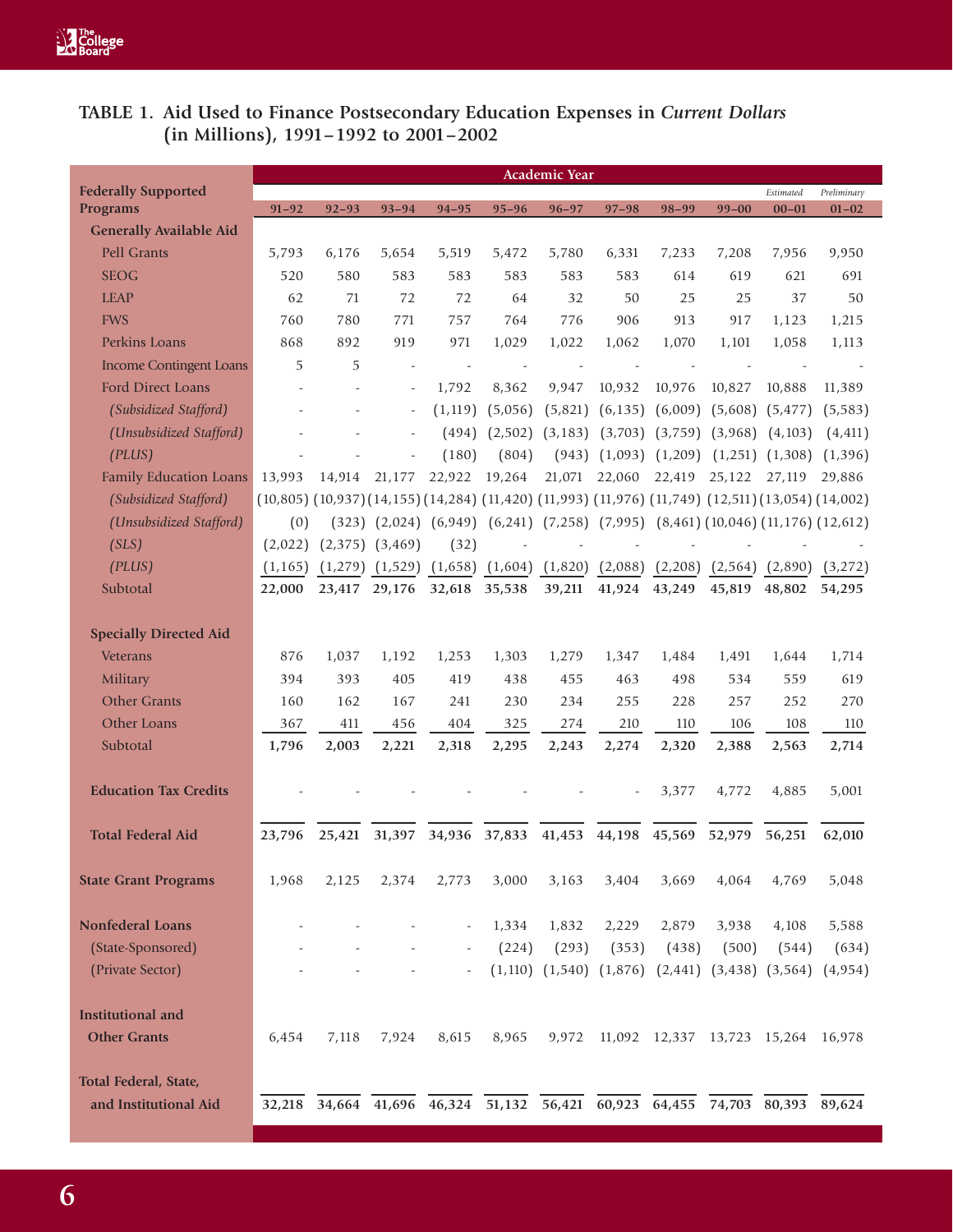# TABLE 2. Aid Used to Finance Postsecondary Education Expenses in *Constant (2001) Dollars* **(in Millions), 1991–1992 to 2001–2002**

|                                               |            |                                                                                                                          |                     |                          |           | <b>Academic Year</b> |                                                                                                      |           |               |           |                               |                      |
|-----------------------------------------------|------------|--------------------------------------------------------------------------------------------------------------------------|---------------------|--------------------------|-----------|----------------------|------------------------------------------------------------------------------------------------------|-----------|---------------|-----------|-------------------------------|----------------------|
| <b>Federally Supported</b>                    |            |                                                                                                                          |                     |                          |           |                      |                                                                                                      |           |               | Estimated | Preliminary                   | $10$ -year*          |
| <b>Programs</b>                               | $91 - 92$  | $92 - 93$                                                                                                                | $93 - 94$           | 94-95                    | $95 - 96$ | $96 - 97$            | $97 - 98$                                                                                            | $98 - 99$ | $99 - 00$     | $00 - 01$ | $01 - 02$                     | % change             |
| <b>Generally Available Aid</b><br>Pell Grants | 7,440      | 7,692                                                                                                                    | 6,865               | 6,514                    | 6,287     | 6,457                | 6,949                                                                                                | 7,810     | 7,567         | 8,066     | 9,950                         |                      |
| <b>SEOG</b>                                   | 667        | 722                                                                                                                      | 708                 | 688                      | 670       | 651                  | 640                                                                                                  | 663       | 650           | 630       | 691                           | 34<br>$\overline{4}$ |
| <b>LEAP</b>                                   | 80         | 89                                                                                                                       | 87                  | 85                       | 74        | 36                   | 55                                                                                                   | 27        | 26            | 38        | 50                            |                      |
| <b>FWS</b>                                    | 976        | 972                                                                                                                      | 937                 | 894                      | 877       | 867                  | 995                                                                                                  | 986       | 963           |           |                               | $-37$<br>24          |
| Perkins Loans                                 |            |                                                                                                                          |                     |                          | 1,182     |                      | 1,166                                                                                                |           |               | 1,139     | 1,215                         | $\bf{0}$             |
| <b>Income Contingent Loans</b>                | 1,115<br>6 | 1,111<br>6                                                                                                               | 1,115               | 1,146                    |           | 1,141                |                                                                                                      | 1,155     | 1,155         | 1,073     | 1,113                         |                      |
| Ford Direct Loans                             |            |                                                                                                                          |                     | 2,115                    | 9,608     | 11, 112              | 11,998                                                                                               | 11,852    | 11,366        | 11,038    |                               | 438                  |
|                                               |            |                                                                                                                          |                     |                          |           |                      |                                                                                                      |           |               |           | 11,389                        |                      |
| (Subsidized Stafford)                         |            |                                                                                                                          |                     | (1, 320)                 | (5,809)   |                      | $(6,503)$ $(6,734)$                                                                                  | (6, 488)  | (5,887)       | (5, 553)  | (5,583)                       | 323                  |
| (Unsubsidized Stafford)                       |            |                                                                                                                          |                     | (583)                    | (2,875)   |                      | $(3,556)$ $(4,064)$ $(4,059)$ $(4,166)$ $(4,159)$                                                    |           |               |           | (4, 411)                      | 656                  |
| (PLUS)                                        |            |                                                                                                                          |                     | (212)                    | (924)     |                      | $(1,053)$ $(1,200)$ $(1,305)$ $(1,313)$ $(1,326)$                                                    |           |               |           | (1,396)                       | 558                  |
| <b>Family Education Loans</b>                 | 17,973     | 18,575                                                                                                                   | 25,710              |                          |           |                      | 27,054 22,134 23,538 24,212 24,207                                                                   |           | 26,372 27,495 |           | 29,886                        | 66                   |
| (Subsidized Stafford)                         |            | $(13,878)$ $(13,622)$ $(17,185)$ $(16,858)$ $(13,121)$ $(13,397)$ $(13,144)$ $(12,687)$ $(13,134)$ $(13,234)$ $(14,002)$ |                     |                          |           |                      |                                                                                                      |           |               |           |                               | $\mathbf{1}$         |
| (Unsubsidized Stafford)                       |            |                                                                                                                          |                     |                          |           |                      | $(402)$ $(2,458)$ $(8,201)$ $(7,170)$ $(8,108)$ $(8,775)$ $(9,136)$ $(10,546)$ $(11,331)$ $(12,612)$ |           |               |           |                               | 3038                 |
| (SLS)                                         | (2,597)    |                                                                                                                          | $(2,958)$ $(4,212)$ | (38)                     |           |                      |                                                                                                      |           |               |           |                               |                      |
| (PLUS)                                        | (1, 497)   |                                                                                                                          |                     |                          |           |                      | $(1,593)$ $(1,856)$ $(1,956)$ $(1,843)$ $(2,033)$ $(2,292)$ $(2,384)$                                |           |               |           | $(2,692)$ $(2,930)$ $(3,272)$ | 119                  |
| Subtotal                                      | 28,257     | 29,166                                                                                                                   | 35,422              | 38,497                   | 40,832    | 43,802               | 46,013                                                                                               | 46,700    | 48,100        | 49,478    | 54,295                        | 92                   |
|                                               |            |                                                                                                                          |                     |                          |           |                      |                                                                                                      |           |               |           |                               |                      |
| <b>Specially Directed Aid</b>                 |            |                                                                                                                          |                     |                          |           |                      |                                                                                                      |           |               |           |                               |                      |
| <b>Veterans</b>                               | 1,125      | 1,292                                                                                                                    | 1,448               | 1,479                    | 1,497     | 1,429                | 1,478                                                                                                | 1,603     | 1,565         | 1,667     | 1,714                         | 52                   |
| Military                                      | 506        | 489                                                                                                                      | 492                 | 494                      | 503       | 509                  | 508                                                                                                  | 538       | 560           | 567       | 619                           | 22                   |
| <b>Other Grants</b>                           | 205        | 202                                                                                                                      | 203                 | 285                      | 264       | 262                  | 280                                                                                                  | 246       | 270           | 256       | 270                           | 32                   |
| Other Loans                                   | 471        | 512                                                                                                                      | 554                 | 477                      | 374       | 306                  | 230                                                                                                  | 119       | 111           | 110       | 110                           | $-77$                |
| Subtotal                                      | 2,306      | 2,495                                                                                                                    | 2,696               | 2,736                    | 2,637     | 2,505                | 2,495                                                                                                | 2,505     | 2,507         | 2,599     | 2,714                         | 18                   |
|                                               |            |                                                                                                                          |                     |                          |           |                      |                                                                                                      |           |               |           |                               |                      |
| <b>Education Tax Credits</b>                  |            |                                                                                                                          |                     |                          |           |                      |                                                                                                      | 3,646     | 5,010         | 4,953     | 5,001                         | 37                   |
|                                               |            |                                                                                                                          |                     |                          |           |                      |                                                                                                      |           |               |           |                               |                      |
| <b>Total Federal Aid</b>                      | 30.564     | 31,662                                                                                                                   | 38,118              | 41,232 43,470            |           | 46,308               | 48,508                                                                                               | 49,205    | 55,616        | 57,030    | 62,010                        | 103                  |
|                                               |            |                                                                                                                          |                     |                          |           |                      |                                                                                                      |           |               |           |                               |                      |
| <b>State Grant Programs</b>                   | 2,527      | 2,647                                                                                                                    | 2,883               | 3,273                    | 3,447     | 3,534                | 3,736                                                                                                | 3,962     | 4,266         | 4,835     | 5,048                         | 100                  |
|                                               |            |                                                                                                                          |                     |                          |           |                      |                                                                                                      |           |               |           |                               |                      |
| <b>Nonfederal Loans</b>                       |            |                                                                                                                          |                     | $\overline{\phantom{a}}$ | 1,532     | 2,047                | 2,447                                                                                                | 3,109     | 4,134         | 4,165     | 5,588                         | 265                  |
| (State-Sponsored)                             |            |                                                                                                                          |                     |                          | (257)     | (327)                | (387)                                                                                                | (473)     | (524)         | (552)     | (634)                         | 147                  |
| (Private Sector)                              |            |                                                                                                                          |                     |                          |           |                      | $(1,275)$ $(1,720)$ $(2,059)$ $(2,636)$ $(3,609)$ $(3,613)$ $(4,954)$                                |           |               |           |                               | 288                  |
|                                               |            |                                                                                                                          |                     |                          |           |                      |                                                                                                      |           |               |           |                               |                      |
| <b>Institutional</b> and                      |            |                                                                                                                          |                     |                          |           |                      |                                                                                                      |           |               |           |                               |                      |
| <b>Other Grants</b>                           | 8,290      | 8,866                                                                                                                    | 9,620               | 10,168                   | 10,301    |                      | 11,139 12,173 13,322 14,406 15,475 16,978                                                            |           |               |           |                               | 105                  |
|                                               |            |                                                                                                                          |                     |                          |           |                      |                                                                                                      |           |               |           |                               |                      |
| Total Federal, State,                         |            |                                                                                                                          |                     |                          |           |                      |                                                                                                      |           |               |           |                               |                      |
| and Institutional Aid                         |            | 41,381 43,175 50,621 54,673 58,749 63,027 66,864 69,598 78,422 81,506 89,624                                             |                     |                          |           |                      |                                                                                                      |           |               |           |                               | 117                  |

\* Where programs have been in existence for less than 10 years, percent change is calculated based on the age of the program.

**7**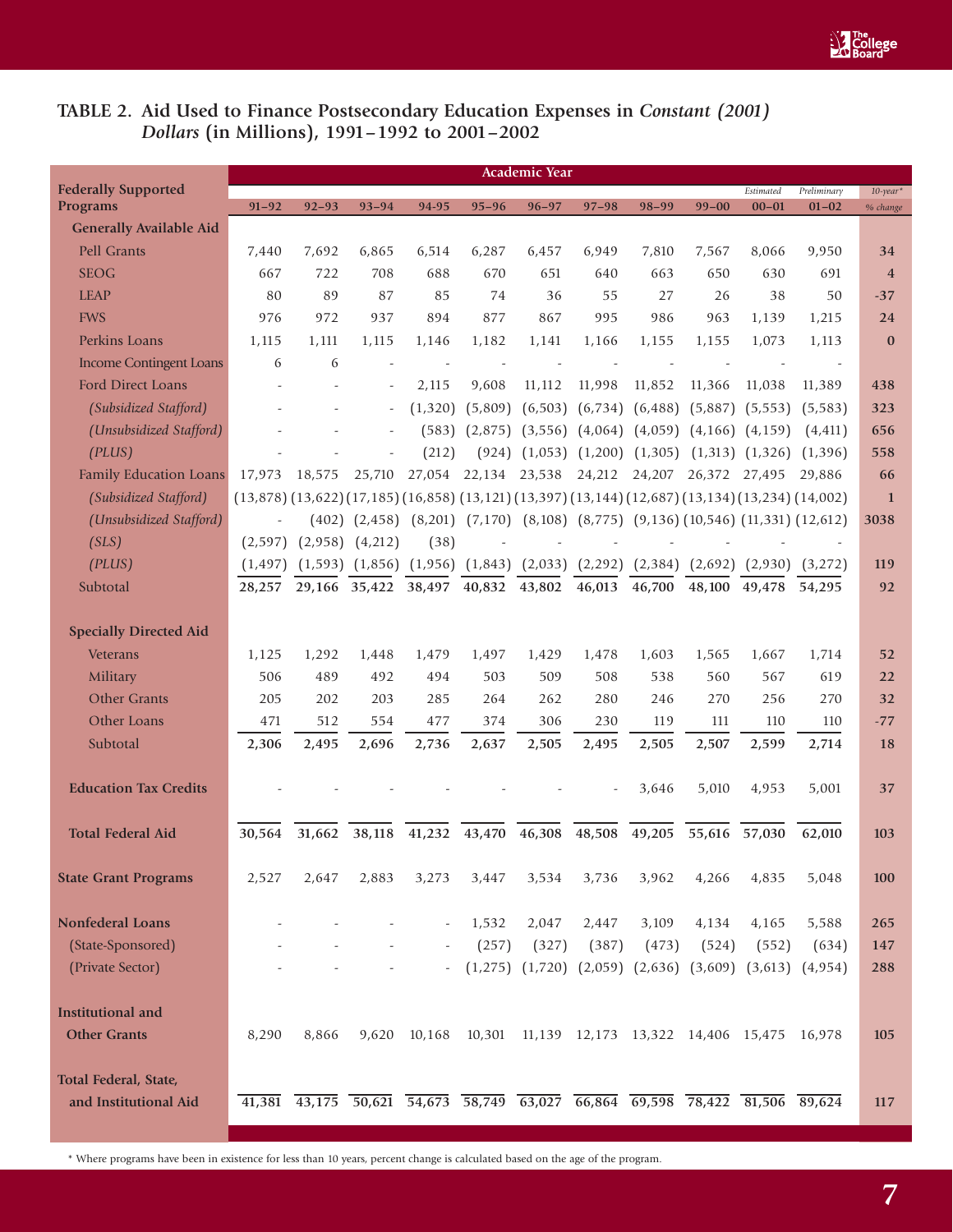**TABLE 3. Average Tuition and Fee Charges (Enrollment-Weighted), Cost of Attendance, and Selected Income Measures, in** *Current* **and** *Constant (2001) Dollars***, 1991–1992 to 2001–2002**

|         |                  |                 |                        |                 | <b>Tuition and Fees</b> |                  |                 |                         |                 |  |  |  |
|---------|------------------|-----------------|------------------------|-----------------|-------------------------|------------------|-----------------|-------------------------|-----------------|--|--|--|
|         |                  |                 | <b>Current Dollars</b> |                 |                         |                  |                 | <b>Constant Dollars</b> |                 |  |  |  |
|         | Private          | <b>Private</b>  | <b>Public</b>          | <b>Public</b>   |                         | <b>Private</b>   | <b>Private</b>  | <b>Public</b>           | <b>Public</b>   |  |  |  |
|         | <b>Four-Year</b> | <b>Two-Year</b> | <b>Four-Year</b>       | <b>Two-Year</b> |                         | <b>Four-Year</b> | <b>Two-Year</b> | <b>Four-Year</b>        | <b>Two-Year</b> |  |  |  |
| 1991-92 | 9,812            | 5,294           | 2,107                  | 1,171           |                         | 12,603           | 6,800           | 2,706                   | 1,504           |  |  |  |
| 1992-93 | 10,448           | 5,754           | 2,334                  | 1,116           |                         | 13,013           | 7,167           | 2,907                   | 1,390           |  |  |  |
| 1993-94 | 11,007           | 6,228           | 2,535                  | 1,245           |                         | 13,363           | 7,561           | 3,078                   | 1,512           |  |  |  |
| 1994-95 | 11,719           | 6,128           | 2,705                  | 1,310           |                         | 13,831           | 7,232           | 3,193                   | 1,546           |  |  |  |
| 1995-96 | 12,216           | 6,339           | 2,811                  | 1,330           |                         | 14,036           | 7,283           | 3,230                   | 1,528           |  |  |  |
| 1996-97 | 12,994           | 6,613           | 2,975                  | 1,465           |                         | 14,516           | 7,387           | 3,323                   | 1,637           |  |  |  |
| 1997-98 | 13,785           | 7,079           | 3,111                  | 1,567           |                         | 15,129           | 7,769           | 3,414                   | 1,720           |  |  |  |
| 1998-99 | 14,709           | 6,940           | 3,247                  | 1,554           |                         | 15,883           | 7,494           | 3,506                   | 1,678           |  |  |  |
| 1999-00 | 15,518           | 6,968           | 3,362                  | 1,649           |                         | 16,290           | 7,315           | 3,529                   | 1,731           |  |  |  |
| 2000-01 | 16,233           | 7.539           | 3,487                  | 1,642           |                         | 16,458           | 7,643           | 3,535                   | 1,665           |  |  |  |
| 2001-02 | 17,272           | 9,200           | 3,725                  | 1,608           |                         | 17,272           | 9,200           | 3,725                   | 1,608           |  |  |  |
|         |                  |                 |                        | 10-yr % Change  |                         | 37               | 35              | 38                      | $\overline{7}$  |  |  |  |

|         |                  |                        |                  | <b>Cost of Attendance</b> |                         |                  |  |  |  |  |
|---------|------------------|------------------------|------------------|---------------------------|-------------------------|------------------|--|--|--|--|
|         |                  | <b>Current Dollars</b> |                  |                           | <b>Constant Dollars</b> |                  |  |  |  |  |
|         | <b>Private</b>   | <b>Private</b>         | <b>Public</b>    | <b>Private</b>            | <b>Private</b>          | <b>Public</b>    |  |  |  |  |
|         | <b>Four-Year</b> | <b>Two-Year</b>        | <b>Four-Year</b> | <b>Four-Year</b>          | <b>Two-Year</b>         | <b>Four-Year</b> |  |  |  |  |
| 1991-92 | 14,188           | 8,683                  | 5,452            | 18,223                    | 11,153                  | 7,003            |  |  |  |  |
| 1992-93 | 15,027           | 9,315                  | 5,834            | 18,716                    | 11,602                  | 7,266            |  |  |  |  |
| 1993-94 | 15,795           | 10,043                 | 6,212            | 19,176                    | 12,193                  | 7,542            |  |  |  |  |
| 1994-95 | 16,498           | 10,006                 | 6,620            | 19,471                    | 11,809                  | 7,813            |  |  |  |  |
| 1995-96 | 17,382           | 10,334                 | 6,743            | 19,971                    | 11,874                  | 7,748            |  |  |  |  |
| 1996-97 | 18,357           | 10,667                 | 7,142            | 20,507                    | 11,916                  | 7,978            |  |  |  |  |
| 1997-98 | 19,360           | 11,241                 | 7,469            | 21,248                    | 12,337                  | 8,197            |  |  |  |  |
| 1998-99 | 20,463           | 11,270                 | 7,769            | 22,096                    | 12,169                  | 8,389            |  |  |  |  |
| 1999-00 | 21,475           | 11,485                 | 8,080            | 22,544                    | 12,057                  | 8,482            |  |  |  |  |
| 2000-01 | 22,401           | 12,134                 | 8,418            | 22,711                    | 12,302                  | 8,535            |  |  |  |  |
| 2001-02 | 23,751           | 14,445                 | 8,991            | 23,751                    | 14,445                  | 8,991            |  |  |  |  |
|         |                  |                        | 10-yr % Change   | 30                        | 30                      | 28               |  |  |  |  |

|      |                   | <b>Personal and Family Income Measures</b> |                        |                |                   |         |                         |           |  |  |  |  |  |  |
|------|-------------------|--------------------------------------------|------------------------|----------------|-------------------|---------|-------------------------|-----------|--|--|--|--|--|--|
|      |                   |                                            | <b>Current Dollars</b> |                |                   |         | <b>Constant Dollars</b> |           |  |  |  |  |  |  |
|      | <b>Disposable</b> | Median                                     | Median                 |                | <b>Disposable</b> | Median  | Median                  |           |  |  |  |  |  |  |
|      | Personal          | Family                                     | Family                 | Median         | Personal          | Family  | Family                  | Median    |  |  |  |  |  |  |
|      | (Per Capita)      | (Total)                                    | $(Age 45 - 54)$        | Household      | (Per Capita)      | (Total) | $(Age 45 - 54)$         | Household |  |  |  |  |  |  |
| 1991 | 17,710            | 35,939                                     | 49,606                 | 30,126         | 23,025            | 45,551  | 62,873                  | 38,183    |  |  |  |  |  |  |
| 1992 | 18,616            | 36,573                                     | 50,079                 | 30,636         | 23,492            | 45,221  | 61,920                  | 37,880    |  |  |  |  |  |  |
| 1993 | 19,121            | 36,959                                     | 52,034                 | 31,241         | 23,437            | 44,586  | 62,772                  | 37,688    |  |  |  |  |  |  |
| 1994 | 19,820            | 38,782                                     | 54,379                 | 32,264         | 23,677            | 45,820  | 64,248                  | 38,119    |  |  |  |  |  |  |
| 1995 | 20,358            | 40,611                                     | 55,029                 | 34,076         | 23,656            | 46,843  | 63,474                  | 39,306    |  |  |  |  |  |  |
| 1996 | 21,069            | 42,300                                     | 57,161                 | 35,492         | 23,785            | 47,516  | 64,210                  | 39,869    |  |  |  |  |  |  |
| 1997 | 21,881            | 44,568                                     | 59,959                 | 37,005         | 24,137            | 49,017  | 65,945                  | 40,699    |  |  |  |  |  |  |
| 1998 | 23,031            | 46,737                                     | 61,833                 | 38,885         | 25,039            | 50,689  | 67,062                  | 42,173    |  |  |  |  |  |  |
| 1999 | 23,742            | 48,950                                     | 65,303                 | 40,816         | 25,264            | 51,996  | 69,366                  | 43,355    |  |  |  |  |  |  |
| 2000 | 25,205            | 50,732                                     | 67,842                 | 41,990         | 25,920            | 52,148  | 69,736                  | 43,162    |  |  |  |  |  |  |
| 2001 | 25,859            | 51,407                                     | 68,114                 | 42,228         | 25,859            | 51,407  | 68,114                  | 42,228    |  |  |  |  |  |  |
|      |                   |                                            |                        | 10-yr % Change | 12                | 13      | 8                       | 11        |  |  |  |  |  |  |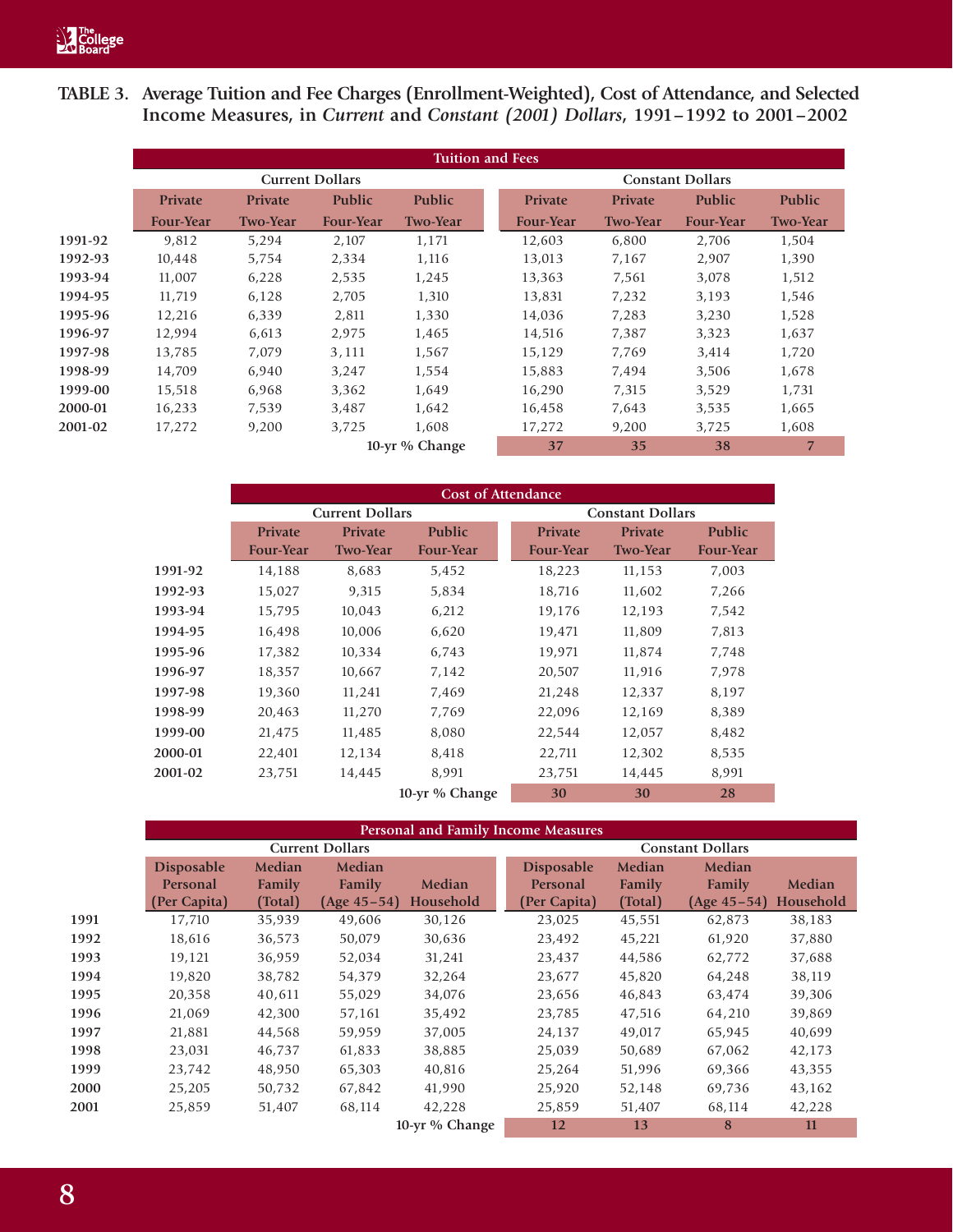

# **TABLE 4a. Number of Recipients and Aid Per Recipient for Pell Grant, LEAP, Campus-Based, and Education Tax Credit Programs in** *Current* **and** *Constant (2001) Dollars***, 1991–1992 to 2001–2002**

|                                     | <b>Academic Year</b> |           |           |           |           |           |                          |           |           |           |                        |                        |
|-------------------------------------|----------------------|-----------|-----------|-----------|-----------|-----------|--------------------------|-----------|-----------|-----------|------------------------|------------------------|
| <b>Pell Grants</b>                  | $91 - 92$            | $92 - 93$ | $93 - 94$ | $94 - 95$ | $95 - 96$ | $96 - 97$ | $97 - 98$                | $98 - 99$ | $99 - 00$ | $00 - 01$ | Estimated<br>$01 - 02$ | $10$ -year<br>% Change |
| Recipients (000)                    | 3,786                | 4,002     | 3,756     | 3,675     | 3,612     | 3,666     | 3,733                    | 3,855     | 3,764     | 3,899     | 4,321                  | 14                     |
| Aid Per Recipient                   | 1,530                | 1,543     | 1,505     | 1,502     | 1,515     | 1,577     | 1,696                    | 1,876     | 1,915     | 2,040     | 2,303                  |                        |
| Aid Per Recipient (Constant)        | 1,965                | 1,922     | 1,828     | 1,773     | 1,741     | 1,761     | 1,861                    | 2,026     | 2,011     | 2,069     | 2,303                  | 17                     |
|                                     |                      |           |           |           |           |           |                          |           |           |           |                        |                        |
| <b>Federal SEOG</b>                 | $91 - 92$            | $92 - 93$ | $93 - 94$ | $94 - 95$ | $95 - 96$ | $96 - 97$ | $97 - 98$                | $98 - 99$ | $99 - 00$ | $00 - 01$ | $01 - 02$              | % Change               |
| Recipients (000)                    | 881                  | 976       | 1,068     | 1,057     | 1,083     | 1,191     | 1,116                    | 1,163     | 1,170     | 1,139     | 1,190                  | 35                     |
| Aid Per Recipient                   | 590                  | 594       | 546       | 552       | 538       | 489       | 523                      | 528       | 529       | 545       | 581                    |                        |
| Aid Per Recipient (Constant)        | 758                  | 740       | 663       | 651       | 619       | 547       | 574                      | 570       | 556       | 553       | 581                    | $-23$                  |
|                                     |                      |           |           |           |           |           |                          |           |           |           |                        |                        |
| <b>Federal Work Study</b>           | $91 - 92$            | $92 - 93$ | $93 - 94$ | $94 - 95$ | $95 - 96$ | $96 - 97$ | $97 - 98$                | $98 - 99$ | $99 - 00$ | $00 - 01$ | $01 - 02$              | % Change               |
| Recipients (000)                    | 697                  | 714       | 712       | 701       | 702       | 691       | 746                      | 744       | 733       | 1,000     | 990                    | 42                     |
| Aid Per Recipient                   | 1,090                | 1,092     | 1,084     | 1,081     | 1,087     | 1,123     | 1,215                    | 1,228     | 1,252     | 1,123     | 1,227                  |                        |
| Aid Per Recipient (Constant)        | 1,400                | 1,360     | 1,316     | 1,275     | 1,249     | 1,254     | 1,334                    | 1,326     | 1,314     | 1,139     | 1,227                  | $-12$                  |
| <b>Federal Perkins</b>              | $91 - 92$            | $92 - 93$ | $93 - 94$ | $94 - 95$ | $95 - 96$ | $96 - 97$ | $97 - 98$                | $98 - 99$ | $99 - 00$ | $00 - 01$ | $01 - 02$              | % Change               |
| Recipients (000)                    | 654                  | 669       | 685       | 663       | 688       | 674       | 679                      | 669       | 655       | 698       | 695                    | 6                      |
| Aid Per Recipient                   | 1,326                | 1,333     | 1,342     | 1,464     | 1,496     | 1,515     | 1,564                    | 1,600     | 1,681     | 1,516     | 1,601                  |                        |
| Aid Per Recipient (Constant)        | 1,704                | 1,661     | 1,629     | 1,728     | 1,719     | 1,693     | 1,716                    | 1,728     | 1,764     | 1,537     | 1,601                  | $-6$                   |
| Federal Education Tax Credits 91-92 |                      | $92 - 93$ | $93 - 94$ | $94 - 95$ | $95 - 96$ | $96 - 97$ | $97 - 98$                | 98-99     | $99 - 00$ | $00 - 01$ | $01 - 02$              | % Change*              |
| Recipients (000)                    |                      |           |           |           |           |           | $\overline{\phantom{a}}$ | 4,653     | 6,437     | 6,859     | N/A                    | 47                     |
| Aid Per Recipient                   |                      |           |           |           |           |           | $\overline{\phantom{a}}$ | 1,026     | 759       | 729       | N/A                    |                        |
| Aid Per Recipient (Constant)        |                      |           |           |           |           |           | $\overline{a}$           | 1,108     | 797       | 739       | N/A                    | $-33$                  |
|                                     |                      |           |           |           |           |           |                          |           |           |           |                        |                        |
| <b>State Grants and LEAP</b>        | $91 - 92$            | $92 - 93$ | $93 - 94$ | $94 - 95$ | $95 - 96$ | $96 - 97$ | $97 - 98$                | $98 - 99$ | $99 - 00$ | $00 - 01$ | $01 - 02$              | % Change**             |
| Recipients (000)                    | 1,652                | 1,739     | 1,859     | 1,552     | 1,577     | 1,726     | 1,819                    | 1,744     | 1,939     | 2,063     | N/A                    | 25                     |
| Aid Per Recipient                   | 1,229                | 1,263     | 1,316     | 1,834     | 1,943     | 1,851     | 1,899                    | 2,118     | 2,108     | 2,329     | N/A                    |                        |
| Aid Per Recipient (Constant)        | 1,578                | 1,574     | 1,598     | 2,164     | 2,232     | 2,068     | 2,084                    | 2,287     | 2,213     | 2,362     | N/A                    | 50                     |

\*Where programs have been in existence for less than 10 years, percent change is calculated based on age of the program and available data. \*\*Nine-Year change is computed since the most recent year's data are not available.

**FIGURE 4.** *Growth of Stafford and PLUS Loan Volume in* **Constant (2001) Dollars***, 1993–1994 to 2001–2002*

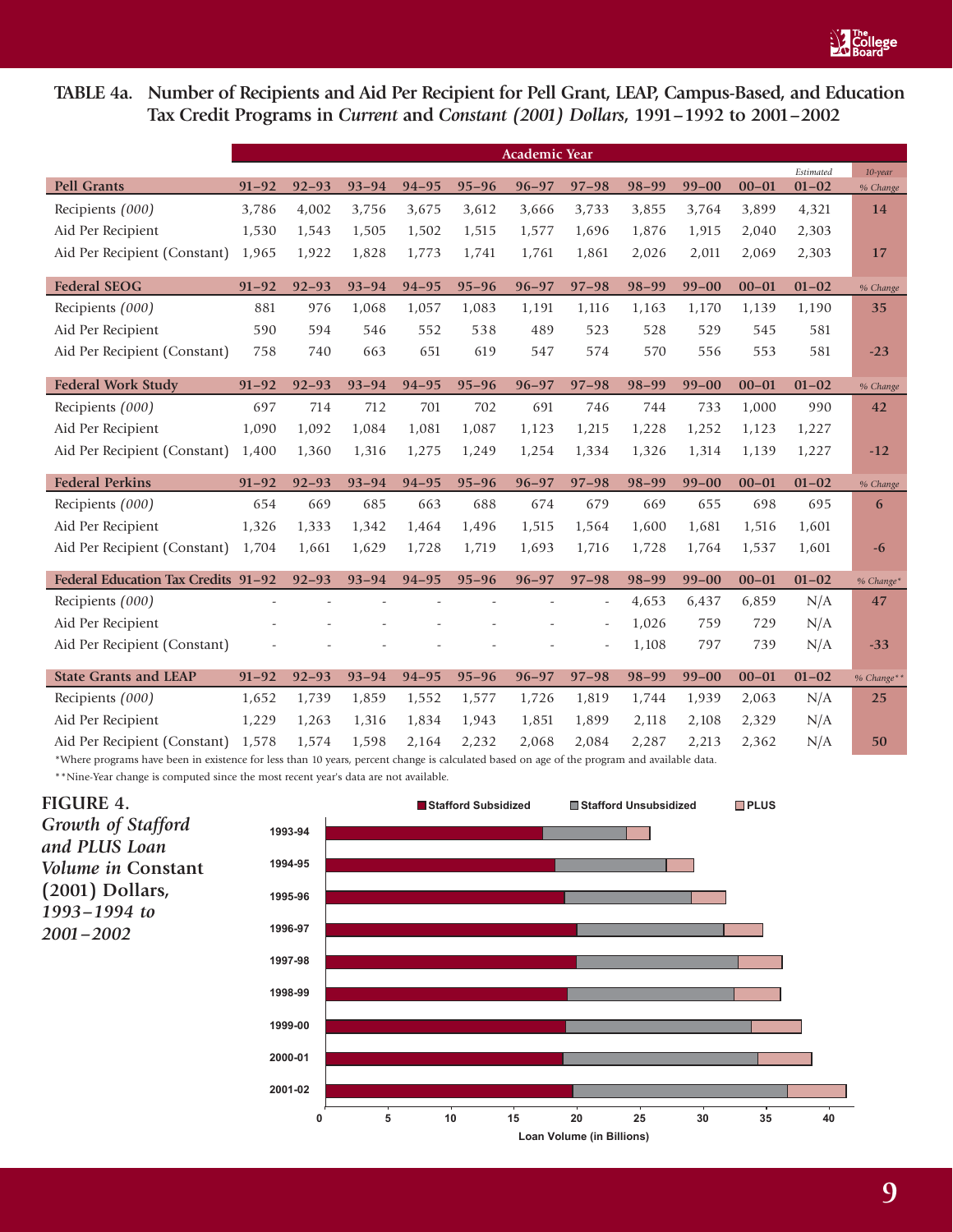# **TABLE 4b. Number of Borrowers, Loans, and Recipients and Average Loan Amount for FFEL and FDSL in** *Current* **and** *Constant (2001) Dollars***, 1991–1992 to 2001–2002**

|                               |                          |                          |           |                |           | Academic Year |           |           |               |           |                               |                    |
|-------------------------------|--------------------------|--------------------------|-----------|----------------|-----------|---------------|-----------|-----------|---------------|-----------|-------------------------------|--------------------|
|                               |                          |                          |           |                |           |               |           |           |               |           | Estimated                     | $10$ -year*        |
| <b>Stafford Subsidized</b>    | $91 - 92$                | $92 - 93$                | $93 - 94$ | $94 - 95$      | $95 - 96$ | $96 - 97$     | $97 - 98$ | $98 - 99$ | $99 - 00$     | $00 - 01$ |                               | $01 - 02$ % Change |
| # Borrowers $(000)$           | $\mathcal{L}$            | $\overline{a}$           | 3,560     | 3,748          | 3,988     | 4,215         | 4,288     | 4,261     | 4,291         | 4,403     | 4,674                         |                    |
| $#$ Loans $(000)$             | 3,889                    | 3,883                    | 4,433     | 4,540          | 4,758     | 5,079         | 5,171     | 5,086     | 5,123         | 5,263     | 5,593                         | 44                 |
| Avg. Loan                     | 2,778                    | 2,817                    | 3,193     | 3,392          | 3,463     | 3,508         | 3,503     | 3,492     | 3,537         | 3,521     | 3,502                         |                    |
| Avg. Loan (Constant)          | 3,568                    | 3,509                    | 3,877     | 4,004          | 3,979     | 3,918         | 3,844     | 3,770     | 3,713         | 3,570     | 3,502                         | $-2$               |
|                               |                          |                          |           |                |           |               |           |           |               |           |                               |                    |
|                               |                          |                          |           |                |           |               |           |           |               |           | Estimated                     |                    |
| <b>Stafford Unsubsidized</b>  | $91 - 92$                | $92 - 93$                | $93 - 94$ | $94 - 95$      | $95 - 96$ | $96 - 97$     | $97 - 98$ | $98 - 99$ | $99 - 00$     | $00 - 01$ |                               | $01-02$ % Change   |
| # Borrowers (000)             | $\overline{\phantom{a}}$ | $\sim$                   | 650       | 1,737          | 2,039     | 2,313         | 2,508     | 2,576     | 2,844         | 3,056     | 3,393                         |                    |
| $#$ Loans $(000)$             | $\sim$                   | 159                      | 742       | 2,093          | 2,451     | 2,833         | 3,078     | 3,138     | 3,439         | 3,701     | 4,115                         | 2496               |
| Avg. Loan                     | $\overline{a}$           | 2,035                    | 2,730     | 3,556          | 3,567     | 3,686         | 3,801     | 3,895     | 4,075         | 4,128     | 4,137                         |                    |
| Avg. Loan (Constant)          |                          | 2,535                    | 3,314     | 4,197          | 4,099     | 4,118         | 4,171     | 4,205     | 4,278         | 4,186     | 4,137                         | 63                 |
|                               |                          |                          |           |                |           |               |           |           |               |           |                               |                    |
|                               |                          |                          |           |                |           |               |           |           |               |           | Estimated                     |                    |
| <b>PLUS</b>                   | $91 - 92$                | $92 - 93$                | $93 - 94$ | $94 - 95$      | $95 - 96$ | $96 - 97$     | $97 - 98$ | $98 - 99$ | $99 - 00$     | $00 - 01$ |                               | $01-02$ % Change   |
| # Borrowers (000)             | $\bar{\phantom{a}}$      | $\overline{\phantom{a}}$ | 290       | 308            | 376       | 405           | 442       | 463       | 488           | 507       | 534                           |                    |
| $#$ Loans $(000)$             | 356                      | 388                      | 337       | 352            | 424       | 461           | 506       | 530       | 559           | 581       | 612                           | 72                 |
| Avg. Loan                     | 3,270                    | 3,300                    | 4,535     | 5,214          | 5,673     | 5,998         | 6,288     | 6,449     | 6,821         | 7,222     | 7,623                         |                    |
| Avg. Loan (Constant)          | 4,200                    | 4,110                    | 5,505     | 6,154          | 6,518     | 6,700         | 6,901     | 6,964     | 7,161         | 7,322     | 7,623                         | 82                 |
|                               |                          |                          |           |                |           |               |           |           |               |           |                               |                    |
| <b>SLS</b>                    | $91 - 92$                | $92 - 93$                | $93 - 94$ | $94 - 95$      | $95 - 96$ | $96 - 97$     | $97 - 98$ | $98 - 99$ | $99 - 00$     | $00 - 01$ | Estimated<br>$01-02$ % Change |                    |
| # Borrowers (000)             | $\sim$                   | $\sim$                   | 744       | $\mathfrak{g}$ |           |               |           |           |               |           |                               |                    |
| $#$ Loans $(000)$             | 690                      | 761                      | 882       | 10             |           |               |           |           |               |           | $\overline{\phantom{a}}$      |                    |
| Avg. Loan                     | 2,932                    | 3,120                    | 3,931     | 3,337          |           |               |           |           |               |           |                               |                    |
| Avg. Loan (Constant)          | 3,766                    | 3,886                    | 4,773     | 3,939          |           |               |           |           |               |           | $\overline{\phantom{a}}$      |                    |
|                               |                          |                          |           |                |           |               |           |           |               |           |                               |                    |
|                               |                          |                          |           |                |           |               |           |           |               |           | Estimated                     |                    |
| Consolidated                  | $91 - 92$                | $92 - 93$                | $93 - 94$ | $94 - 95$      | $95 - 96$ | $96 - 97$     | $97 - 98$ | $98 - 99$ | $99 - 00$     | $00 - 01$ |                               | $01-02$ % Change   |
| # Borrowers $(000)$           | $\overline{a}$           | $\sim$                   | 100       | 181            | 328       | 292           | 272       | 568       | 446           | 625       | 874                           |                    |
| $#$ Loans $(000)$             |                          | $\sim$                   | 102       | 184            | 334       | 297           | 276       | 576       | 453           | 634       | 890                           | 776                |
| Avg. Loan                     |                          |                          | 18,097    | 17,276         | 14,856    | 18,332        | 20,825    | 21,410    | 22,530 24,375 |           | 28,701                        |                    |
| Avg. Loan (Constant)          |                          |                          | 21,971    | 20,390         | 17,070    | 20,479        | 22,856    | 23,119    | 23,652        | 24,713    | 28,701                        | 31                 |
|                               |                          |                          |           |                |           |               |           |           |               |           |                               |                    |
|                               |                          |                          |           |                |           |               |           |           |               |           |                               |                    |
|                               |                          |                          |           |                |           |               |           |           |               |           | Estimated                     |                    |
| Total, not incl. Consolidated | $91 - 92$                | $92 - 93$                | $93 - 94$ | $94 - 95$      | $95 - 96$ | $96 - 97$     | $97 - 98$ | $98 - 99$ | $99 - 00$     | $00 - 01$ |                               | $01-02$ % Change   |
| # Student Borrowers (000)     | $\overline{\phantom{a}}$ | $\overline{\phantom{a}}$ | 3,852     | 4,136          | 4,440     | 4,730         | 4,875     | 4,892     | 5,050         | 5,276     | 5,702                         |                    |
| # Parent Borrowers (000)      |                          | ÷,                       | 290       | 308            | 376       | 405           | 442       | 463       | 488           | 507       | 534                           |                    |
| # Total Borrowers (000)       |                          | $\sim$                   | 4,142     | 4,445          | 4,816     | 5,136         | 5,317     | 5,354     | 5,538         | 5,783     | 6,236                         |                    |
| $#$ Loans $(000)$             |                          | $\sim$                   | 6,394     | 6,995          | 7,633     | 8,372         | 8,755     | 8,753     | 9,122         | 9,545     | 10,320                        | 61                 |
| Avg. Loan                     |                          | $\sim$                   | 3,312     | 3,533          | 3,619     | 3,705         | 3,768     | 3,815     | 3,941         | 3,982     | 4,000                         |                    |
| Avg. Loan (Constant)          |                          |                          | 4,021     | 4,170          | 4,158     | 4,139         | 4,136     | 4,120     | 4,137         | 4,037     | 4,000                         | $-1$               |

\* Where programs have been in existence for less than 10 years, percent change is calculated based on the age of the program.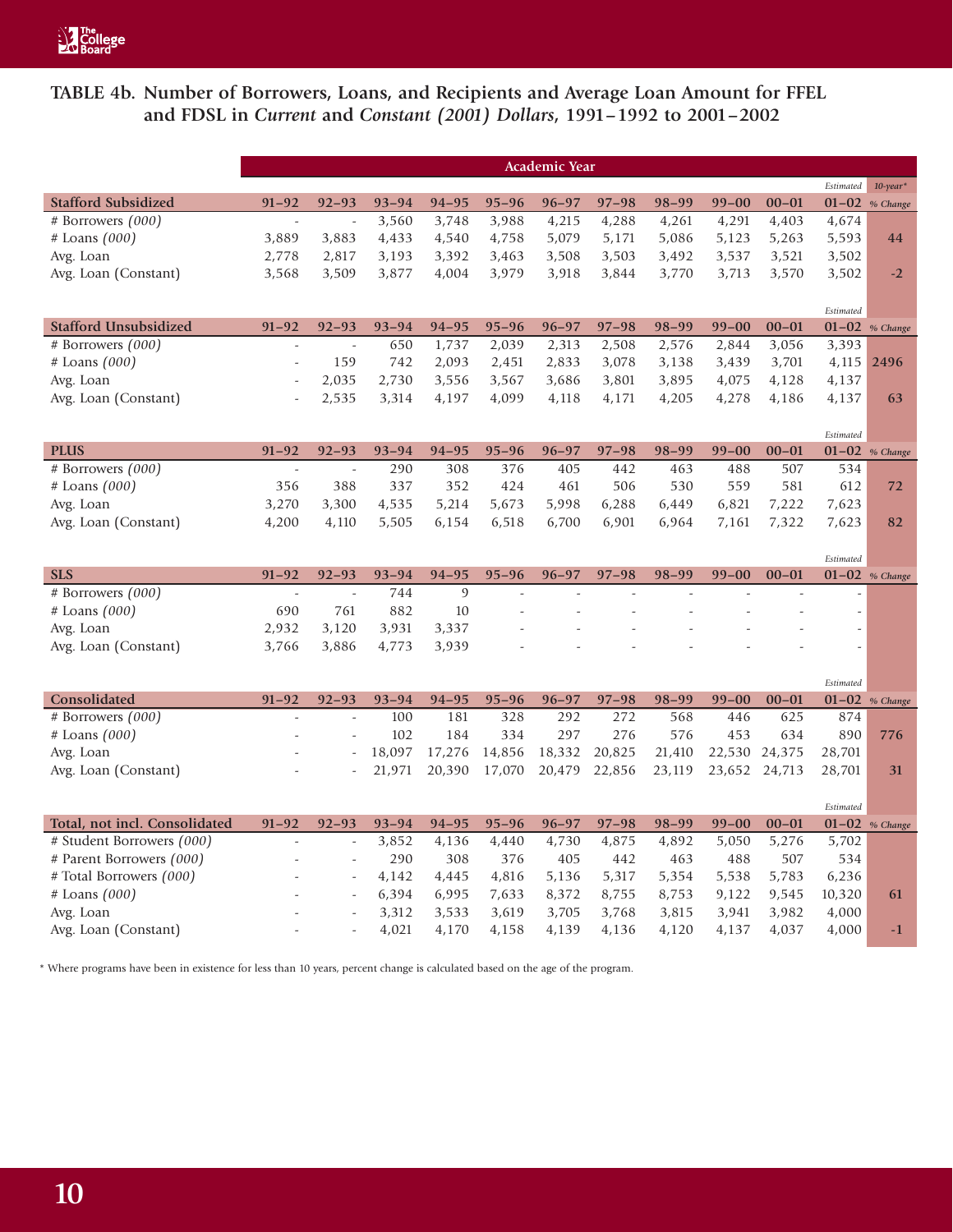

# **TABLE 5. Percentage Distribution of Aid from the Federal Pell, Campus-Based, Stafford Loan and PLUS Programs by Type of Institution, 1990–1991 to 2000–2001**

|                              |           |                |           |           |           | Academic Year |           |           |           |           |           |                         |
|------------------------------|-----------|----------------|-----------|-----------|-----------|---------------|-----------|-----------|-----------|-----------|-----------|-------------------------|
|                              |           |                |           |           |           |               |           |           |           |           | Estimated | $10$ -year <sup>*</sup> |
| <b>Pell Grant</b>            | $90 - 91$ | $91 - 92$      | $92 - 93$ | $93 - 94$ | $94 - 95$ | $95 - 96$     | $96 - 97$ | $97 - 98$ | $98 - 99$ | $99 - 00$ | $00 - 01$ | % Change                |
| Public Institutions          | 58.1      | 59.8           | 62.0      | 65.9      | 67.8      | 68.7          | 69.0      | 69.2      | 68.9      | 68.3      | 68.1      | 10.0                    |
| Two-Year                     | (22.6)    | (24.3)         | (25.7)    | (30.0)    | (32.7)    | (32.7)        | (33.0)    | (32.8)    | (32.4)    | (33.4)    | (33.7)    | 11.1                    |
| Four-Year                    | (35.5)    | (35.5)         | (36.3)    | (35.9)    | (35.1)    | (36.0)        | (36.0)    | (36.4)    | (36.4)    | (34.8)    | (34.4)    | $-1.1$                  |
| <b>Private Institutions</b>  | 19.8      | 19.6           | 19.5      | 18.8      | 19.0      | 18.8          | 18.5      | 18.6      | 18.6      | 18.6      | 18.3      | $-1.4$                  |
| Proprietary Institutions     | 22.1      | 20.7           | 18.5      | 15.3      | 13.2      | 12.5          | 12.5      | 12.2      | 12.5      | 13.1      | 13.6      | $-8.5$                  |
| Total                        | 100.0     | 100.0          | 100.0     | 100.0     | 100.0     | 100.0         | 100.0     | 100.0     | 100.0     | 100.0     | 100.0     |                         |
|                              |           |                |           |           |           |               |           |           |           |           | Estimated |                         |
| <b>Campus-Based Programs</b> | $90 - 91$ | $91 - 92$      | $92 - 93$ | $93 - 94$ | $94 - 95$ | $95 - 96$     | $96 - 97$ | $97 - 98$ | $98 - 99$ | $99 - 00$ | $00 - 01$ | % Change                |
| <b>Public Institutions</b>   | 50.0      | 49.5           | 49.1      | 49.6      | 50.1      | 50.4          | 50.8      | 50.6      | 50.5      | 50.1      | 49.9      | $-0.1$                  |
| Two-Year                     | (9.2)     | (9.3)          | (9.7)     | (9.6)     | (9.7)     | (9.6)         | (9.8)     | (9.9)     | (9.9)     | (9.8)     | (9.8)     | 0.6                     |
| Four-Year                    | (40.8)    | (40.2)         | (39.4)    | (40.0)    | (40.4)    | (40.9)        | (41.1)    | (40.7)    | (40.5)    | (40.3)    | (40.1)    | $-0.7$                  |
| Private Institutions         | 44.7      | 45.0           | 45.5      | 45.3      | 45.5      | 45.6          | 45.1      | 45.5      | 45.5      | 45.7      | 45.9      | 1.1                     |
| Proprietary Institutions     | 5.2       | 5.5            | 5.5       | 5.1       | 4.4       | 4.0           | 4.1       | 3.9       | 4.0       | 4.2       | 4.2       | $-1.0$                  |
| Total                        | 100.0     | 100.0          | 100.0     | 100.0     | 100.0     | 100.0         | 100.0     | 100.0     | 100.0     | 100.0     | 100.0     |                         |
|                              |           |                |           |           |           |               |           |           |           |           | Estimated |                         |
| <b>Stafford Sub Loans</b>    | $90 - 91$ | $91 - 92$      | $92 - 93$ | $93 - 94$ | $94 - 95$ | $95 - 96$     | $96 - 97$ | $97 - 98$ | $98 - 99$ | $99 - 00$ | $00 - 01$ | % Change                |
| <b>Public Institutions</b>   | 45.9      | 48.3           | 52.5      | 52.0      | 52.3      | 53.4          | 53.8      | 53.8      | 52.8      | 51.1      | 50.1      | 4.2                     |
| Two-Year                     | (6.3)     | (6.4)          | (6.3)     | (6.1)     | (5.9)     | (5.8)         | (5.8)     | (5.8)     | (5.7)     | (5.5)     | (5.4)     | $-0.9$                  |
| Four-Year                    | (39.6)    | (41.9)         | (46.2)    | (45.9)    | (46.5)    | (47.5)        | (48.0)    | (48.0)    | (47.2)    | (45.6)    | (44.7)    | 5.1                     |
| Private Institutions         | 37.3      | 38.0           | 37.6      | 38.4      | 38.9      | 38.4          | 37.8      | 37.7      | 37.6      | 37.9      | 38.2      | 0.9                     |
| Proprietary Institutions     | 16.8      | 13.7           | 9.9       | 9.5       | 8.8       | 8.2           | 8.4       | 8.5       | 9.6       | 10.4      | 11.8      | $-5.1$                  |
| Total                        | 100.0     | 100.0          | 100.0     | 100.0     | 100.0     | 100.0         | 100.0     | 100.0     | 100.0     | 100.0     | 100.0     |                         |
|                              |           |                |           |           |           |               |           |           |           |           | Estimated |                         |
| <b>Stafford Unsub Loans</b>  | $90 - 91$ | $91 - 92$      | $92 - 93$ | $93 - 94$ | $94 - 95$ | $95 - 96$     | $96 - 97$ | $97 - 98$ | $98 - 99$ | $99 - 00$ | $00 - 01$ | % Change                |
| <b>Public Institutions</b>   |           | $\overline{a}$ | 66.3      | 40.4      | 44.1      | 46.5          | 47.3      | 47.2      | 46.1      | 45.6      | 45.1      | $-21.2$                 |
| Two-Year                     | ÷,        | $\frac{1}{2}$  | (6.7)     | (4.3)     | (4.9)     | (5.1)         | (5.0)     | (5.0)     | (4.7)     | (4.4)     | (4.4)     | $-2.2$                  |
| Four-Year                    |           | ÷,             | (59.6)    | (36.1)    | (39.2)    | (41.5)        | (42.3)    | (42.2)    | (41.5)    | (41.2)    | (40.7)    | $-18.9$                 |
| <b>Private Institutions</b>  |           |                | 29.0      | 45.7      | 43.0      | 41.7          | 41.2      | 41.5      | 41.5      | 40.6      | 40.8      | 11.8                    |
| Proprietary Institutions     |           | ÷,             | 4.7       | 13.9      | 12.9      | 11.7          | 11.5      | 11.3      | 12.4      | 12.9      | 14.1      | 9.4                     |
| Total                        | L,        | $\overline{a}$ | 100.0     | 100.0     | 100.0     | 100.0         | 100.0     | 100.0     | 100.0     | 100.0     | 100.0     |                         |
|                              |           |                |           |           |           |               |           |           |           |           | Estimated |                         |
| <b>PLUS Loans</b>            | $90 - 91$ | $91 - 92$      | $92 - 93$ | $93 - 94$ | $94 - 95$ | $95 - 96$     | $96 - 97$ | $97 - 98$ | $98 - 99$ | $99 - 00$ | $00 - 01$ | % Change                |
| <b>Public Institutions</b>   | 46.5      | 47.5           | 41.4      | 34.8      | 36.4      | 38.2          | 38.6      | 39.3      | 39.7      | 38.2      | 36.9      | $-9.6$                  |
| Two-Year                     | (3.6)     | (3.7)          | (2.9)     | (1.6)     | (1.2)     | (1.2)         | (1.1)     | (1.1)     | (1.1)     | (0.9)     | (1.0)     | $-2.7$                  |
| Four-Year                    | (42.8)    | (43.8)         | (38.5)    | (33.3)    | (35.2)    | (36.9)        | (37.5)    | (38.3)    | (38.7)    | (37.3)    | (35.9)    | $-6.9$                  |
| <b>Private Institutions</b>  | 35.2      | 36.1           | 42.1      | 47.9      | 50.3      | 49.3          | 48.9      | 48.2      | 46.3      | 45.9      | 46.2      | 11.0                    |
| Proprietary Institutions     | 18.4      | 16.4           | 16.5      | 17.3      | 13.4      | 12.6          | 12.5      | 12.5      | 14.0      | 15.9      | 16.9      | $-1.4$                  |
| Total                        | 100.0     | 100.0          | 100.0     | 100.0     | 100.0     | 100.0         | 100.0     | 100.0     | 100.0     | 100.0     | 100.0     |                         |

\* Where programs have been in existence for less than 10 years, percent change is calculated based on the age of the program.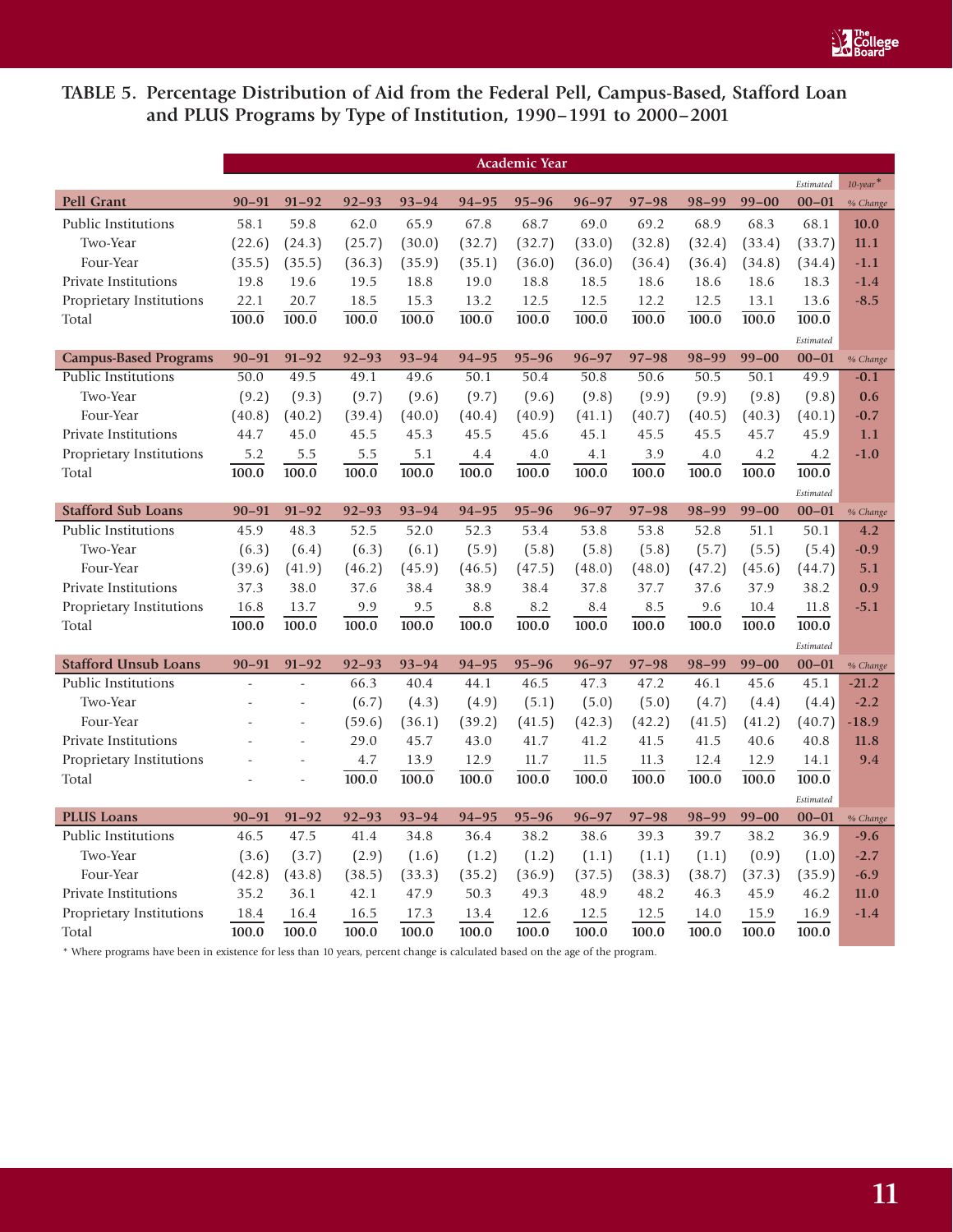# **TABLE 6. Grant, Loan, Work-Study, and Education Tax Credit Funding in** *Current* **and** *Constant (2001) Dollars* **(in Millions) and as a Percentage of Total Aid, 1991–1992 to 2001–2002**

|                    |                          |                          |                          |                          |           | <b>Current Dollars</b>   |                          |           |           |           |           |             |
|--------------------|--------------------------|--------------------------|--------------------------|--------------------------|-----------|--------------------------|--------------------------|-----------|-----------|-----------|-----------|-------------|
|                    |                          |                          |                          |                          |           |                          |                          |           |           |           | Estimated |             |
|                    | $91 - 92$                | $92 - 93$                | $93 - 94$                | $94 - 95$                | $95 - 96$ | $96 - 97$                | $97 - 98$                | $98 - 99$ | $99 - 00$ | $00 - 01$ | $01 - 02$ |             |
| Grants             | 16,225                   | 17,662                   | 18,373                   | 19,476                   | 20.054    | 21,499                   | 23,524                   | 26.088    | 27,921    | 31,102    | 35,322    |             |
| Loans              | 15,232                   | 16,222                   | 22,551                   | 26,090                   | 30,314    | 34,146                   | 36,493                   | 37,454    | 41,093    | 43,282    | 48,086    |             |
| Work               | 760                      | 780                      | 771                      | 757                      | 764       | 776                      | 906                      | 913       | 917       | 1,123     | 1,215     |             |
| <b>Tax Credits</b> | $\overline{\phantom{0}}$ | $\overline{\phantom{a}}$ | $\overline{\phantom{a}}$ | $\overline{\phantom{a}}$ |           | $\overline{\phantom{a}}$ | $\overline{\phantom{a}}$ | 3,377     | 4,772     | 4,885     | 5,001     |             |
| Total              | 32,218                   | 34,664                   | 41,696                   | 46,324                   | 51,132    | 56,421                   | 60,923                   | 67,832    | 74,703    | 80,393    | 89,624    |             |
|                    |                          |                          |                          |                          |           |                          |                          |           |           |           |           |             |
|                    |                          |                          |                          |                          |           | Constant (2001) Dollars  |                          |           |           |           |           |             |
|                    |                          |                          |                          |                          |           |                          |                          |           |           |           | Estimated | $10$ -year* |
|                    | $91 - 92$                | $92 - 93$                | $93 - 94$                | $94 - 95$                | $95 - 96$ | $96 - 97$                | $97 - 98$                | $98 - 99$ | $99 - 00$ | $00 - 01$ | $01 - 02$ | % Change    |
| Grants             | 20,840                   | 21,999                   | 22,306                   | 22,987                   | 23,041    | 24,016                   | 25,818                   | 28,170    | 29,310    | 31,533    | 35,322    | 69          |
| Loans              | 19,565                   | 20,204                   | 27,379                   | 30,792                   | 34,830    | 38,144                   | 40,052                   | 40,442    | 43,138    | 43,881    | 48,086    | 146         |
| Work               | 976                      | 972                      | 937                      | 894                      | 877       | 867                      | 995                      | 986       | 963       | 1,139     | 1,215     | 24          |

|                                    |                                 |                                 |                                 |           |           | Percentage                      |                                 |           |           |           |           |  |
|------------------------------------|---------------------------------|---------------------------------|---------------------------------|-----------|-----------|---------------------------------|---------------------------------|-----------|-----------|-----------|-----------|--|
|                                    |                                 |                                 |                                 |           |           |                                 |                                 |           |           |           | Estimated |  |
|                                    | $91 - 92$                       | $92 - 93$                       | $93 - 94$                       | $94 - 95$ | $95 - 96$ | $96 - 97$                       | $97 - 98$                       | $98 - 99$ | $99 - 00$ | $00 - 01$ | $01 - 02$ |  |
| Grants                             | 50                              | 51                              | 44                              | 42        | 39        | 38                              | 39                              | 38        | 37        | 39        | 39        |  |
| Loans                              | 47                              | 47                              | 54                              | 56        | 59        | 61                              | 60                              | 55        | 55        | 54        | 54        |  |
| Work                               |                                 |                                 |                                 |           |           |                                 |                                 |           |           |           |           |  |
| <b>Tax Credits</b><br><b>Total</b> | $\overline{\phantom{0}}$<br>100 | $\overline{\phantom{a}}$<br>100 | $\overline{\phantom{a}}$<br>100 | 100       | 100       | $\overline{\phantom{0}}$<br>100 | $\overline{\phantom{a}}$<br>100 | 100       | 100       | 100       | 100       |  |

**Tax Credits** - - - - - - - 3,646 5,010 4,953 5,001 37 **Total 41,381 43,175 50,621 54,673 58,749 63,027 66,864 73,244 78,422 81,506 89,624 117**

\*Where programs have been in existence for less than 10 years, percent change is calculated based on the age of the program.



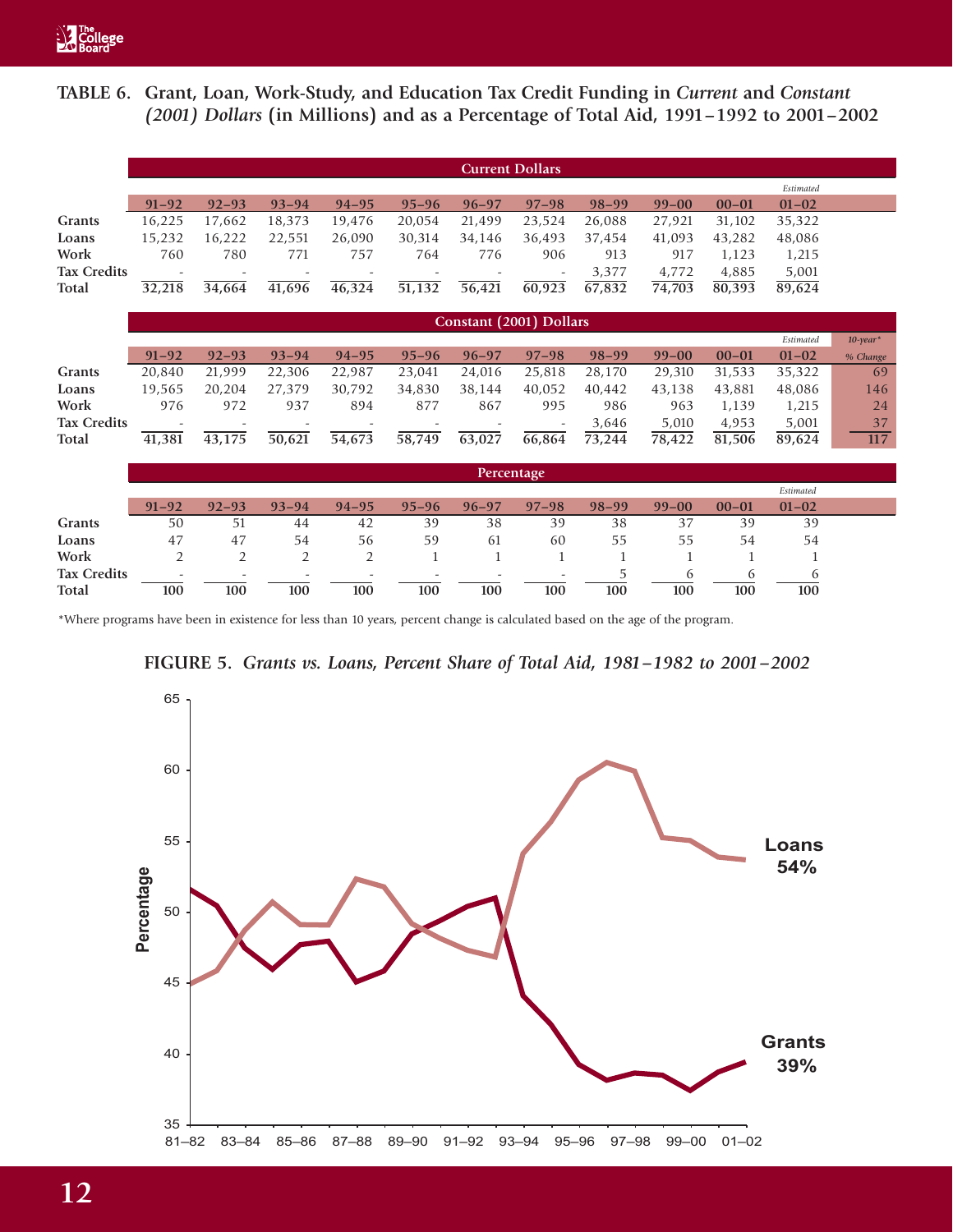

# **TABLE 7. Description of Federal Pell Grant Awards in** *Current* **and** *Constant (2001) Dollars***, 1973–1974 to 2001–2002**

|         |         | <b>Expenditures</b><br>(in millions) |         | Authorized<br><b>Maximum Awards</b> |         | <b>Actual</b><br><b>Maximum Awards</b> |         | <b>Actual</b><br><b>Minimum Awards</b> | Percent<br>Cap           | <b>Number</b><br>of | Percent of<br><b>Recipients</b> |
|---------|---------|--------------------------------------|---------|-------------------------------------|---------|----------------------------------------|---------|----------------------------------------|--------------------------|---------------------|---------------------------------|
|         | Current | Constant                             | Current | Constant                            | Current | Constant                               | Current | Constant                               | on Costs                 | <b>Recipients</b>   | Independent                     |
|         |         |                                      |         |                                     |         |                                        |         |                                        |                          | (in thousands)      |                                 |
| 1973-74 | 48      | 192                                  | 1,400   | 5,652                               | 452     | 1,825                                  | 50      | 202                                    | 50                       | 176                 | 13.3                            |
| 1974-75 | 358     | 1,313                                | 1,400   | 5,128                               | 1,050   | 3,846                                  | 50      | 183                                    | 50                       | 567                 | 21.9                            |
| 1975-76 | 926     | 3,079                                | 1,400   | 4,655                               | 1,400   | 4,655                                  | 200     | 665                                    | 50                       | 1,217               | 29.8                            |
| 1976-77 | 1,475   | 4,619                                | 1,400   | 4,383                               | 1,400   | 4,383                                  | 200     | 626                                    | 50                       | 1,944               | 38.3                            |
| 1977-78 | 1,524   | 4,496                                | 1,800   | 5,309                               | 1,400   | 4,129                                  | 200     | 590                                    | 50                       | 2,011               | 38.5                            |
| 1978-79 | 1,541   | 4,240                                | 1,800   | 4,953                               | 1,600   | 4,402                                  | 50      | 138                                    | 50                       | 1,893               | 36.7                            |
| 1979-80 | 2,357   | 5,871                                | 1,800   | 4,483                               | 1,800   | 4,483                                  | 200     | 498                                    | 50                       | 2,538               | 33.8                            |
| 1980-81 | 2,387   | 5,238                                | 1,800   | 3,950                               | 1,750   | 3,840                                  | 150     | 329                                    | 50                       | 2,708               | 40.6                            |
| 1981-82 | 2,300   | 4,546                                | 1,900   | 3,755                               | 1,670   | 3,301                                  | 120     | 237                                    | 50                       | 2,709               | 41.9                            |
| 1982-83 | 2,421   | 4,463                                | 2,100   | 3,872                               | 1,800   | 3,319                                  | 50      | 92                                     | 50                       | 2,523               | 45.9                            |
| 1983-84 | 2,797   | 4,985                                | 2,300   | 4,099                               | 1,800   | 3,208                                  | 200     | 356                                    | 50                       | 2,759               | 47.5                            |
| 1984-85 | 3,053   | 5,226                                | 2,500   | 4,279                               | 1,900   | 3,252                                  | 200     | 342                                    | 50                       | 2,747               | 48.6                            |
| 1985-86 | 3,597   | 5,941                                | 2,600   | 4,294                               | 2,100   | 3,468                                  | 200     | 330                                    | 60                       | 2,813               | 50.4                            |
| 1986-87 | 3,460   | 5,581                                | 2,600   | 4,194                               | 2,100   | 3,387                                  | 100     | 161                                    | 60                       | 2,660               | 53.9                            |
| 1987-88 | 3,754   | 5,880                                | 2,300   | 3,602                               | 2,100   | 3,289                                  | 200     | 313                                    | 60                       | 2,882               | 57.5                            |
| 1988-89 | 4,476   | 6,732                                | 2,500   | 3,760                               | 2,200   | 3,309                                  | 200     | 301                                    | 60                       | 3,198               | 57.9                            |
| 1989-90 | 4,778   | 6,861                                | 2,700   | 3,877                               | 2,300   | 3,303                                  | 200     | 287                                    | 60                       | 3,322               | 59.0                            |
| 1990-91 | 4,935   | 6,744                                | 2,900   | 3,963                               | 2,300   | 3,143                                  | 100     | 137                                    | 60                       | 3,405               | 61.1                            |
| 1991-92 | 5,793   | 7,548                                | 3,100   | 4,039                               | 2,400   | 3,127                                  | 200     | 261                                    | 60                       | 3,786               | 61.5                            |
| 1992-93 | 6,176   | 7,810                                | 3,100   | 3,920                               | 2,400   | 3,035                                  | 200     | 253                                    | 60                       | 4,002               | 62.1                            |
| 1993-94 | 5,654   | 6,942                                | 3,700   | 4,542                               | 2,300   | 2,824                                  | 400     | 491                                    | $\overline{\phantom{a}}$ | 3,756               | 59.2                            |
| 1994-95 | 5,519   | 6,603                                | 3,900   | 4,666                               | 2,300   | 2,751                                  | 400     | 479                                    | ÷.                       | 3,675               | 59.3                            |
| 1995-96 | 5,472   | 6,367                                | 4,100   | 4,771                               | 2,340   | 2,723                                  | 400     | 465                                    | $\overline{\phantom{a}}$ | 3,612               | 58.5                            |
| 1996-97 | 5,780   | 6,542                                | 4,300   | 4,867                               | 2,470   | 2,796                                  | 400     | 453                                    | $\overline{\phantom{a}}$ | 3,666               | 57.6                            |
| 1997-98 | 6,331   | 6,983                                | 4,500   | 4,963                               | 2,700   | 2,978                                  | 400     | 441                                    | $\overline{\phantom{a}}$ | 3,733               | 56.6                            |
| 1998-99 | 7,233   | 7,850                                | 4,500   | 4,884                               | 3,000   | 3,256                                  | 400     | 434                                    | $\overline{\phantom{a}}$ | 3,855               | 55.3                            |
| 1999-00 | 7,209   | 7,685                                | 4,500   | 4,798                               | 3,125   | 3,332                                  | 400     | 426                                    | $\overline{\phantom{0}}$ | 3,764               | 55.5                            |
| 2000-01 | 7,956   | 8,208                                | 4,800   | 4,952                               | 3,300   | 3,404                                  | 400     | 413                                    |                          | 3,899               | 56.2                            |
| 2001-02 | 9,950   | 9,950                                | 5,100   | 5,100                               | 3,750   | 3,750                                  | 400     | 400                                    | $\overline{\phantom{a}}$ | 4,321               | 57.1                            |

**FIGURE 6.** *The Maximum Pell Grant as a Share of Cost of Attendance, 1973–1974 to 2001–2002*

*Note: Until 1986 the Higher Education Act limited the Pell Grant award to no more than 50% of a student's cost of attendance. That limit was increased to 60% from 1986 to 1992, and thereafter it was removed altogether.*

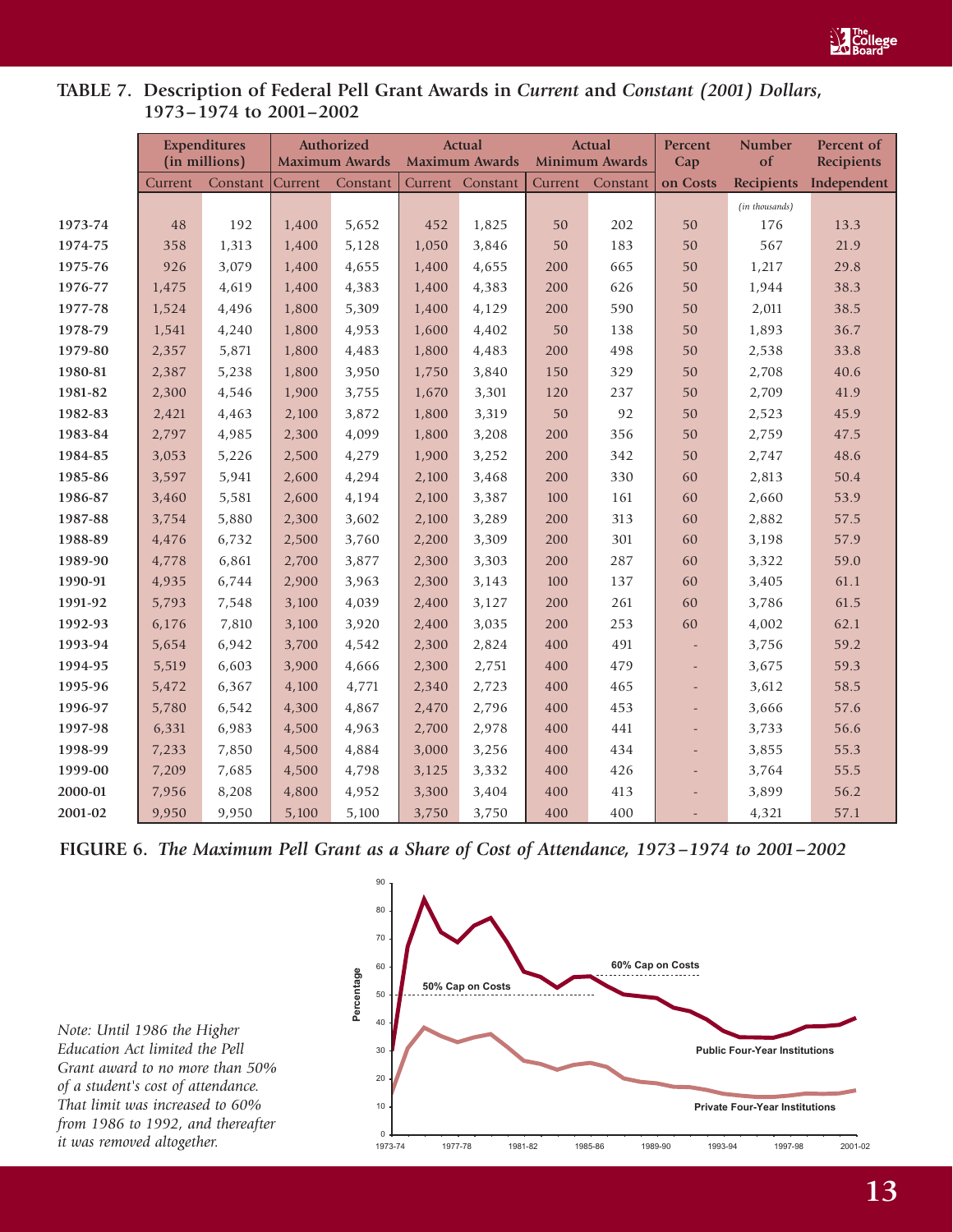**TABLE 8. Total Aid, Grant Aid, Loan Aid, and Education Tax Credits per Full-Time Equivalent (FTE) Student in** *Constant (2001) Dollars***, 1981–1982 to 2001–2002**

|         |            |                  |          |                  |                  |                 |                 |                   | <b>Education</b>  |
|---------|------------|------------------|----------|------------------|------------------|-----------------|-----------------|-------------------|-------------------|
|         | <b>FTE</b> | <b>Total Aid</b> | Avg. Aid | <b>Grant Aid</b> | <b>Grant Aid</b> | <b>Loan Aid</b> | <b>Loan Aid</b> | <b>Education</b>  | <b>Tax Credit</b> |
|         |            | (millions)       | per FTE  | (millions)       | per FTE          | (millions)      | per FTE         | <b>Tax Credit</b> | per FTE           |
| 1981-82 | 9,014,521  | 33,250           | 3,688    | 17,157           | 1,903            | 14,915          | 1,655           |                   |                   |
| 1982-83 | 9,091,648  | 29,606           | 3,256    | 14,925           | 1,642            | 13,569          | 1,492           |                   |                   |
| 1983-84 | 9,166,398  | 30,595           | 3,338    | 14,514           | 1,583            | 14,888          | 1,624           |                   |                   |
| 1984-85 | 8,951,695  | 31,836           | 3,556    | 14,620           | 1,633            | 16,133          | 1,802           |                   |                   |
| 1985-86 | 8,943,433  | 32,955           | 3,685    | 15,711           | 1,757            | 16,174          | 1,808           |                   |                   |
| 1986-87 | 9,064,165  | 33,127           | 3,655    | 15,874           | 1,751            | 16,249          | 1,793           |                   |                   |
| 1987-88 | 9,229,736  | 36,601           | 3,966    | 16,483           | 1,786            | 19,145          | 2,074           |                   |                   |
| 1988-89 | 9,464,271  | 37,354           | 3,947    | 17,110           | 1,808            | 19,328          | 2,042           |                   |                   |
| 1989-90 | 9,780,881  | 38,164           | 3,902    | 18,483           | 1,890            | 18,754          | 1,917           |                   |                   |
| 1990-91 | 9,983,436  | 38,251           | 3,831    | 18,874           | 1,891            | 18,412          | 1,844           |                   |                   |
| 1991-92 | 10,360,606 | 41,381           | 3,994    | 20,840           | 2,011            | 19,565          | 1,888           |                   |                   |
| 1992-93 | 10,436,776 | 43,175           | 4,137    | 21,999           | 2,108            | 20,204          | 1,936           |                   |                   |
| 1993-94 | 10,351,415 | 50,621           | 4,890    | 22,306           | 2,155            | 27,379          | 2,645           |                   |                   |
| 1994-95 | 10,348,072 | 54,673           | 5,283    | 22,987           | 2,221            | 30,792          | 2,976           |                   |                   |
| 1995-96 | 10,334,956 | 58,749           | 5,685    | 23,041           | 2,229            | 34,830          | 3,370           |                   |                   |
| 1996-97 | 10,481,886 | 63,027           | 6,013    | 24,016           | 2,291            | 38,144          | 3,639           |                   |                   |
| 1997-98 | 10,615,028 | 66,864           | 6,299    | 25,818           | 2,432            | 40,052          | 3,773           |                   |                   |
| 1998-99 | 10,698,775 | 69,598           | 6,505    | 28,170           | 2,633            | 40,442          | 3,780           | 3,646             | 341               |
| 1999-00 | 10,943,609 | 78,422           | 7,166    | 29,310           | 2,678            | 43,138          | 3,942           | 5,010             | 458               |
| 2000-01 | 11,194,046 | 81,506           | 7,281    | 31,533           | 2,817            | 43,881          | 3,920           | 4,953             | 442               |
| 2001-02 | 11,450,214 | 89,624           | 7,827    | 35,322           | 3,085            | 48,086          | 4,200           | 5,001             | 437               |



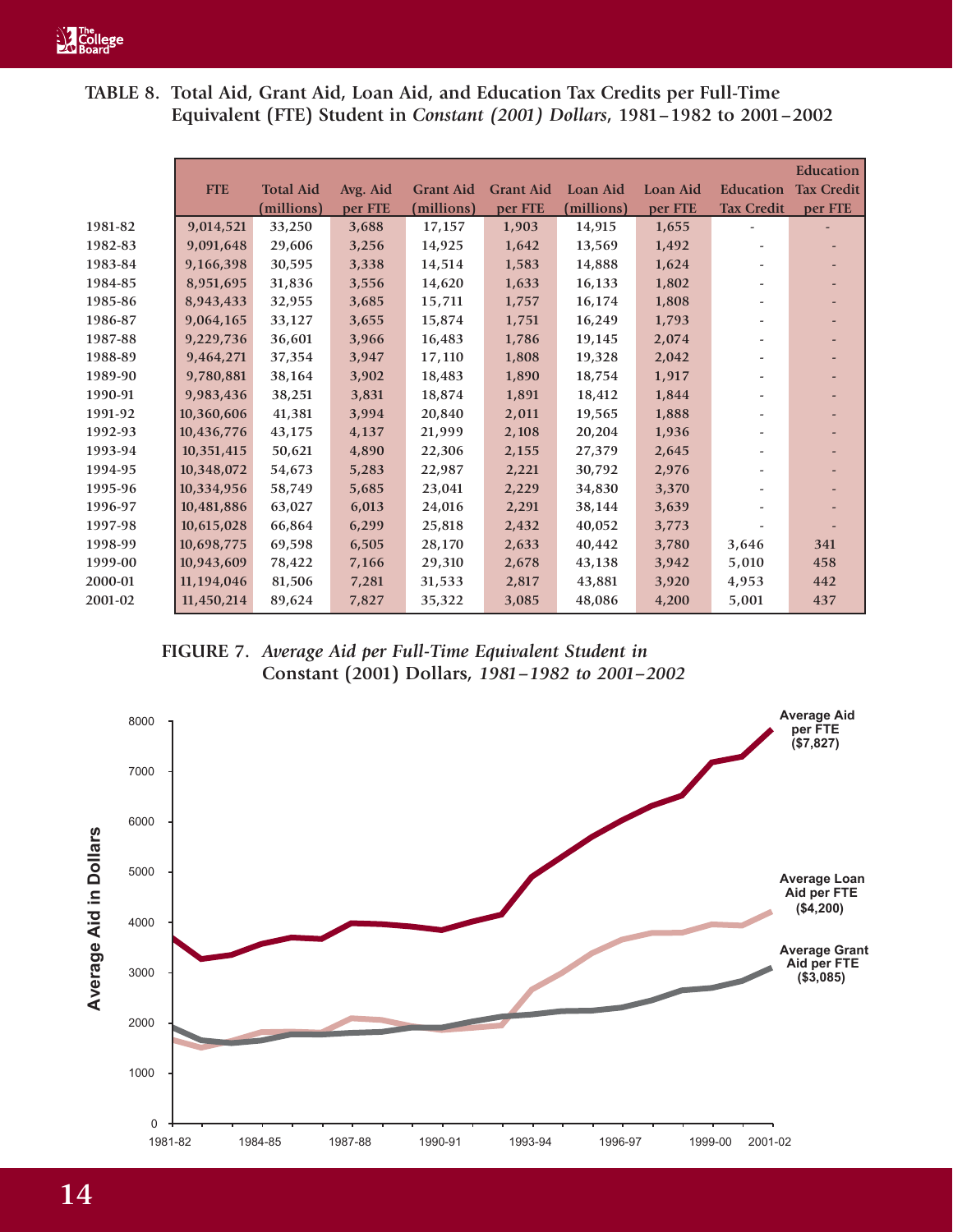



**Lowest quartile Middle quartiles Highest quartile** 

Note: Income definitions for Lowest, Middle, and Highest quartiles: For parents of Dependent students: <\$30,000; \$30,000 to \$81,999; \$82,000 or more, respectively. For Independent students: <\$12,000; \$12,000 to \$48,999; \$49,000 or more, respectively.

Source: What Students Pay for College: Changes in Net Price of College Attendance Between 1992-93 and 1999–2000, NCES 2002-174; and *Digest of Education Statistics*, Table 173.





**Academic Year**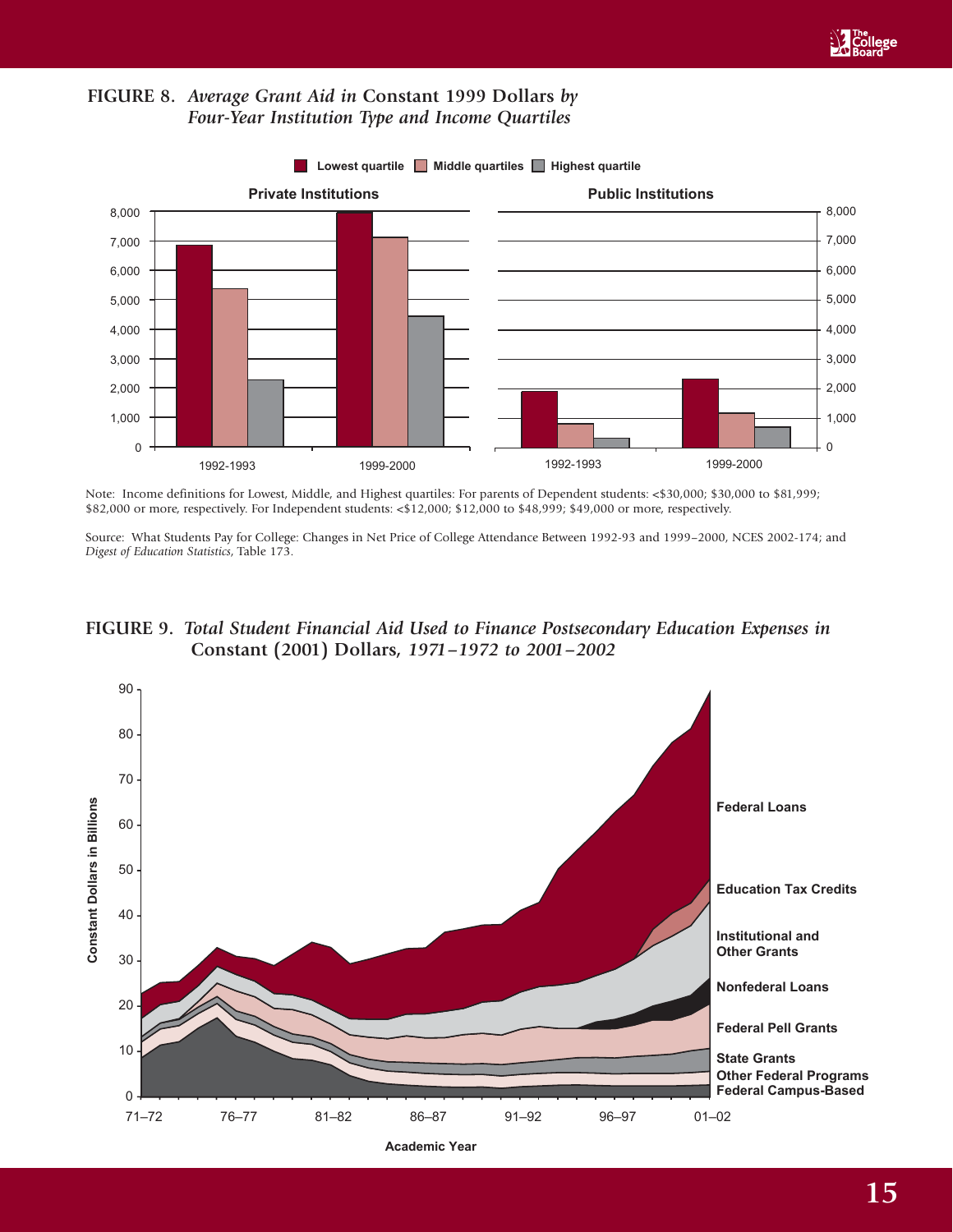

**FIGURE 10.** *Total State Need-Based and Non-Need-Based Aid in* **Constant (2001) Dollars** *(in Millions), 1969–2000*

Source: Based on annual survey of National Association of State Student Grant and Aid Programs and assistance from Donald E. Heller, Penn State University.

**FIGURE 11.** *Percent of Total State Aid Not Based on Need in* **Constant (2001) Dollars***, 1981–2000*



Source: See Figure 10 above.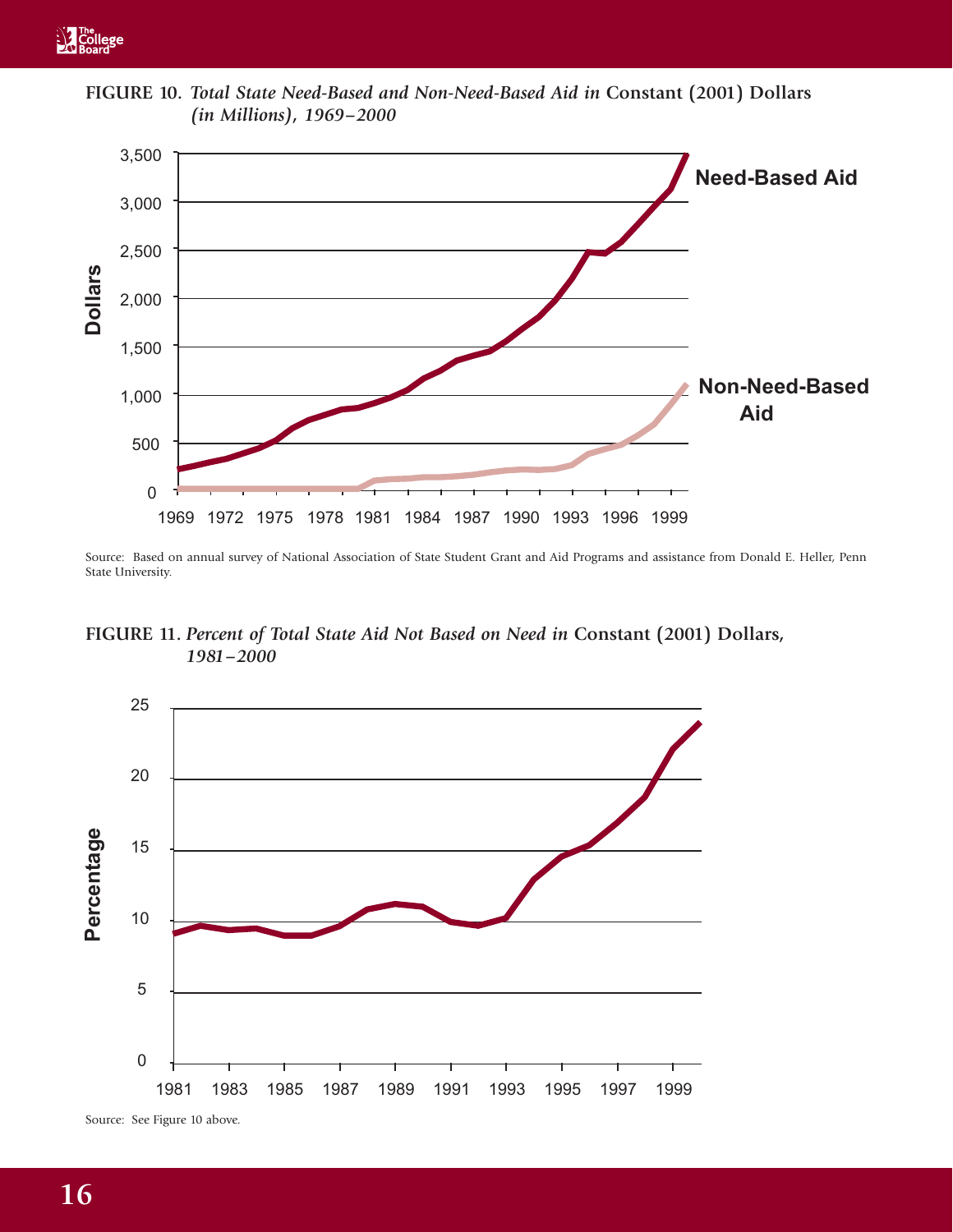# TABLE 9. Total Federal Outlays on Title IV Student Aid Programs, in *Current* and *Constant (2001) Dollars* **(in Millions), FY92 to FY01**

|                                |                          |                          |             |             |             | <b>Federal Fiscal Year</b> |             |             |             |             |
|--------------------------------|--------------------------|--------------------------|-------------|-------------|-------------|----------------------------|-------------|-------------|-------------|-------------|
|                                |                          |                          |             |             |             |                            |             |             |             | (estimated) |
| <b>CURRENT DOLLARS</b>         | <b>FY92</b>              | <b>FY93</b>              | <b>FY94</b> | <b>FY95</b> | <b>FY96</b> | <b>FY97</b>                | <b>FY98</b> | <b>FY99</b> | <b>FY00</b> | <b>FY01</b> |
|                                |                          |                          |             |             |             |                            |             |             |             |             |
| <b>PELL</b>                    | 5,503                    | 6,462                    | 6,637       | 6,147       | 5,159       | 6,274                      | 6,188       | 7,406       | 7,476       | 8,429       |
| <b>SEOG</b>                    | 577                      | 583                      | 583         | 583         | 583         | 583                        | 614         | 619         | 631         | 691         |
| <b>LEAP</b>                    | 72                       | 72                       | 72          | 63          | 31          | 50                         | 25          | 25          | 40          | 55          |
| <b>FWS</b>                     | 615                      | 617                      | 617         | 617         | 617         | 830                        | 830         | 870         | 934         | 1,011       |
| Perkins Loans                  | 156                      | 181                      | 173         | 176         | 113         | 178                        | 165         | 130         | 130         | 160         |
| <b>Income Contingent Loans</b> | 5                        |                          |             |             |             |                            |             |             |             |             |
| Ford Direct Loans*             | $\overline{\phantom{a}}$ | 10                       | 316         | 1,105       | 679         | 763                        | 922         | 618         | (2,776)     | (2,723)     |
| Family Education Loans*        | 2,652                    | 2,770                    | 3,003       | 3,481       | 3,576       | 3,336                      | 2,101       | 3,380       | 4,587       | (558)       |
| Subtotal                       | 9,580                    | 10,695                   | 11,401      | 12,172      | 10,759      | 12,014                     | 10,845      | 13,048      | 11,022      | 7,065       |
| <b>CONSTANT DOLLARS</b>        |                          |                          |             |             |             |                            |             |             |             |             |
| <b>PELL</b>                    | 6,854                    | 7,845                    | 7,833       | 7,063       | 5,763       | 6,886                      | 6,682       | 7,775       | 7,580       | 8,429       |
| <b>SEOG</b>                    | 719                      | 708                      | 689         | 670         | 652         | 640                        | 663         | 650         | 640         | 691         |
| <b>LEAP</b>                    | 90                       | 88                       | 86          | 73          | 35          | 55                         | 27          | 26          | 41          | 55          |
| <b>FWS</b>                     | 766                      | 748                      | 728         | 708         | 689         | 911                        | 896         | 913         | 947         | 1,011       |
| Perkins Loans                  | 194                      | 219                      | 204         | 202         | 127         | 195                        | 178         | 136         | 132         | 160         |
| <b>Income Contingent Loans</b> | 6                        | $\overline{\phantom{a}}$ |             |             |             |                            |             |             |             |             |
| Ford Direct Loans              | $\overline{\phantom{a}}$ | 12                       | 373         | 1,270       | 759         | 837                        | 996         | 649         | (2,814)     | (2,723)     |
| <b>Family Education Loans</b>  | 3,303                    | 3,363                    | 3,544       | 3,999       | 3,995       | 3,661                      | 2,269       | 3,548       | 4,650       | (558)       |
| Subtotal                       | 11,932                   | 12,985                   | 13,456      | 13,985      | 12,019      | 13,186                     | 11,710      | 13,697      | 11,174      | 7,065       |

\* Beginning in fiscal year 1992, the Federal Credit Reform Act of 1990 changed the cost accounting for federal credit programs, including Ford Direct and Family Education Loans. Previously, outlays represented cash payments to program participants, including special allowances to participating lenders, in-school interest benefits to lenders on behalf of borrowers, and default reinsurance payments to guarantee agencies. Starting in 1992, outlays reflect present-value calculations of the anticipated cash flows for the cohort of loans in the given fiscal year.



Source: 1999 Individual Income Tax, All Returns: Tax Liability, Tax Credits, and Tax Payments, by Size of Adjusted Gross Income, Table 3.3, *Statistics of Income*.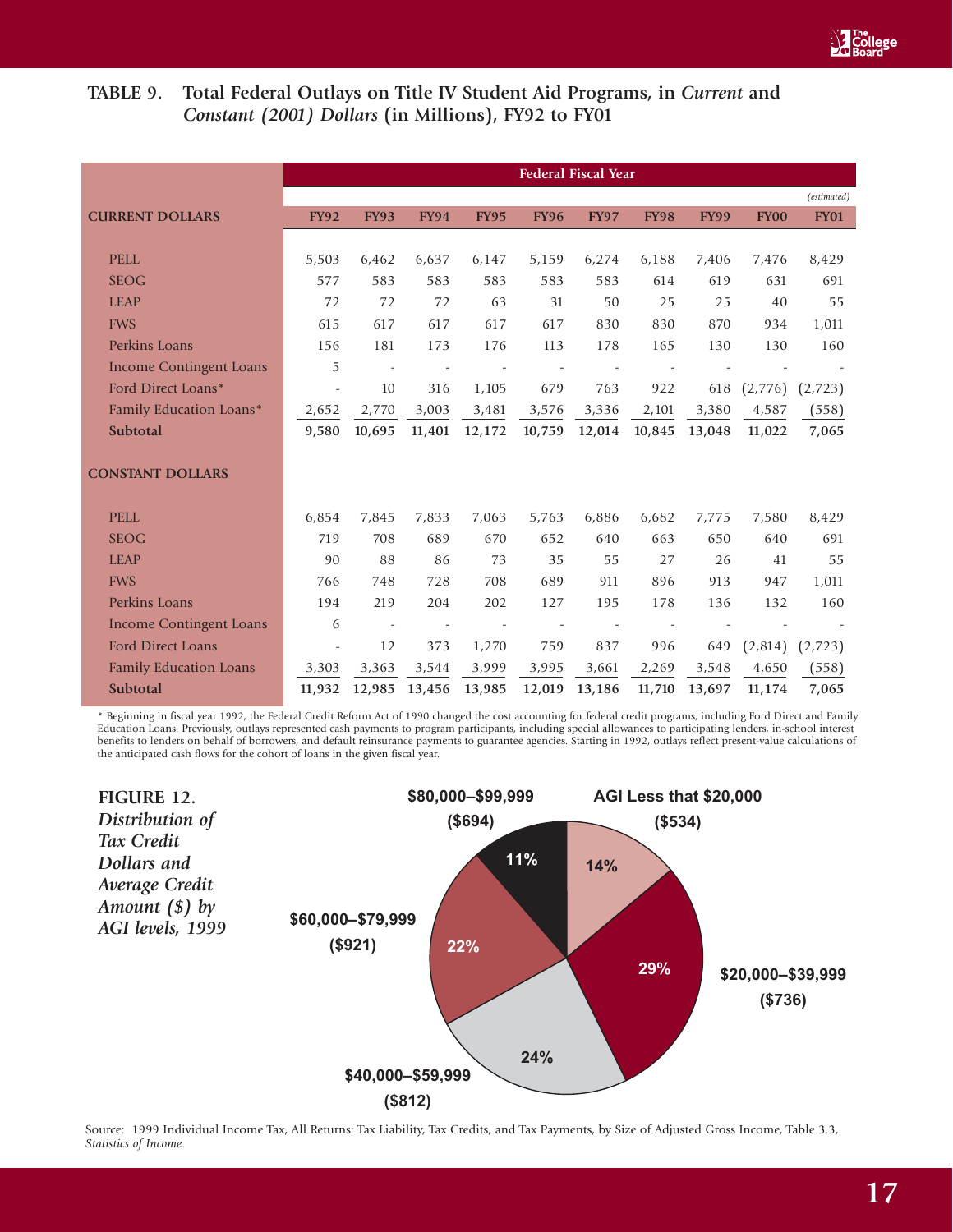APPENDIX A. Aid Awarded to Postsecondary Students in Current Dollars (in Millions), 1963-1964 to 1990-1991 **APPENDIX A. Aid Awarded to Postsecondary Students in** *Current Dollars* **(in Millions), 1963–1964 to 1990–1991**

|                                                                                                                                                                                                                                          |                  |                |                                                         |                |                |                         |                |                |                |                  | Academic Year    |                 |                 |                 |                 |                 |                  |                 |                  |                  |                  |                  |
|------------------------------------------------------------------------------------------------------------------------------------------------------------------------------------------------------------------------------------------|------------------|----------------|---------------------------------------------------------|----------------|----------------|-------------------------|----------------|----------------|----------------|------------------|------------------|-----------------|-----------------|-----------------|-----------------|-----------------|------------------|-----------------|------------------|------------------|------------------|------------------|
| Federally Supported<br>Programs                                                                                                                                                                                                          |                  |                | $63-64$ $70-71$ $71-72$ $72-73$ $73-74$ $74-75$ $75-76$ |                |                |                         |                | $76 - 77$      | $77 - 78$      | $78 - 79$        | $79 - 80$        | $80 - 81$       | $81 - 82$       | $82 - 83$       | $83 - 84$       | 84-85           | $85 - 8686 - 87$ |                 | $87 - 88$        | $88 - 89$        | $89 - 90$        | $90 - 91$        |
| Generally Available Aid<br>Pell Grants                                                                                                                                                                                                   |                  |                |                                                         |                | 48             | 358                     | 926            | 1,475          | 1,524          | 1,541            | 2,357            | 2,387           | 2,300           | 2,421           | 2,797           | 3,053           | 3,597            | 3,460           | 3,754            | 4,476            | 4,778            | 4,935            |
| <b>SEOG</b>                                                                                                                                                                                                                              |                  | 165            | 177                                                     | 210            | 210            | 210                     | 240            | 240            | 250            | 270              | 338              | 369             | 367             | 352             | 353             | 375             | $\overline{41}$  | 393             | 412              | 408              | 437              | 458              |
| LEAP                                                                                                                                                                                                                                     |                  |                |                                                         |                |                | 19                      | 20             | 44             | $^{60}$        | 64               | 76               | 72              | 78              | 74              | $^{60}$         | 76              | 76               | 73              | 75               |                  | L.               | 59               |
| <b>FWS</b>                                                                                                                                                                                                                               |                  | 200            | 319                                                     | 266            | 296            | 295                     | 295            | 436            | 469            | 489              | 602              | 660             | 624             | 615             | 683             | 645             | 656              | 629             | 635              | 625              | 663              | 728              |
| Perkins Loans                                                                                                                                                                                                                            | 114              | 241            | 312                                                     | 398            | 433            | 440                     | 460            | 559            | 615            | 640              | 651              | 694             | 580             | 597             | 682             | 677             | 703              | 763             | 805              | 874              | 903              | 870              |
| Income Contingent Loans                                                                                                                                                                                                                  |                  |                |                                                         |                |                |                         |                |                |                |                  |                  |                 |                 |                 |                 |                 |                  |                 |                  |                  |                  |                  |
| Family Education Loans<br>Subtotal                                                                                                                                                                                                       | $114$            | 1,015<br>1,620 | 2,082<br>1,274                                          | 2,045<br>1,171 | 2,126<br>1,139 | ,298<br>2,621           | 3,208<br>1,267 | 1,325<br>4,080 | 4,655<br>1,737 | 2,360<br>5,363   | 3,926<br>7,950   | 10,384<br>6,202 | 7,219<br>11,167 | 6,695<br>10,753 | 7,576<br>12,151 | 13,434<br>8,608 | 8,839<br>14,283  | 9,102<br>14,421 | 17,072<br>11,385 | 18,445<br>11,985 | 19,009<br>12,151 | 12,669<br>19,725 |
| <b>Specially Directed Aid</b><br><b>SSEC</b>                                                                                                                                                                                             |                  | 499            | 570                                                     | 701            | 784            | 894                     | 1,093          | 1,250          | 1,370          | 1,477            | 1,587            | ,883            | 1,996           | 733             | 220             | 35              |                  |                 |                  |                  |                  |                  |
| Veterans                                                                                                                                                                                                                                 | 67               | 1,121          | 1,320                                                   | 1,936          | 2,261          | 353                     | 4,180          | 2,997          | 2,700          | 2,176            | 1,821            | 1,714           | 1,351           | 1,356           | 1,148           | 1,004           | 864              | 783             | 762              | 724              | 790              | 679              |
| Military                                                                                                                                                                                                                                 | 42               | 64             | 59                                                      | 55             | 80             | 95                      | 57             | 101            | 104            | $\overline{117}$ | 167              | 201             | 232             | 266             | 297             | 329             | 342              | 361             | 349              | 341              | 364              | 369              |
| <b>Other Grants</b>                                                                                                                                                                                                                      |                  |                | 20                                                      |                | 33             | 57                      | 63             | 67             | 82             | 98               | $\frac{14}{5}$   | 122             | 106             | 85              | 62              | 60              | 67               | 74              | $\mathfrak{S}$   | 102              | $\Xi$            | $118$            |
| <b>Other Loans</b><br>Subtotal                                                                                                                                                                                                           | $\overline{118}$ | 1,742          | 2,020<br>5                                              | 2,776          | 62<br>3,220    | 458<br>59               | 5,478<br>45    | 47<br>4,462    | 42<br>4,299    | 46<br>3,914      | $^{42}$<br>3,731 | 62<br>3,982     | 3,793<br>109    | 210<br>2,650    | 279<br>2,005    | 1,756<br>327    | 1,646<br>372     | 316<br>1,534    | 298<br>1,502     | 1,498<br>332     | 355<br>1,620     | 345<br>1,510     |
| <b>Total Federal Aid</b>                                                                                                                                                                                                                 | 232              | 3,363          | 4,102                                                   | 4,821          | 5,346          | 078<br>$\triangleright$ | 8,686          | 8,541          | 8,954          | 9,277            | 11,681           | 14,366          | 14,960          | 13,404 14,157   |                 | 15,190 15,929   |                  | 15,954          | 18,573           | 19,943           | 20,628           | 21,235           |
| <b>State Grant Programs</b>                                                                                                                                                                                                              | 56               | 236            | 269                                                     | 315            | 364            | 422                     | 490            | 608            | 677            | 726              | 788              | 801             | 921             | 1,006           | 1,106           | 1,222           | 1,311            | 1,432           | 1,503            | 1,581            | 1,719            | 1,860            |
| Institutional and<br><b>Other Grants</b>                                                                                                                                                                                                 | 270              | 837            | 942                                                     | 978            | 1,009          | 020,                    | 1,169          | 1,195          | 1,228          | 1,283            | 1,460            | 1,625           | 1,746           | 1,960           | 2,280           | 2,556           | 2,962            | 3,371           | 3,808            | 3,978            | 4,951            | 5,761            |
| and Institutional Aid<br>Total Federal, State,                                                                                                                                                                                           | 558              | 4,435          | 5,313                                                   | 6,114          | 6,719          | 520<br>$\infty$         | 10,344         | 10,345         | 10,859         | 11,287           |                  | 13,929 16,792   | 17,627          | 16,369 17,542   |                 | 18,968 20,201   |                  | 20,757          | 23,885           | 25,502           | 27,298           | 28,856           |
| NOTE: Figures on military-related aid are not precisely comparable to Table 1. Armed Forces tuition assistance amounts are not available for these years, and some ROTC<br>data are estimated. See notes to Table 1 for further details. |                  |                |                                                         |                |                |                         |                |                |                |                  |                  |                 |                 |                 |                 |                 |                  |                 |                  |                  |                  |                  |

**18**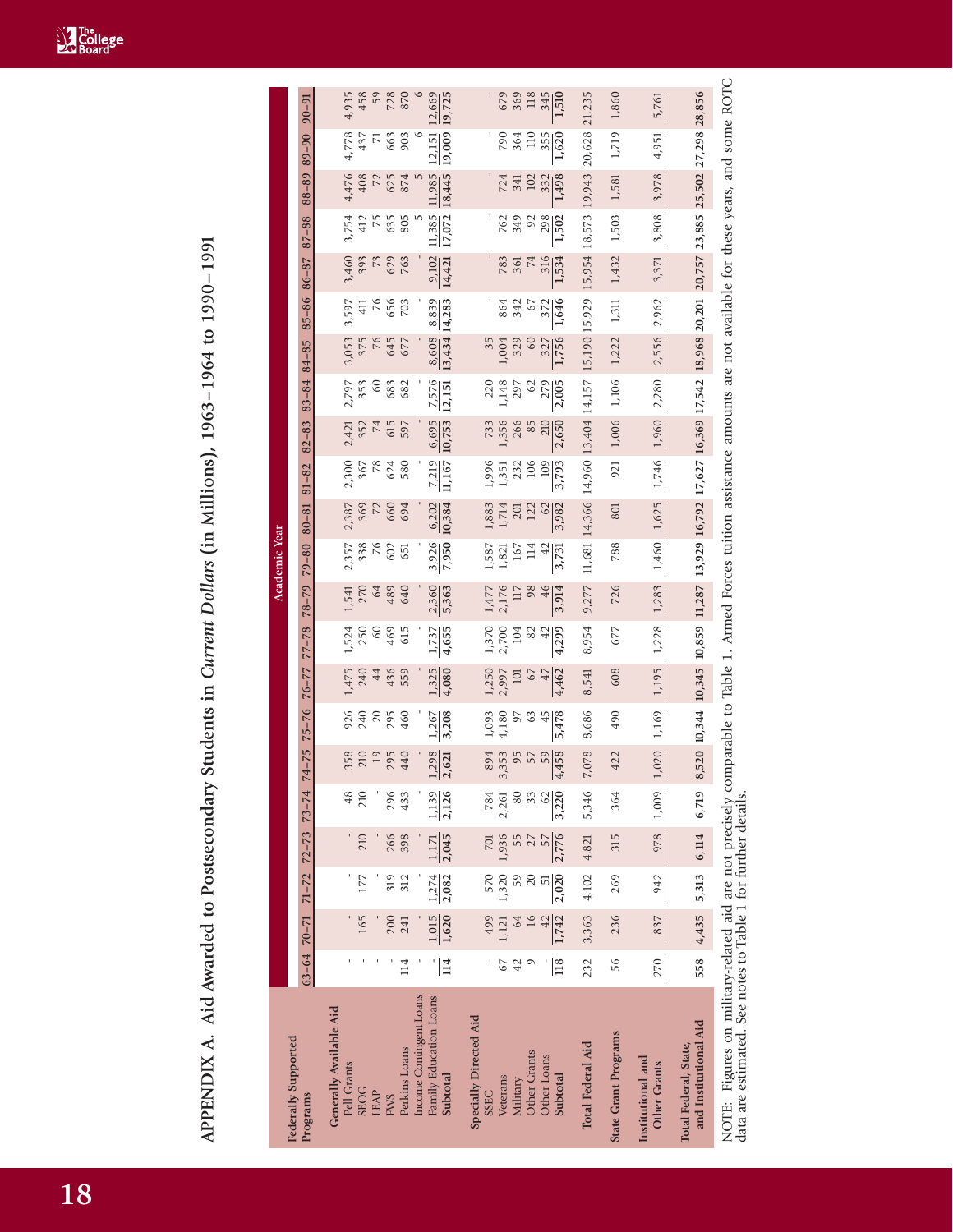APPENDIX B. Aid Awarded to Postsecondary Students in Constant (2001) Dollars (in Millions), 1963-1964 to 1990-1991 **APPENDIX B. Aid Awarded to Postsecondary Students in** *Constant (2001) Dollars* **(in Millions), 1963–1964 to 1990–1991**

| Federally Supported                               |       |                                         |           |             |             |                                                                             |                        |                                                                                                                                           |                     |                                                                                                                                 | Academic Year                                    |                                                        |                                                 |                                        |                                                                                         |                                                 |                                                   |                                                            |                                        |                                                                                  |                                                                     |                                      |
|---------------------------------------------------|-------|-----------------------------------------|-----------|-------------|-------------|-----------------------------------------------------------------------------|------------------------|-------------------------------------------------------------------------------------------------------------------------------------------|---------------------|---------------------------------------------------------------------------------------------------------------------------------|--------------------------------------------------|--------------------------------------------------------|-------------------------------------------------|----------------------------------------|-----------------------------------------------------------------------------------------|-------------------------------------------------|---------------------------------------------------|------------------------------------------------------------|----------------------------------------|----------------------------------------------------------------------------------|---------------------------------------------------------------------|--------------------------------------|
| Programs                                          |       | $63-64$ $70-71$ $71-72$ $72-73$ $73-74$ |           |             |             | $74-75$ $75-76$                                                             |                        | $76 - 77$                                                                                                                                 | $77 - 78$           | $78 - 79$                                                                                                                       | $79 - 80$                                        | $80 - 81$                                              | $81 - 82$                                       | $82 - 83$                              | $83 - 84$                                                                               | 84-85                                           | $85 - 86$                                         | 86-87                                                      | $87 - 88$                              | $88 - 89$                                                                        | $89 - 90$                                                           | $90 - 91$                            |
| Generally Available Aid<br>Pell Grants            |       |                                         |           |             | 181         |                                                                             |                        |                                                                                                                                           |                     |                                                                                                                                 |                                                  |                                                        |                                                 |                                        |                                                                                         |                                                 |                                                   |                                                            |                                        |                                                                                  |                                                                     |                                      |
| <b>SEOG</b>                                       |       | 736                                     | 765       | 872         | 801         | $\begin{array}{c} 1,228 \\ 721 \\ 1,011 \\ 1,508 \\ 1,908 \end{array}$      | 2,964<br>769<br>63     | 4,463<br>726<br>132                                                                                                                       | 4,320<br>709<br>169 | 3,993<br>700<br>1,266<br>1,260                                                                                                  | 5,390<br>774<br>175<br>5,75<br>1,488<br>1,48     | $4,892$<br>$756$<br>$1,353$<br>$1,421$<br>$1,421$      | $4,338$<br>$692$<br>$147$<br>$1,177$<br>$1,094$ | $4,378$<br>$637$<br>$1,112$<br>$1,079$ | $\begin{array}{r} 4,878 \\ 616 \\ 105 \\ 1,192 \\ 1,189 \\ \end{array}$                 | 5,124<br>629<br>1,083<br>1,137<br>1,137         | 5,869<br>671<br>1,070<br>1,147<br>1,147           | 5,522<br>627<br>1,004<br>1,218<br>1,218                    | 5,753<br>631<br>116<br>1,234<br>1,234  | $\begin{array}{r} 6,556 \\ 598 \\ 106 \\ 916 \\ 1,280 \end{array}$               | $\begin{bmatrix} 6,680 \\ 611 \\ 100 \\ 928 \\ 1,262 \end{bmatrix}$ | 6,542<br>607<br>78<br>7,154<br>1,154 |
| LEAP                                              |       |                                         |           |             |             |                                                                             |                        |                                                                                                                                           |                     |                                                                                                                                 |                                                  |                                                        |                                                 |                                        |                                                                                         |                                                 |                                                   |                                                            |                                        |                                                                                  |                                                                     |                                      |
| <b>EWS</b>                                        |       | 895                                     | 1,375     | $1,101$     | 1,127       |                                                                             | 944                    | 1,319<br>1,692                                                                                                                            | 1,330               |                                                                                                                                 |                                                  |                                                        |                                                 |                                        |                                                                                         |                                                 |                                                   |                                                            |                                        |                                                                                  |                                                                     |                                      |
| Perkins Loans                                     | 654   | 1,075                                   | 1,346     |             | 1,649 1,649 |                                                                             | 1,472                  |                                                                                                                                           | 1,743               |                                                                                                                                 |                                                  |                                                        |                                                 |                                        |                                                                                         |                                                 |                                                   |                                                            |                                        |                                                                                  |                                                                     |                                      |
| Income Contingent Loans<br>Family Education Loans |       | 4,536                                   | 5,496     | 4,856       | 4,337       |                                                                             |                        |                                                                                                                                           |                     |                                                                                                                                 |                                                  |                                                        |                                                 |                                        |                                                                                         |                                                 |                                                   |                                                            |                                        |                                                                                  |                                                                     |                                      |
| Subtotal                                          | 654   | 7,241                                   | 8,982     | 8,479 8,094 |             | $\frac{4,449}{8,982}$                                                       | $\frac{4,056}{10,268}$ | $\frac{4,008}{12,340}$ $\frac{4,923}{13,194}$                                                                                             |                     | $\frac{6,116}{13,899}$                                                                                                          | $\frac{8.977}{18,179}$                           | $\frac{12,710}{21,280}$                                | $\frac{13,616}{21,065}$                         | $\frac{12,109}{19,449}$                | $\frac{13,213}{21,193}$                                                                 | $\frac{14,448}{22,547}$ $\frac{14,419}{23,300}$ |                                                   | $\frac{14,526}{23,014}$                                    |                                        | $\frac{17,446}{26,161}$ $\frac{17,555}{27,018}$ $\frac{16,987}{26,575}$          |                                                                     | $\frac{16,794}{26,147}$              |
| Specially Directed Aid<br><b>SSEC</b>             |       | 2,230                                   | 2,459     | 2,907       | 2,985       | 3,064 3,42<br>- 3,064 3,42<br>- 3,580 3,0<br>- 3,580 3,0<br>- 3,02<br>- 202 |                        |                                                                                                                                           |                     |                                                                                                                                 |                                                  |                                                        |                                                 |                                        |                                                                                         |                                                 |                                                   |                                                            |                                        |                                                                                  |                                                                     |                                      |
| Veterans                                          | 386   | 5,009                                   | 5,694     | 8,028       | 8,608       |                                                                             |                        |                                                                                                                                           |                     | 3,828<br>5,639<br>5,639<br>254                                                                                                  | 3,629<br>4,164<br>4,182<br>582<br>261            | $3,859$<br>$3,71$<br>$3,71$<br>$5,7$<br>$5,7$<br>$5,7$ | 3,765<br>2,548<br>438<br>199                    | $1,326$<br>$2,452$<br>$481$<br>$154$   |                                                                                         |                                                 |                                                   |                                                            |                                        |                                                                                  |                                                                     |                                      |
| Military                                          | 240   | 288                                     | 256       | 228         | 306         |                                                                             |                        |                                                                                                                                           |                     |                                                                                                                                 |                                                  |                                                        |                                                 |                                        |                                                                                         |                                                 |                                                   |                                                            |                                        |                                                                                  |                                                                     | 900<br>489<br>156                    |
| Other Grants<br>Other Loans                       |       | 187                                     | 220<br>86 | 112<br>236  | 126<br>235  | 202                                                                         | 144                    |                                                                                                                                           |                     |                                                                                                                                 |                                                  |                                                        |                                                 |                                        |                                                                                         |                                                 |                                                   |                                                            |                                        |                                                                                  |                                                                     |                                      |
| Subtotal                                          | 678   | 7,786                                   | 8,716     | 11,511      | 12,261      | 15,278                                                                      | 17,534                 | $\begin{array}{cccc} 3,781 & 3,883 \\ 9,065 & 7,652 \\ 9,065 & 295 \\ 306 & 293 \\ 203 & 232 \\ 141 & 119 \\ 13,494 & 12,183 \end{array}$ |                     | $\frac{120}{10,143}$                                                                                                            | $\frac{96}{8,531}$                               | $\frac{127}{8,160}$                                    | $\frac{205}{7,154}$                             | $\frac{380}{4,793}$                    | $\begin{array}{r} 384 \\ 2,001 \\ 519 \\ 107 \\ \hline 486 \\ \hline 3,497 \end{array}$ | 59<br>1,686<br>553<br>101<br>548<br>2,947       | $1,409$<br>$1,559$<br>$110$<br>$-608$<br>$-2,685$ | $1,250$<br>$576$<br>$576$<br>$504$<br>$504$<br><br>$2,448$ | $1,168$<br>535<br>142<br>1457<br>2,301 | $\begin{array}{r} 1,060 \\ 499 \\ 149 \\ \hline 486 \\ \hline 2,194 \end{array}$ | $1,104$<br>509<br>153<br>153<br>2,264                               | $\frac{457}{2,002}$                  |
| Total Federal Aid                                 |       | 1,332 15,027 17,697 19,990 20,355       |           |             |             |                                                                             |                        | 24,260 27,802 25,834 25,377 24,042                                                                                                        |                     |                                                                                                                                 | 26,711 29,440 28,219 24,242 24,690 25,494 25,985 |                                                        |                                                 |                                        |                                                                                         |                                                 |                                                   | 25,461 28,462                                              |                                        | 29, 212 28, 839                                                                  |                                                                     | 28,149                               |
| State Grant Programs                              |       | 322 1,055 1,160 1,306 1,386             |           |             |             |                                                                             |                        |                                                                                                                                           |                     | 1,446 1,568 1,839 1,919 1,881 1,802 1,641 1,737 1,820 1,929 2,051 2,138                                                         |                                                  |                                                        |                                                 |                                        |                                                                                         |                                                 |                                                   | $2,286$ $2,304$ $2,315$ $2,403$ $2,465$                    |                                        |                                                                                  |                                                                     |                                      |
| Institutional and<br><b>Other Grants</b>          | 1,552 | 3,739                                   | 4,063     | 4,055       | 3,842       | 3,495                                                                       | 3,741                  | 3,616                                                                                                                                     | 3,480               | 3,326                                                                                                                           | 3,338                                            | 3,329                                                  | 3,294                                           | 3,544                                  | 3,976                                                                                   | 4,290                                           | 4,832                                             | 5,379                                                      | 5,836                                  | 5,827                                                                            | 6,922                                                               | 7,637                                |
| and Institutional Aid<br>Total Federal, State,    |       | 3,206 19,821 22,920 25,350 25,583       |           |             |             | 29,201                                                                      |                        |                                                                                                                                           |                     | 33, 111 31, 289 30, 776 29, 249 31, 850 34, 411 33, 250 29, 606 30, 595 31, 836 32, 955 33, 127 36, 601 37, 354 38, 164 38, 251 |                                                  |                                                        |                                                 |                                        |                                                                                         |                                                 |                                                   |                                                            |                                        |                                                                                  |                                                                     |                                      |

NOTE: Constant dollar figures are based on data in Appendix A. NOTE: Constant dollar figures are based on data in Appendix A.

**Example**<br>**Board** 

**19**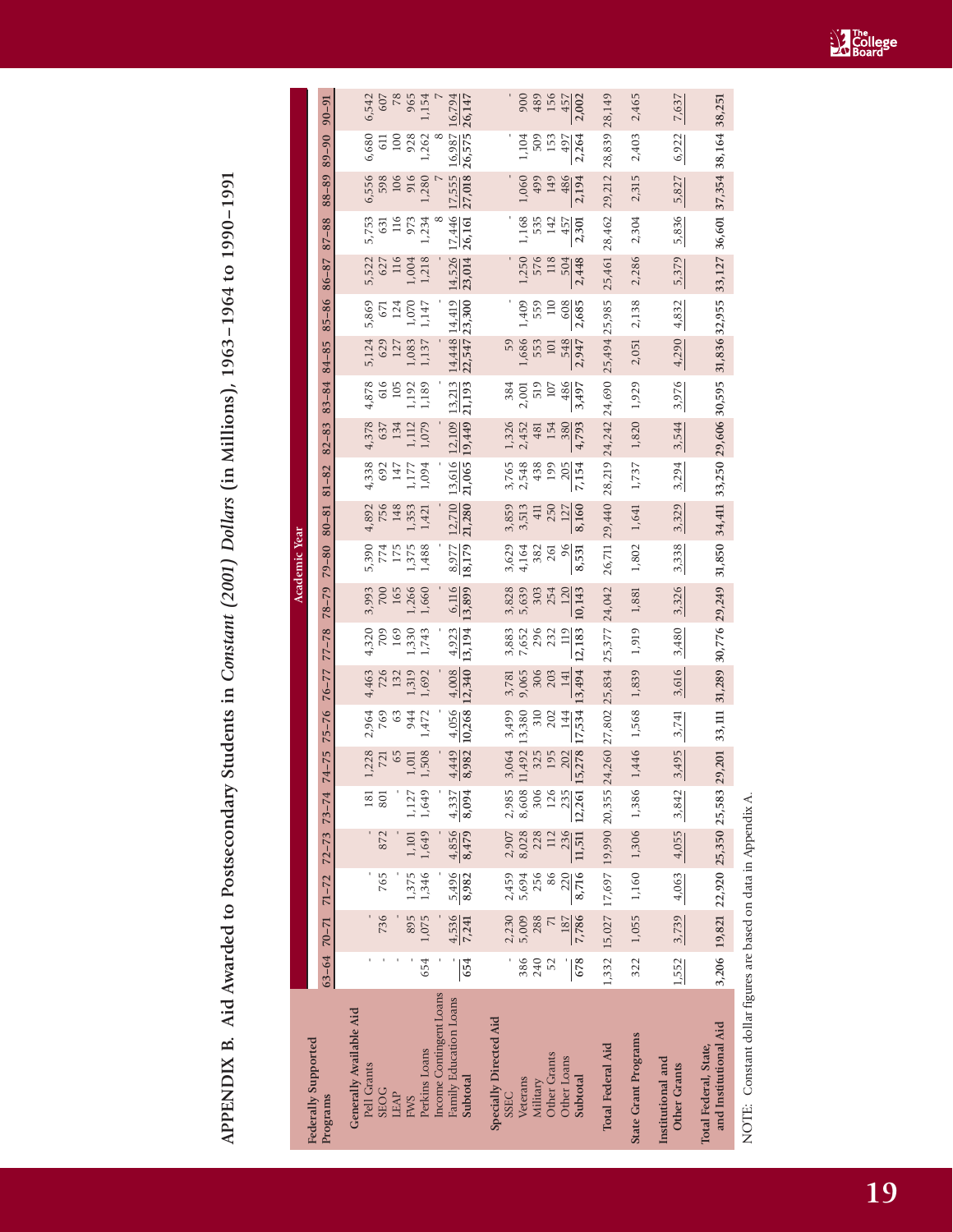**APPENDIX C. Number of Borrowers, Loans, and Recipients and Average Loan Amount for FFEL Programs in** *Current* **and** *Constant (2001) Dollars***, 1991–1992 to 2001–2002**

|                                     |                          |                          |           |                |           | <b>Academic Year</b> |           |           |           |           |           |                |
|-------------------------------------|--------------------------|--------------------------|-----------|----------------|-----------|----------------------|-----------|-----------|-----------|-----------|-----------|----------------|
|                                     |                          |                          |           |                |           |                      |           |           |           |           | Estimated | $10$ -year*    |
| <b>Stafford Subsidized</b>          | $91 - 92$                | $92 - 93$                | $93 - 94$ | $94 - 95$      | $95 - 96$ | $96 - 97$            | $97 - 98$ | $98 - 99$ | $99 - 00$ | $00 - 01$ | $01 - 02$ | % Change       |
| # Borrowers (000)                   | $\overline{\phantom{a}}$ | $\overline{\phantom{a}}$ | 3,560     | 3,493          | 2,735     | 2,801                | 2,789     | 2,768     | 2,874     | 3,012     | 3,265     |                |
| $#$ Loans $(000)$                   | 3,889                    | 3,883                    | 4,433     | 4,236          | 3,289     | 3,398                | 3,390     | 3,324     | 3,506     | 3,674     | 3,983     | $\overline{2}$ |
| Avg. Loan                           | 2,778                    | 2,817                    | 3,193     | 3,372          | 3,472     | 3,529                | 3,533     | 3,535     | 3,569     | 3,553     | 3,515     |                |
| Avg. Loan (Constant)                | 3,568                    | 3,509                    | 3,877     | 3,980          | 3,989     | 3,942                | 3,878     | 3,817     | 3,746     | 3,602     | 3,515     | $-1$           |
|                                     |                          |                          |           |                |           |                      |           |           |           |           | Estimated |                |
| <b>Stafford Unsubsidized</b>        | $91 - 92$                | $92 - 93$                | $93 - 94$ | $94 - 95$      | $95 - 96$ | $96 - 97$            | $97 - 98$ | 98-99     | $99 - 00$ | $00 - 01$ | $01 - 02$ | % Change       |
| # Borrowers $(000)$                 | $\frac{1}{2}$            | $\overline{a}$           | 650       | 1,622          | 1,414     | 1,546                | 1,643     | 1,694     | 1,919     | 2,109     | 2,394     |                |
| # Loans (000)                       |                          | 159                      | 742       | 1,955          | 1,710     | 1,904                | 2,025     | 2,071     | 2,375     | 2,611     | 2,963     | 1769           |
| Avg. Loan                           | $\bar{a}$                | 2,035                    | 2,730     | 3,554          | 3,650     | 3,813                | 3,949     | 4,086     | 4,229     | 4,280     | 4,256     |                |
| Avg. Loan (Constant)                | $\overline{a}$           | 2,535                    | 3,314     | 4,194          | 4,194     | 4,259                | 4,334     | 4,412     | 4,440     | 4,340     | 4,256     | 68             |
|                                     |                          |                          |           |                |           |                      |           |           |           |           | Estimated |                |
| <b>PLUS</b>                         | $91 - 92$                | $92 - 93$                | $93 - 94$ | $94 - 95$      | $95 - 96$ | $96 - 97$            | $97 - 98$ | $98 - 99$ | $99 - 00$ | $00 - 01$ | $01 - 02$ | % Change       |
| # Borrowers (000)                   | $\mathbf{0}$             | $\mathbf{0}$             | 290       | 279            | 244       | 258                  | 279       | 286       | 313       | 333       | 359       |                |
| # Loans (000)                       | 356                      | 388                      | 337       | 320            | 279       | 296                  | 324       | 332       | 362       | 386       | 416       | 17             |
| Avg. Loan                           | 3,270                    | 3,300                    | 4,535     | 5,174          | 5,757     | 6,147                | 6,449     | 6,652     | 7,080     | 7,487     | 7,855     |                |
| Avg. Loan (Constant)                | 4,200                    | 4,110                    | 5,505     | 6,106          | 6,615     | 6,867                | 7,078     | 7,183     | 7,433     | 7,591     | 7,855     | 87             |
|                                     |                          |                          |           |                |           |                      |           |           |           |           | Estimated |                |
| <b>SLS</b>                          | $91 - 92$                | $92 - 93$                | $93 - 94$ | $94 - 95$      | $95 - 96$ | $96 - 97$            | $97 - 98$ | $98 - 99$ | $99 - 00$ | $00 - 01$ | $01 - 02$ | % Change       |
| # Borrowers (000)                   | $\overline{a}$           | $\overline{a}$           | 744       | $\overline{9}$ |           |                      |           |           |           |           |           |                |
| # Loans (000)                       | 690                      | 761                      | 882       | 10             |           |                      |           |           |           |           | ÷,        |                |
| Avg. Loan                           | 2,932                    | 3,120                    | 3,931     | 3,337          |           |                      |           |           |           |           |           |                |
| Avg. Loan (Constant)                | 3,766                    | 3,886                    | 4,773     | 3,939          |           |                      |           |           |           |           |           |                |
|                                     |                          |                          |           |                |           |                      |           |           |           |           | Estimated |                |
| Consolidated                        | $91 - 92$                | $92 - 93$                | $93 - 94$ | $94 - 95$      | $95 - 96$ | $96 - 97$            | $97 - 98$ | $98 - 99$ | $99 - 00$ | $00 - 01$ | $01 - 02$ | % Change       |
| # Borrowers (000)                   | $\overline{a}$           | $\overline{a}$           | 100       | 175            | 264       | 206                  | 167       | 188       | 213       | 274       | 492       |                |
| # Loans (000)                       |                          |                          | 102       | 178            | 269       | 211                  | 171       | 193       | 219       | 281       | 504       | 396            |
| Avg. Loan                           |                          |                          | 18,097    | 16,688         | 14,900    | 19,222               | 20,276    | 23,755    | 25,997    | 29,719    | 31,640    |                |
| Avg. Loan (Constant)                |                          |                          | 21,971    | 19,696         | 17,120    | 21,473               | 22,254    | 25,650    | 27,291    | 30,131    | 31,640    | 44             |
|                                     |                          |                          |           |                |           |                      |           |           |           |           | Estimated |                |
| Total, not incl. Consolidated 91-92 |                          | $92 - 93$                | $93 - 94$ | $94 - 95$      | $95 - 96$ | $96 - 97$            | $97 - 98$ | $98 - 99$ | $99 - 00$ | $00 - 01$ | $01 - 02$ | % Change       |
| # Student Borrowers (000)           | $\overline{a}$           | $\bar{\phantom{a}}$      | 3,852     | 3,852          | 3,033     | 3,128                | 3,155     | 3,163     | 3,347     | 3,577     | 3,952     |                |
| # Parent Borrowers (000)            |                          | $\overline{a}$           | 290       | 279            | 244       | 258                  | 279       | 286       | 313       | 333       | 359       |                |
| # Total Borrowers (000)             |                          | $\overline{\phantom{a}}$ | 4,142     | 4,131          | 3,278     | 3,385                | 3,435     | 3,449     | 3,660     | 3,910     | 4,312     |                |
| # Loans (000)                       |                          |                          | 6,394     | 6,521          | 5,277     | 5,598                | 5,738     | 5,727     | 6,243     | 6,671     | 7,363     | 15             |
| Avg. Loan                           |                          |                          | 3,312     | 3,515          | 3,650     | 3,764                | 3,845     | 3,915     | 4,024     | 4,065     | 4,059     |                |
|                                     |                          |                          | 4,021     | 4,149          |           |                      |           |           |           |           |           |                |

\* Where programs have been in existence for less than 10 years, percent change is calculated based on the age of the program.

NOTE: Consolidated loans are pre-existing loans that are combined to allow borrowers with multiple student loans to lock in an interest rate and make only one monthly payment. They do not reflect new borrowing and the amounts are not representative of individual loan levels.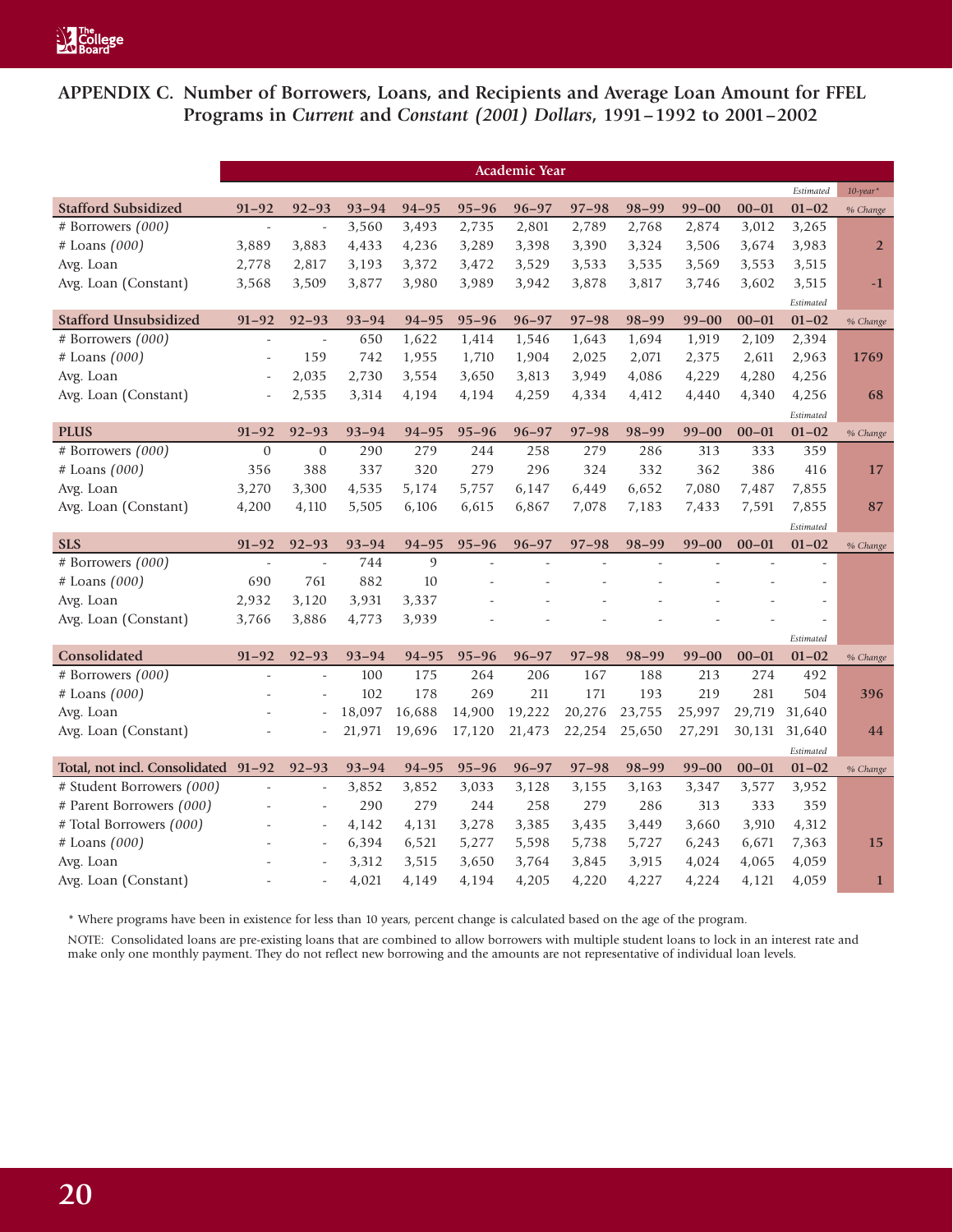

# **APPENDIX D. Number of Borrowers, Loans, and Recipients and Average Loan Amount for FDSL Programs in** *Current* **and** *Constant (2001) Dollars***, 1991–1992 to 2001–2002**

|                                     |                          |           |                          |           |           | <b>Academic Year</b> |           |           |           |           |           |                |
|-------------------------------------|--------------------------|-----------|--------------------------|-----------|-----------|----------------------|-----------|-----------|-----------|-----------|-----------|----------------|
|                                     |                          |           |                          |           |           |                      |           |           |           |           | Estimated | $7$ -year      |
| <b>Stafford Subsidized</b>          | $91 - 92$                | $92 - 93$ | $93 - 94$                | $94 - 95$ | $95 - 96$ | $96 - 97$            | $97 - 98$ | $98 - 99$ | $99 - 00$ | $00 - 01$ | $01 - 02$ | % Change       |
| # Borrowers (000)                   | $\overline{\phantom{a}}$ | ÷         | $\sim$                   | 264       | 1,277     | 1,438                | 1,523     | 1,516     | 1,441     | 1,415     | 1,434     |                |
| # Loans (000)                       |                          |           | $\sim$                   | 305       | 1,469     | 1,680                | 1,781     | 1,762     | 1,617     | 1,588     | 1,609     | 428            |
| Avg. Loan                           |                          |           | ÷,                       | 3,672     | 3,442     | 3,464                | 3,444     | 3,411     | 3,467     | 3,448     | 3,469     |                |
| Avg. Loan (Constant)                |                          |           | ÷,                       | 4,334     | 3,954     | 3,870                | 3,780     | 3,683     | 3,640     | 3,496     | 3,469     | $-20$          |
|                                     |                          |           |                          |           |           |                      |           |           |           |           | Estimated |                |
| <b>Stafford Unsubsidized</b>        | $91 - 92$                | $92 - 93$ | $93 - 94$                | $94 - 95$ | $95 - 96$ | $96 - 97$            | $97 - 98$ | $98 - 99$ | $99 - 00$ | $00 - 01$ | $01 - 02$ | % Change       |
| # Borrowers (000)                   | ÷,                       |           | $\overline{\phantom{a}}$ | 118       | 635       | 776                  | 876       | 894       | 937       | 959       | 1,014     |                |
| # Loans (000)                       |                          |           | $\overline{\phantom{m}}$ | 138       | 741       | 929                  | 1,053     | 1,067     | 1,064     | 1,090     | 1,151     | 737            |
| Avg. Loan                           |                          |           | $\overline{\phantom{a}}$ | 3,592     | 3,377     | 3,426                | 3,516     | 3,523     | 3,730     | 3,764     | 3,831     |                |
| Avg. Loan (Constant)                |                          |           |                          | 4,239     | 3,880     | 3,828                | 3,858     | 3,804     | 3,916     | 3,817     | 3,831     | $-10$          |
|                                     |                          |           |                          |           |           |                      |           |           |           |           | Estimated |                |
| <b>PLUS</b>                         | $91 - 92$                | $92 - 93$ | $93 - 94$                | $94 - 95$ | $95 - 96$ | $96 - 97$            | $97 - 98$ | $98 - 99$ | $99 - 00$ | $00 - 01$ | $01 - 02$ | % Change       |
| # Borrowers (000)                   | ÷,                       |           | $\overline{\phantom{a}}$ | 29        | 132       | 147                  | 162       | 176       | 176       | 174       | 175       |                |
| $#$ Loans $(000)$                   |                          |           | $\overline{\phantom{a}}$ | 32        | 146       | 165                  | 182       | 198       | 197       | 195       | 196       | 512            |
| Avg. Loan                           |                          |           | ÷,                       | 5,618     | 5,512     | 5,730                | 6,002     | 6,109     | 6,346     | 6,698     | 7,128     |                |
| Avg. Loan (Constant)                |                          |           |                          | 6,630     | 6,333     | 6,401                | 6,587     | 6,597     | 6,662     | 6,791     | 7,128     | $\overline{7}$ |
|                                     |                          |           |                          |           |           |                      |           |           |           |           | Estimated |                |
| Consolidated                        | $91 - 92$                | $92 - 93$ | $93 - 94$                | $94 - 95$ | $95 - 96$ | $96 - 97$            | $97 - 98$ | $98 - 99$ | $99 - 00$ | $00 - 01$ | $01 - 02$ | % Change       |
| # Borrowers (000)                   |                          |           |                          | 6         | 64        | 85                   | 105       | 380       | 233       | 350       | 383       |                |
| $#$ Loans $(000)$                   |                          |           |                          | 6         | 64        | 85                   | 105       | 384       | 235       | 353       | 386       | 6611           |
| Avg. Loan                           |                          |           | $\overline{\phantom{a}}$ | 35,478    | 14,673    | 16,131               | 21,721    | 20,232    | 19,299    | 20,126    | 24,864    |                |
| Avg. Loan (Constant)                |                          |           |                          | 41,872    | 16,859    | 18,020               | 23,839    | 21,847    | 20,259    | 20,405    | 24,864    | $-41$          |
|                                     |                          |           |                          |           |           |                      |           |           |           |           | Estimated |                |
| Total, not incl. Consolidated 91-92 |                          | $92 - 93$ | $93 - 94$                | $94 - 95$ | $95 - 96$ | $96 - 97$            | $97 - 98$ | $98 - 99$ | $99 - 00$ | $00 - 01$ | $01 - 02$ | % Change       |
| # Student Borrowers (000)           | ÷                        |           | $\sim$                   | 296       | 1,436     | 1,631                | 1,750     | 1,758     | 1,733     | 1,730     | 1,784     |                |
| # Parent Borrowers (000)            |                          |           | ÷.                       | 29        | 132       | 147                  | 162       | 176       | 176       | 174       | 175       |                |
| # Total Borrowers (000)             |                          |           |                          | 325       | 1,568     | 1,779                | 1,912     | 1,934     | 1,908     | 1,905     | 1,958     |                |
| # Loans (000)                       |                          |           | $\overline{\phantom{a}}$ | 474       | 2,356     | 2,774                | 3,017     | 3,026     | 2,878     | 2,873     | 2,957     | 524            |
| Avg. Loan                           |                          |           |                          | 3,780     | 3,549     | 3,586                | 3,624     | 3,627     | 3,762     | 3,789     | 3,852     |                |
| Avg. Loan (Constant)                |                          |           | $\overline{\phantom{a}}$ | 4,462     | 4,078     | 4,006                | 3,977     | 3,916     | 3,949     | 3,842     | 3,852     | $-14$          |

NOTE: Consolidated loans are pre-existing loans that are combined to allow borrowers with multiple student loans to lock in an interest rate and make only one monthly payment. They do not reflect new borrowing and the amounts are not representative of individual loan levels.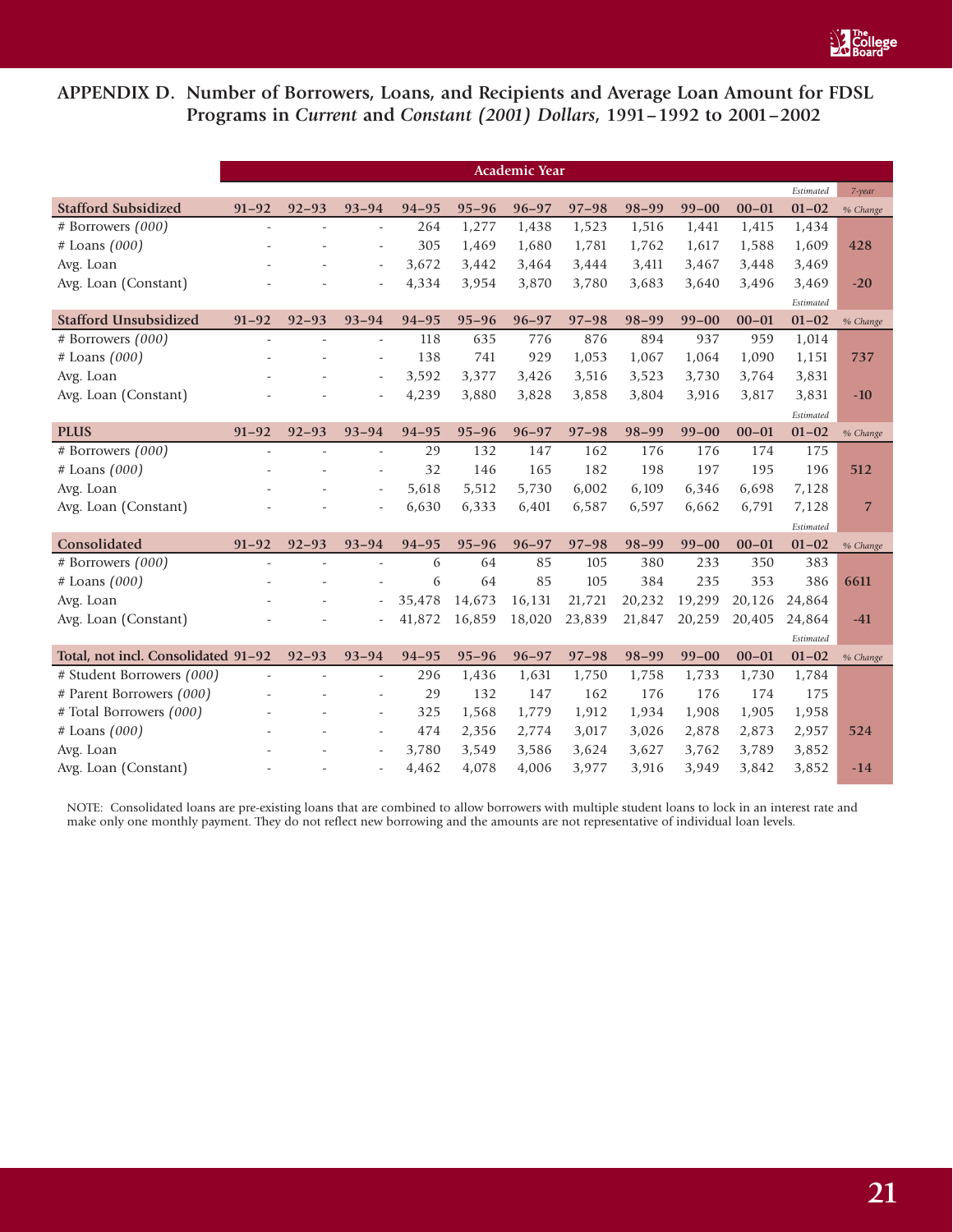# **Notes and Sources**

### **TABLE 1**

### **Federally Supported Programs**

Several of the federally supported programs include small amounts of funding from sources other than the federal government. For example, Federal Work-Study (FWS) includes contributions by institutions, although most of the funds in the program are federal. Perkins Loans (until 1987 called National Direct Student Loans or NDSL) are funded from federal and institutional capital contributions as well as collections from borrowers.

### *Generally Available Aid*

**LEAP.** Formerly known as the State Student Incentive Grant (SSIG) program, the Leveraging Educational Assistance Partnerships monies reported under federally supported aid include federal monies only; the state share is included under the "state grants" category. Likewise, institutional matching funds required by the Supplemental Educational Opportunity Grant (SEOG) program since 1989–1990 are reported under "institutional and other grants."

**ICL.** The Income Contingent Loan Program was discontinued after 1992–1993.

**FDSLP**. The Ford Direct Loan Student Program began disbursing loans in academic year 1994–1995. It includes Stafford subsidized and unsubsidized Loans and Parent Loans for Undergraduate Students (PLUS). Under this program, loans are provided directly to students by the federal government, using funds from the U.S. Treasury. Data for the 2001–2002 year are estimates based on preliminary calculations from the Policy, Budget, and Analysis Staff, U.S. Department of Education.

**FFELP**. The Federal Family Education Loan Program (until 1992 Guaranteed Student Loans), which includes Stafford subsidized, unsubsidized, and PLUS loans (also Supplemental Loans for Students, SLS, until 1994–1995), relies on private sources of capital. Until SLS was created by the 1986 Amendments to the Higher Education Act, supplemental loans were provided to students under the Auxiliary Loans to Assist Students (ALAS) program. The SLS program was discontinued after the 1994–1995 academic year.

### *Specially Directed Aid*

**Veterans.** Benefits are payments for postsecondary education and training to veterans and their dependents authorized under Chapters 30, 31, 32, 34, 35, and 106 of the U.S. Code. Federal contributions to Chapter 34, the Veterans' Educational Assistance portion of the Post-Korean Conflict Educational Assistance Programs, were terminated in 1990. After 1990, remaining eligible veterans were funded through Chapter 30.

**Military.** Expenditures for education are reported for three types of programs: the F. Edward Hebert Armed Forces Health Profession Scholarship Program, Reserve Officers' Training Corps programs for the Air Force, Army, and Navy/Marines, and higher education tuition assistance for the active duty Armed Forces.

**Other Grants.** Includes Higher Education **TABLE 3** Grants for Indian Students, Fellowships for Indian Students (last funded in 1995–1996), American Indian Scholarships, Indian Health Service Scholarships, National Science Foundation predoctoral fellowships (minority and general graduate), National Health Service Corps Scholarships, National Institutes of Health predoctoral individual awards, including Nursing Fellowships (Nursing funding ended in 1984–1985), fellowships awarded through the Council on Legal Educational Opportunity (last funded in 1995–1996), the Jacob K. Javits Fellowship Program, the Robert C. Byrd Honors Scholarship Program (last funded in 1994–1995), and college grants provided to volunteers in the Americorps national service programs (funding began in 1994–1995).

**Other Loans.** Includes amounts loaned under the Health Professions Student Loan Program, the Health Education Assistance Loan Program, and the Nursing Student Loan Program.

**Education Tax Credits.** Data on education tax credits are Internal Revenue Service estimates of the volume of Hope and Lifetime Learning Credits for tax years 1998, 1999, and 2000, as reported in *Selected Income and Tax Items for Specified Tax Years, 1980–2000, Statistics of Income*. Amounts are attributed to the academic year beginning in the calendar year during which the tax credit was claimed. For example, the tax credit counted as student aid in 1998–1999 is the amount claimed on 1998 tax forms. Education tax credits for 2001 are estimates.

### *State Grant Programs*

The state grant amount for 2001–2002 is based on projections by the 20 states that award approximately 90 percent of state grant funds and estimates made by the College Board for the remaining 30 states and the District of Columbia. Previous data are updated using the NASSGAP Annual Survey.

### *Nonfederal Loans*

Estimates based on an informal College Board poll of the largest nonfederal loan sponsors; includes estimates of private and state-sponsored loan volume since 1995-96.

### *Institutional and Other Grants*

Institutional awards include, in addition to awards from the institution's own funds, scholarships, fellowships, and trainee stipends from government and private programs that allow the institution to select the recipient. Data through 1995–1996 reflect the sum of institutional, private, and local grant aid that institutions distributed, as reported in the Integrated Postsecondary Education Data System (IPEDS). Because of the unavailability of IPEDS data for later years, we have updated the estimate using the annualized rate of growth in institutional grant aid observed in the National Postsecondary Student Aid Survey (NPSAS) between 1995–1996 and 1999–2000.

### **TABLE 2**

Constant dollar figures are based on data from Table 1. See page 23 for a more complete explanation of constant-dollar conversions.

Cost of attendance data are from the College Board's *Annual Survey of Colleges*, and include tuition, fees, and on-campus room and board costs. Because community colleges generally do not offer on-campus housing, cost of attendance figures are not reported for these institutions. Note that cost of attendance and tuition averages apply to undergraduate costs only, and are weighted by enrollment to reflect average costs to the student rather than average charges by the institution. Tuition is based on 30 semester or 45 quarter hours; room and board figures are for the academic year and assume double occupancy in a dormitory room and the maximum meal plan.

Median family and household income are from the U.S. Department of Commerce, Bureau of Economic Analysis (www.census.gov/hhes/income/). Income data are for the calendar year in which the academic year begins. Family income data are based on households consisting of two or more related individuals. Household data include families as well as people living alone and unrelated individuals sharing dwellings.

### **TABLES 4a and 4b**

The number of recipients of LEAP and state grants and the average award include only undergraduate recipients of each state's primary need-based programs. Comparable figures for 2001–2002 are not available.

1992–1993 was the first year of the Stafford unsubsidized program. 1994–1995 was the last year of the SLS program. Through coincidence only, 1994–1995 was also the first year loans were made by the Ford Direct Student Loan Program.

The numbers of loans in SLS and PLUS programs in 1985–1986 had to be estimated from fiscal year data.

### **TABLE 5**

"Four-year" institutions include nonprofit institutions offering bachelor's and/or graduate degrees. "Two-year" institutions include nonprofit institutions of any other program length from six months to three years. "Proprietary" refers to private for-profit institutions.

The Stafford unsubsidized Loan program first began disbursing funds in 1992–1993. Beginning in 1994–1995, loan distribution figures include Stafford subsidized, Stafford unsubsidized, and PLUS loans made through both the Federal Family Education Loan Program and the Ford Direct Student Loan Program.

### **TABLE 6**

Based on data from Tables 1 and 2. The "grants" category includes Pell Grants, SEOG, LEAP, Veterans Benefits, Military Expenditures, Other Grants, State Grant Programs, and Institutional and Other Grants. "Loans" includes loans from all sources, whether subsidized or not. The "work" component is FWS and "tax credits" include Hope and Lifetime Learning federal tax credits.

### **TABLE 7**

The 1992 reauthorization of the Higher Education Act eliminated the percent cap on college costs beginning in 1993–1994. The constant dollar values reflect a fiscal year CPI adjustment.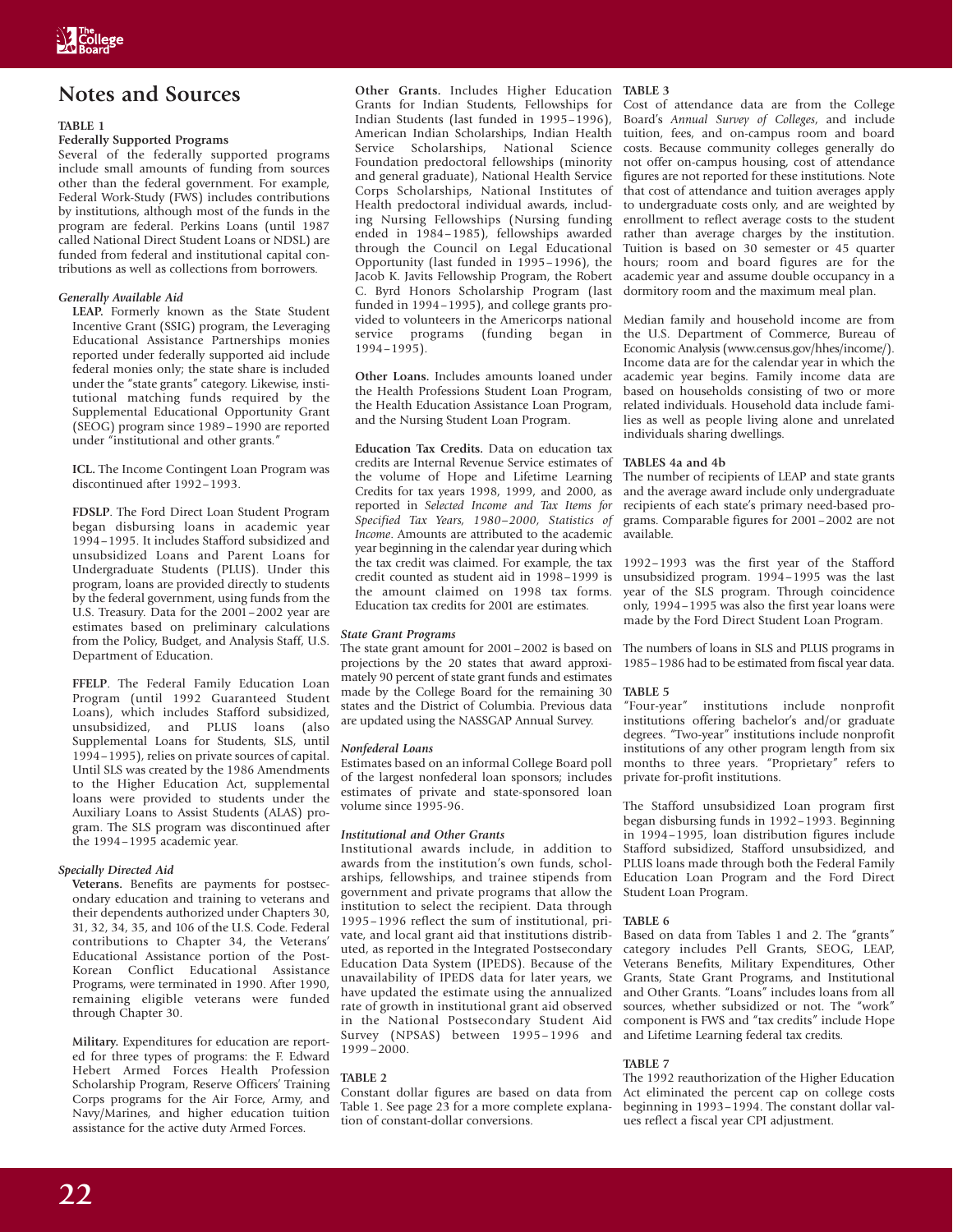

### **TABLE 8**

FTE data from Table 203, *Digest of Education Statistics 2001*. FTE data are for fall enrollment, all institutions. Enrollment data for 2000–2001 and 2001–2002 are estimated by the College Board.

### **TABLE 9**

Data from the U.S. Department of Education Budget reports, unpublished.

### **FIGURES 1 AND 2**

Based on Tables 1 and 2.

### *Academic Year 2001 = 2001–2002*

"Federal Campus Based" aid includes SEOG, FWS, and Perkins Loans.

"Federal Loans" includes Federal Family Education Loans and Ford Direct Student Loans. "Other Federal Programs" includes LEAP, Military and Veterans' aid, Other Grants, and Other Loans. Education Tax Credits include **Definitions** federal Hope and Lifetime Learning credits.

### **FIGURE 3**

Based on data from Tables 2, 3, and 8.

Median family income data for the 45–54 age category are used because they are more representative of families with dependents in college. This statistic is not representative of independent students.

### **FIGURE 4**

Based on data from Table 2.

### **FIGURE 5**

Based on Table 6 data and College Board **A Note on Constant Dollar Conversion** historical data not printed in this publication.

"Loans" include FFELP, FDSLP, Perkins Loans, ICL, other federal loans, and nonfederal loans as surveyed for this report.

"Grants" include Pell, SEOG, LEAP, Veterans grants, Military grants, State grants, Institutional and other grants, and miscellaneous grants.

### **FIGURE 6**

Based on Tables 3 and 7 and historical cost of attendance data from the College Board (1986–87 on) and the National Center for Education Statistics (pre-1986–87).

### **FIGURE 7**

Based on Table 8.

### **FIGURE 8**

Grant aid amounts represent the difference between total tuition and fees and net tuition and fees, based on NPSAS data as reported in *What Students Pay for College*, National Center for Education Statistics (NCES), 2002. Data for different types of public and private four-year institutions were combined using enrollment weights from IPEDS.

### **FIGURES 9 and 10**

Based on annual survey results of the National Association of State Student Grant and Aid Programs (NASSGAP), and assistance from Donald E. Heller, Penn State University.

### **FIGURE 11**

Distribution of education tax credits by adjusted gross income levels is from *Statistics of Income*. Because the data are reported by income categories, some interpolation was required.

### **Acronyms**

| FWS       | $\mathbf{r} = \mathbf{r}$ |         | Federal Work-Study |                               |  |
|-----------|---------------------------|---------|--------------------|-------------------------------|--|
| $FFLIP =$ |                           |         |                    | Federal Family Education Loan |  |
|           |                           | Program |                    |                               |  |
|           |                           |         |                    |                               |  |

- ICL = Income Contingent Loan Program FDSLP = William D. Ford Direct Student Loan Program
- PLUS = Parent Loans to Undergraduate Students
- SEOG = Federal Supplemental Educational Opportunity Grant
	- Supplemental Loans for Students
- LEAP = Leveraging Educational Assistance Partnerships

*Academic year:* July 1 to June 30 *Federal fiscal year:* October 1 to September 30

### **General Notes**

- Details may not add to totals due to rounding.
- Aid is reported by the academic year in which it is awarded. When necessary, fiscal year data are converted to the academic year equivalents by reassigning the July through September expenditures.
- For a more detailed description of the programs and past trends, see *Trends in Student Aid: 1963 to 1983*.

The Consumer Price Index for all urban dwellers (the CPI-U) is used to adjust for inflation. Updated CPI data are available from the Bureau of Labor Statistics Web site (http://stats.bls.gov/cpihome.htm).Because federal data are now available by academic-year rather than the federal fiscal-year, we have used an academic base-year calculation in most cases. The academic base year for 2001–2002 was calculated using CPI data for the months inclusive of July 2001 to June 2002.

### *Formula for Constant Dollar Conversion*

| <b>CONSTANT</b>               |   | <b>CURRENT</b>  | CPI for the base year       |
|-------------------------------|---|-----------------|-----------------------------|
| (base year)<br><b>Dollars</b> | ⋍ | vear<br>dollars | CPI for the current<br>year |

### *Consumer Price Indexes:* (1982–84=100)

|         | <b>Academic Year</b> |        |      | Calendar Year |        |
|---------|----------------------|--------|------|---------------|--------|
| Year    | CPI                  | Factor | Year | <b>CPI</b>    | Factor |
| 1991-92 | 138.2                | 1.2844 | 1991 | 136.2         | 1.3001 |
| 1992-93 | 142.5                | 1.2455 | 1992 | 140.3         | 1.2619 |
| 1993-94 | 146.2                | 1.2141 | 1993 | 144.5         | 1.2257 |
| 1994-95 | 150.4                | 1.1802 | 1994 | 148.2         | 1.1946 |
| 1995-96 | 154.5                | 1.1490 | 1995 | 152.4         | 1.1620 |
| 1996-97 | 158.9                | 1.1171 | 1996 | 156.9         | 1.1289 |
| 1997-98 | 161.7                | 1.0975 | 1997 | 160.5         | 1.1031 |
| 1998-99 | 164.4                | 1.0798 | 1998 | 162.9         | 1.0872 |
| 1999-00 | 169.1                | 1.0498 | 1999 | 166.4         | 1.0641 |
| 2000-01 | 175.1                | 1.0138 | 2000 | 172.2         | 1.0284 |
| 2001-02 | 177.5                | 1.0000 | 2001 | 177.1         | 1.0000 |

The CPI conversion table provides academic and calendar year CPI data. The factor column provides the user with a multiplication factor equal to that of CPI (base year) divided by CPI (current year), as illustrated in the right-hand side of the above equation. Multiplication of the current year figure by the associated factor will yield a constant-dollar result.

### **Sources**

### *Consumer Price Index:*

The Consumer Price Index (CPI) for current and past years is from the Bureau of Labor Statistics, U.S. Department of Labor.

### *Tables 1, 2, 4, 5, 6, 7, and 9:*

*Campus-Based Aid (FWS, Perkins, and SEOG)* U.S. Department of Education, Office of Postsecondary Education Policy, Budget, and Analysis staff. *Federal Campus-Based Programs Databook 2001* and *Federal Campus-Based Programs Distribution of Awards Annual*.

### *Federal Family Education Loan and Ford Direct Student Loan Programs.*

Unpublished data from the U.S. Department of Education, Policy, Budget, and Analysis staff.

### *Institutional and Other Aid*

1996–1997 to 2001–2002: estimated by the College Board. 1987–1988 to 1995–1996: IPEDS data from the National Center for Education Statistics.

### *Military*

F. Edward Hebert Armed Forces Health Profession Scholarship amounts were obtained from the Office of the Assistant Secretary for Defense (Health Affairs). ROTC program data were obtained separately from the Air Force, Army, and Navy program offices. The Education Policy Directorate of the Office of the Secretary of Defense provided Armed Forces tuition assistance amounts.

### *Other Grants and Loans*

The data were collected through conversations and correspondence with the officials of the agencies that sponsor the programs.

# *Pell Grant Program*

Unpublished data from Policy, Budget, and Analysis Staff, U.S. Department of Education. Other data from Pell Grant End of Year Reports.

### *Education Tax Credits*

Internal Revenue Service, *Statistics of Income*: Individual Income Tax Returns.

### *LEAP and State Grant Programs.*

2001–2002: Preliminary figures reported by 20 states with largest grant appropriations. Figures for remaining 30 states, the District of Columbia, and Puerto Rico were estimated by the College Board.

1988–1989 to 2000–2001: 20th through 32nd *Annual Survey Reports* of the National Association of State Scholarship and Grant Programs.

### *Veterans Benefits*

Benefits Program series (annual publication for each fiscal year), Office of Budget and Finance, U.S. Veterans Administration and unpublished data from the same agency.